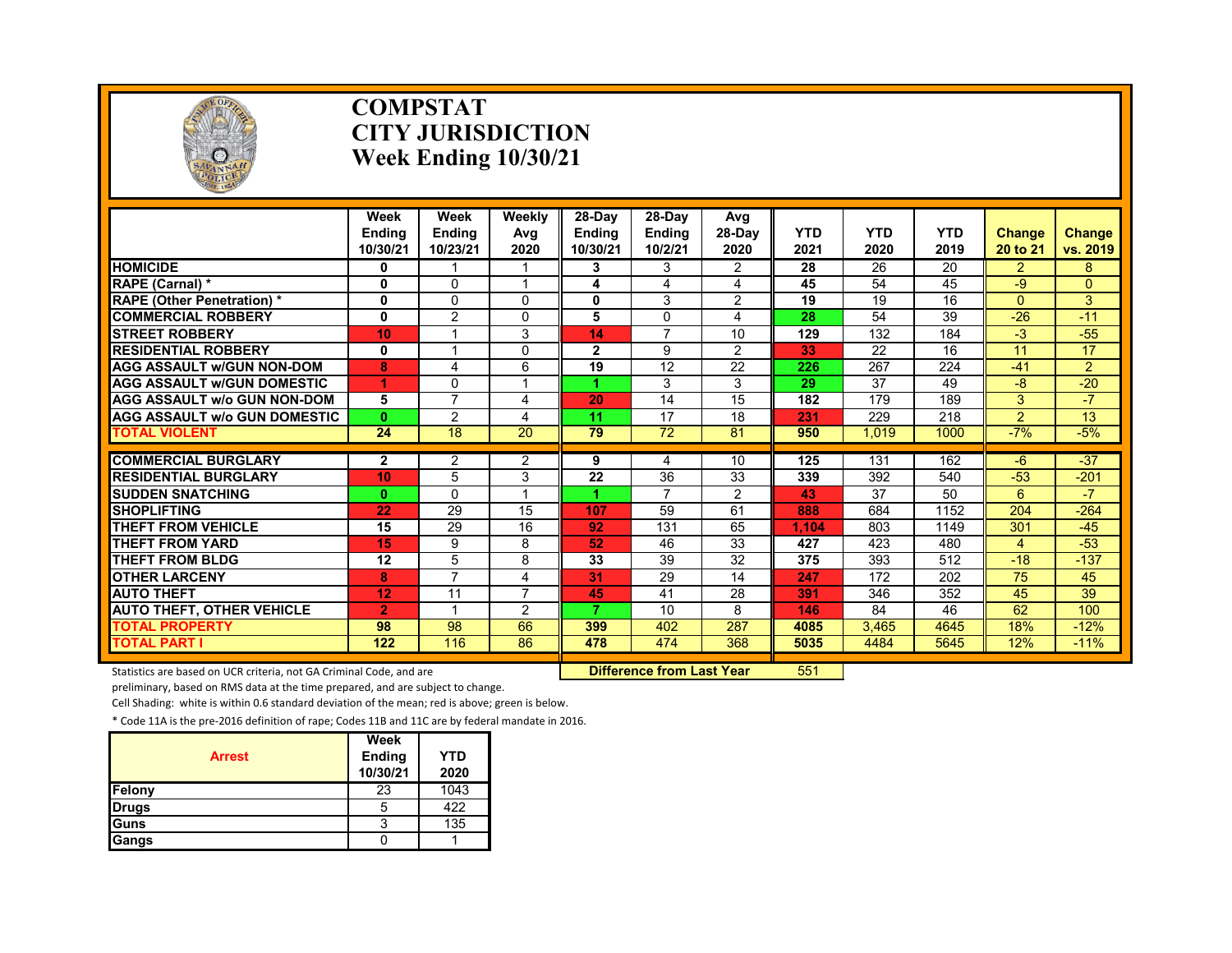

### **COMPSTATNORTH PRECINCTWeek Ending 10/30/21**

### **PRECINCT COMMANDER:**

**CAPT. SHAMONICA BADIE**



|                                     | Week<br><b>Endina</b><br>10/30/21 | Week<br><b>Endina</b><br>10/23/21 | Weekly<br>Avg<br>2020 | 28-Day<br><b>Endina</b><br>10/30/21 | $28-Dav$<br><b>Endina</b><br>10/2/21 | Avg<br>$28-Dav$<br>2020 | <b>YTD</b><br>2021 | <b>YTD</b><br>2020 | <b>YTD</b><br>2019 | <b>Change</b><br>20 to 21 | Change<br>vs. 2019 |
|-------------------------------------|-----------------------------------|-----------------------------------|-----------------------|-------------------------------------|--------------------------------------|-------------------------|--------------------|--------------------|--------------------|---------------------------|--------------------|
| <b>HOMICIDE</b>                     | 0                                 |                                   | 0                     |                                     |                                      |                         | 6                  | 6                  | 5                  | $\mathbf{0}$              |                    |
| RAPE (Carnal) *                     | 0                                 | $\Omega$                          | 0                     | $\mathbf{2}$                        | 2                                    | 1                       | 13                 | 18                 | 11                 | $-5$                      | $\overline{2}$     |
| <b>RAPE (Other Penetration) *</b>   | 0                                 | $\Omega$                          | $\Omega$              | 0                                   |                                      | 0                       | 6                  | 5                  | 6                  |                           | $\Omega$           |
| <b>COMMERCIAL ROBBERY</b>           | 0                                 | $\mathbf{0}$                      | 0                     | 0                                   | 0                                    | 1                       | 6                  | 8                  | 5                  | $-2$                      | 1                  |
| <b>STREET ROBBERY</b>               | 5                                 | $\Omega$                          |                       | 6                                   | $\Omega$                             | 3                       | 50                 | 48                 | 55                 | $\overline{2}$            | $-5$               |
| <b>RESIDENTIAL ROBBERY</b>          | 0                                 | $\Omega$                          | 0                     | 0                                   | 9                                    | 0                       | 6                  | 3                  | 3                  | 3                         | 3                  |
| <b>AGG ASSAULT w/GUN NON-DOM</b>    | 3                                 | $\overline{2}$                    | $\overline{2}$        | 8                                   | 4                                    | $\overline{7}$          | 54                 | 75                 | 50                 | $-21$                     | 4                  |
| <b>AGG ASSAULT W/GUN DOMESTIC</b>   | $\bf{0}$                          | $\Omega$                          | $\Omega$              | 0                                   |                                      | $\overline{\mathbf{A}}$ | 7                  | 8                  | 10                 | $-1$                      | $-3$               |
| <b>AGG ASSAULT w/o GUN NON-DOM</b>  | $\overline{2}$                    | 2                                 |                       | 7                                   | $\overline{\phantom{a}}$             | 4                       | 64                 | 54                 | 67                 | 10                        | $-3$               |
| <b>AGG ASSAULT w/o GUN DOMESTIC</b> | $\mathbf{0}$                      | $\mathbf{0}$                      |                       | 0                                   |                                      | 4                       | 44                 | 49                 | 56                 | $-5$                      | $-12$              |
| <b>TOTAL VIOLENT</b>                | 10                                | 5                                 | 5                     | 24                                  | 26                                   | 22                      | 256                | 274                | 268                | $-7%$                     | $-4%$              |
| <b>COMMERCIAL BURGLARY</b>          | $\overline{2}$                    | $\mathbf{0}$                      |                       | 2                                   | $\Omega$                             | 2                       | 28                 | 39                 | 45                 | $-11$                     | $-17$              |
| <b>RESIDENTIAL BURGLARY</b>         | $\overline{2}$                    | 3                                 |                       | 6                                   | 13                                   | $\overline{7}$          | 60                 | 73                 | 70                 | $-13$                     | $-10$              |
| <b>SUDDEN SNATCHING</b>             | $\bf{0}$                          | $\Omega$                          | 0                     | $\bf{0}$                            | 3                                    | $\overline{ }$          | 25                 | 19                 | 15                 | 6                         | 10                 |
| <b>SHOPLIFTING</b>                  | 3                                 | 10                                | $\overline{2}$        | 26                                  |                                      | 8                       | 120                | 107                | 140                | 13                        | $-20$              |
| <b>THEFT FROM VEHICLE</b>           | 3                                 | 10                                | 4                     | 30                                  | $\overline{36}$                      | 15                      | 345                | 170                | 272                | 175                       | 73                 |
| <b>THEFT FROM YARD</b>              | $\mathbf{2}$                      | 4                                 | $\mathcal{P}$         | 16                                  | 8                                    | 9                       | 122                | 112                | 130                | 10 <sup>1</sup>           | -8                 |
| <b>THEFT FROM BLDG</b>              | 3                                 | 3                                 | 2                     | 9                                   | 12                                   | 7                       | 116                | 82                 | 117                | 34                        | -1                 |
| <b>OTHER LARCENY</b>                | 1                                 | $\overline{\mathbf{A}}$           |                       | 4                                   | 5                                    | 4                       | 43                 | 37                 | 36                 | 6                         | $\overline{7}$     |
| <b>AUTO THEFT</b>                   | 3                                 | 3                                 | 2                     | 13                                  | 11                                   | 6                       | 117                | 80                 | $\overline{71}$    | $\overline{37}$           | 46                 |
| <b>AUTO THEFT, OTHER VEHICLE</b>    | $\bf{0}$                          | $\Omega$                          | 0                     |                                     | 4                                    | $\overline{\mathbf{A}}$ | 40                 | 15                 | 8                  | 25                        | 32                 |
| <b>TOTAL PROPERTY</b>               | 19                                | 34                                | 14                    | 107                                 | 93                                   | 59                      | 1016               | 734                | 904                | 38%                       | 12%                |
| <b>TOTAL PART I</b>                 | 29                                | 39                                | 19                    | 131                                 | 119                                  | 81                      | 1272               | 1008               | 1172               | 26%                       | 9%                 |

Statistics are based on UCR criteria, not GA Criminal Code, and are **Difference from Last Year** 264

preliminary, based on RMS data at the time prepared, and are subject to change.

Cell Shading: white is within 0.6 standard deviation of the mean; red is above; green is below.

|                | Week               |                    |
|----------------|--------------------|--------------------|
| <b>Arrests</b> | Ending<br>10/30/21 | <b>YTD</b><br>2020 |
| Felony         |                    | 213                |
| <b>Drugs</b>   |                    | 49                 |
| Guns           |                    |                    |
| Gangs          |                    |                    |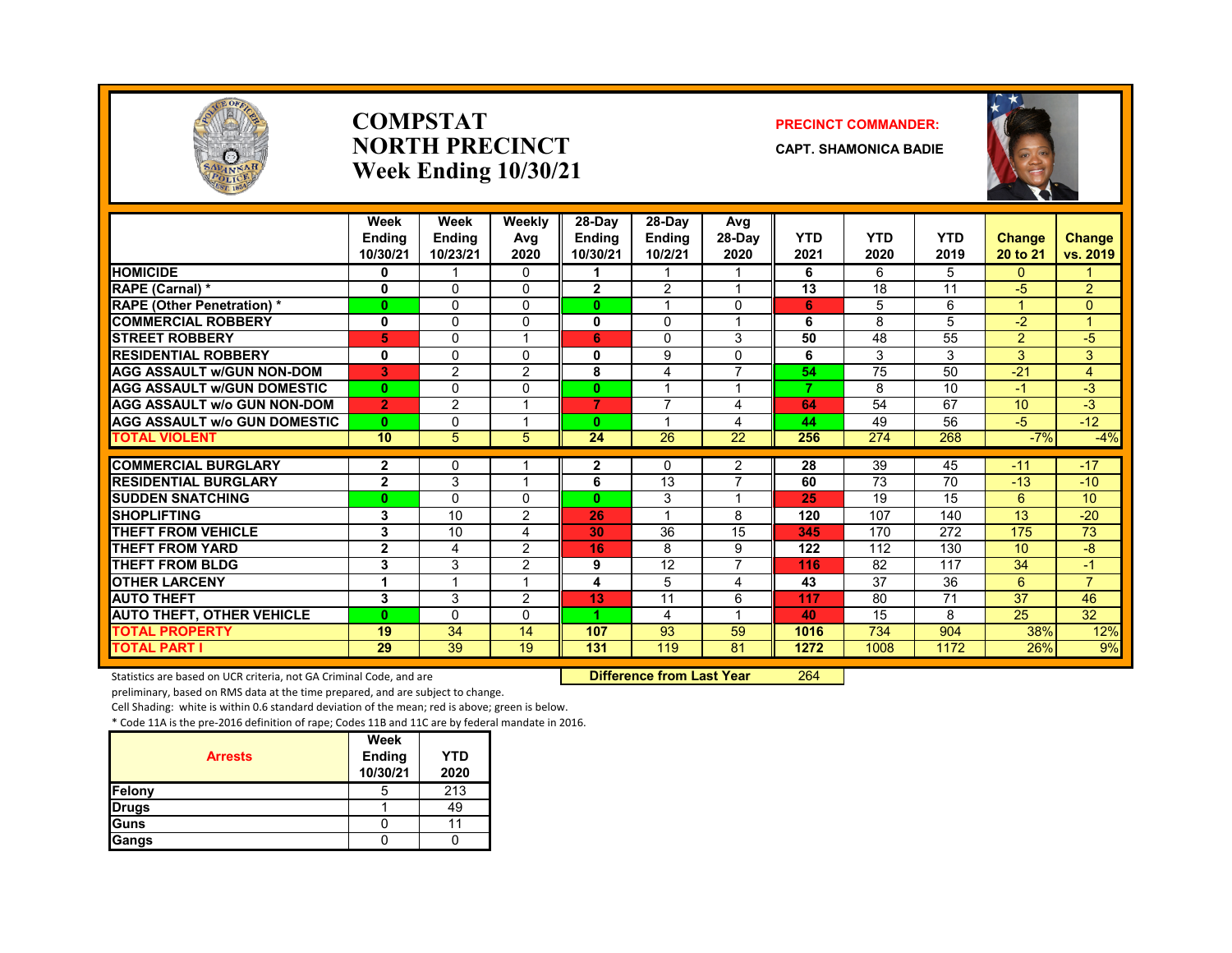

### **COMPSTATCENTRAL PRECINCTWeek Ending 10/30/21**

### **PRECINCT COMMANDER:**

**CAPT. TONYA REID**



|                                     | Week<br><b>Endina</b><br>10/30/21 | Week<br><b>Ending</b><br>10/23/21 | Weekly<br>Avg<br>2020 | 28-Day<br><b>Endina</b><br>10/30/21 | $28-Dav$<br><b>Ending</b><br>10/2/21 | Avg<br>$28-Dav$<br>2020 | <b>YTD</b><br>2021 | <b>YTD</b><br>2020 | <b>YTD</b><br>2019 | <b>Change</b><br>20 to 21 | <b>Change</b><br>vs. 2019 |
|-------------------------------------|-----------------------------------|-----------------------------------|-----------------------|-------------------------------------|--------------------------------------|-------------------------|--------------------|--------------------|--------------------|---------------------------|---------------------------|
| <b>HOMICIDE</b>                     | 0                                 | $\Omega$                          | 0                     | 0                                   | 0                                    | 1                       | 5                  | 12                 | 5                  | $-7$                      | $\mathbf{0}$              |
| RAPE (Carnal) *                     | 0                                 | $\Omega$                          | 0                     | 0                                   | $\Omega$                             |                         | 7                  | 19                 | 10                 | $-12$                     | $-3$                      |
| <b>RAPE (Other Penetration) *</b>   | 0                                 | $\Omega$                          | $\Omega$              | $\bf{0}$                            |                                      | 0                       | 5                  | 3                  | 5                  | $\overline{2}$            | $\overline{0}$            |
| <b>COMMERCIAL ROBBERY</b>           | 0                                 | $\overline{2}$                    | 0                     | 4                                   | $\Omega$                             | 1                       | 8                  | 13                 | 15                 | -5                        | $-7$                      |
| <b>ISTREET ROBBERY</b>              | 4                                 | 0                                 |                       | 4                                   | 3                                    | 3                       | 34                 | 36                 | 55                 | $-2$                      | $-21$                     |
| <b>RESIDENTIAL ROBBERY</b>          | 0                                 | $\Omega$                          | $\Omega$              | 0                                   | $\Omega$                             |                         | 4                  | 9                  | 3                  | -5                        |                           |
| <b>AGG ASSAULT W/GUN NON-DOM</b>    | $\bf{0}$                          | 2                                 | $\overline{2}$        | 3.                                  | 3                                    | 6                       | 84                 | 68                 | $\overline{76}$    | 16                        | 8                         |
| <b>AGG ASSAULT w/GUN DOMESTIC</b>   | $\bf{0}$                          | $\Omega$                          | 0                     | $\bf{0}$                            | 0                                    | 1                       | 9                  | 8                  | 13                 | 4                         | -4                        |
| <b>AGG ASSAULT w/o GUN NON-DOM</b>  | 1                                 | 3                                 |                       | 5                                   | 3                                    | 4                       | 44                 | 35                 | 44                 | $9^{\circ}$               | $\Omega$                  |
| <b>AGG ASSAULT W/o GUN DOMESTIC</b> | $\bf{0}$                          | $\overline{2}$                    |                       | 3.                                  | $\overline{7}$                       | 5                       | 60                 | 63                 | 54                 | $-3$                      | 6                         |
| <b>TOTAL VIOLENT</b>                | 5                                 | 9                                 | 6                     | 19                                  | $\overline{17}$                      | $\overline{24}$         | 260                | 266                | 280                | $-2%$                     | $-7%$                     |
| <b>COMMERCIAL BURGLARY</b>          |                                   | 2                                 |                       |                                     | 2                                    | 4                       | 45                 | 39                 | 46                 | 6                         | $-1$                      |
| <b>RESIDENTIAL BURGLARY</b>         | 0<br>$\overline{2}$               | $\Omega$                          |                       | 5<br>6                              | 8                                    | 11                      | 110                | 118                | 178                | -8                        | $-68$                     |
| <b>SUDDEN SNATCHING</b>             | $\bf{0}$                          | $\Omega$                          | 0                     | 4                                   |                                      | 1                       | 8                  | 5                  | 9                  | 3                         | $-1$                      |
| <b>SHOPLIFTING</b>                  | 3                                 | 5                                 | 3                     | 17                                  | 11                                   | 12                      | 139                | 132                | 210                | $\overline{7}$            | $-71$                     |
| <b>THEFT FROM VEHICLE</b>           | 7                                 | 6                                 | 4                     | 19                                  | 33                                   | 16                      | 244                | 183                | 287                | 61                        | $-43$                     |
| <b>THEFT FROM YARD</b>              | 5                                 | 3                                 | 3                     | 15                                  | 12                                   | 11                      | 119                | 128                | 168                | -9                        | $-49$                     |
| <b>THEFT FROM BLDG</b>              | 5                                 | $\Omega$                          | $\overline{2}$        | 7                                   | 8                                    | 8                       | 75                 | 88                 | 115                | $-13$                     | $-40$                     |
| <b>OTHER LARCENY</b>                | 5                                 | 4                                 |                       | 14                                  | 10                                   | 5                       | 84                 | 55                 | 69                 | 29                        | 15                        |
| <b>AUTO THEFT</b>                   | 3                                 | 3                                 | 3                     | 11                                  | 12                                   | 10                      | 103                | 107                | 93                 | $-4$                      | 10                        |
| <b>AUTO THEFT, OTHER VEHICLE</b>    | 4                                 | $\Omega$                          | $\Omega$              | 3                                   | 4                                    | $\overline{2}$          | 41                 | $\overline{23}$    | 8                  | 18                        | 33                        |
| <b>TOTAL PROPERTY</b>               | 31                                | 23                                | 18                    | 98                                  | 101                                  | 80                      | 968                | 878                | 1183               | 10%                       | $-18%$                    |
| <b>TOTAL PART I</b>                 | 36                                | 32                                | 24                    | 117                                 | 118                                  | 104                     | 1228               | 1144               | 1463               | 7%                        | $-16%$                    |

Statistics are based on UCR criteria, not GA Criminal Code, and are **Difference from Last Year 84** 

preliminary, based on RMS data at the time prepared, and are subject to change.

Cell Shading: white is within 0.6 standard deviation of the mean; red is above; green is below.

| <b>Arrests</b> | Week<br><b>Ending</b><br>10/30/21 | <b>YTD</b><br>2020 |
|----------------|-----------------------------------|--------------------|
| Felony         |                                   | 467                |
| <b>Drugs</b>   |                                   | 144                |
| Guns           |                                   | 72                 |
| Gangs          |                                   |                    |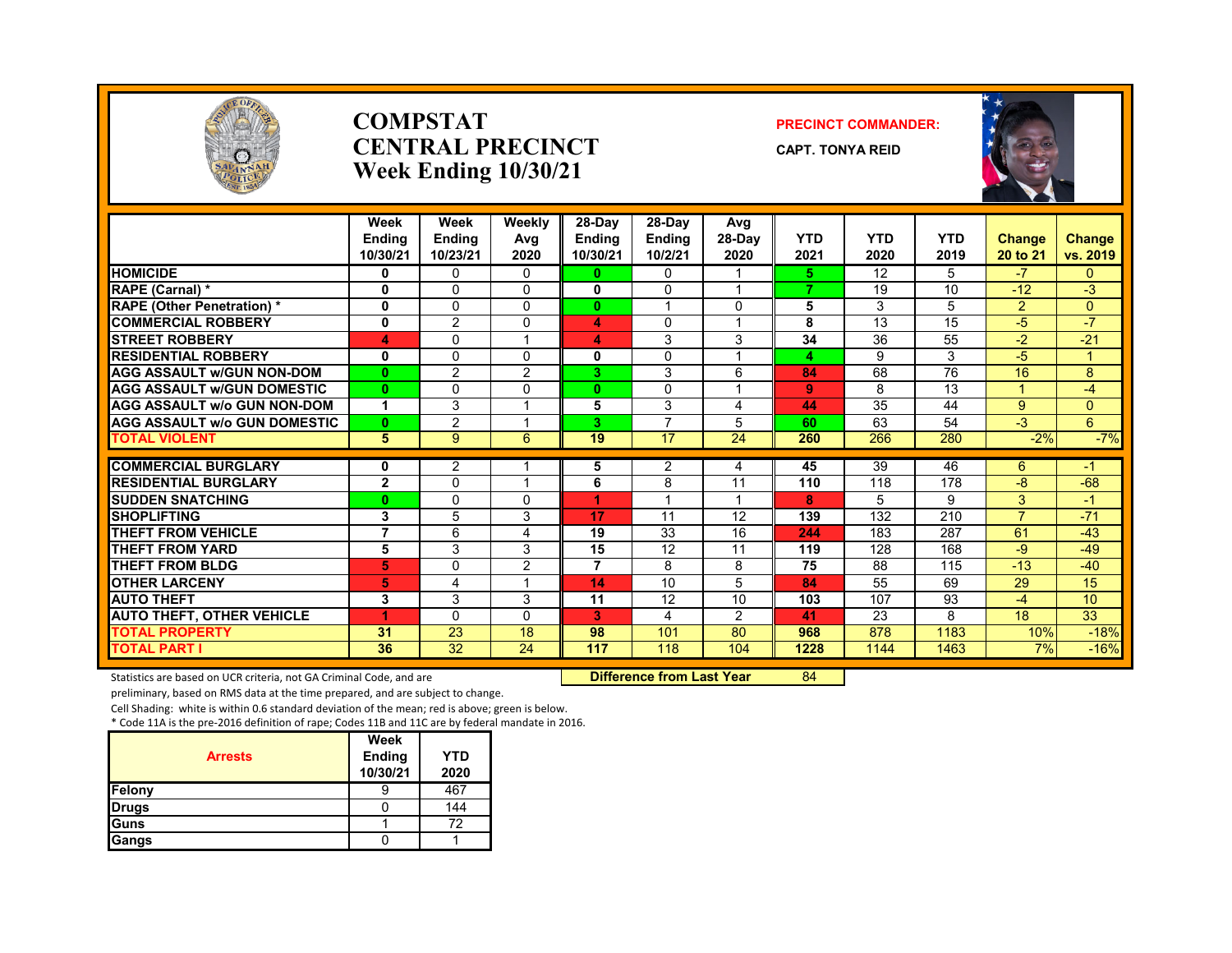

### **COMPSTATSOUTH PRECINCTWeek Ending 10/30/21**

### **PRECINCT COMMANDER:**

**CAPT. ALEX TOBAR**



|                                     | Week<br><b>Endina</b><br>10/30/21 | Week<br><b>Endina</b><br>10/23/21 | Weekly<br>Avg<br>2020 | 28-Day<br><b>Endina</b><br>10/30/21 | 28-Day<br><b>Endina</b><br>10/2/21 | Avg<br>$28-Dav$<br>2020 | <b>YTD</b><br>2021 | <b>YTD</b><br>2020 | <b>YTD</b><br>2019 | <b>Change</b><br>20 to 21 | <b>Change</b><br>vs. 2019 |
|-------------------------------------|-----------------------------------|-----------------------------------|-----------------------|-------------------------------------|------------------------------------|-------------------------|--------------------|--------------------|--------------------|---------------------------|---------------------------|
| <b>HOMICIDE</b>                     | 0                                 | $\Omega$                          | 0                     |                                     |                                    | $\Omega$                | 8                  | 3                  | 5                  | 5                         | 3                         |
| RAPE (Carnal) *                     | 0                                 | $\Omega$                          | 0                     | 4                                   |                                    |                         | 13                 | 15                 | 11                 | $-2$                      | $\overline{2}$            |
| <b>RAPE (Other Penetration) *</b>   | $\bf{0}$                          | $\Omega$                          | 0                     | $\bf{0}$                            | $\Omega$                           | $\overline{\mathbf{A}}$ | 4                  | 5                  | $\overline{2}$     | -1                        | $\overline{2}$            |
| <b>COMMERCIAL ROBBERY</b>           | $\mathbf{0}$                      | $\Omega$                          | $\Omega$              | 1                                   | $\Omega$                           | $\overline{\mathbf{A}}$ | 6                  | 22                 | 16                 | $-16$                     | $-10$                     |
| <b>STREET ROBBERY</b>               | $\bf{0}$                          | $\Omega$                          |                       |                                     | и                                  | $\overline{2}$          | 19                 | 24                 | 30                 | $-5$                      | $-11$                     |
| <b>RESIDENTIAL ROBBERY</b>          | 0                                 | $\Omega$                          | 0                     | 1                                   | $\Omega$                           |                         | 12                 | 6                  | 4                  | 6                         | 8                         |
| <b>AGG ASSAULT w/GUN NON-DOM</b>    | 3                                 | $\Omega$                          |                       | 4                                   |                                    | 3                       | 37                 | 52                 | 33                 | $-15$                     | 4                         |
| <b>AGG ASSAULT w/GUN DOMESTIC</b>   | $\mathbf{0}$                      | $\Omega$                          | 0                     | $\bf{0}$                            |                                    | $\Omega$                | 6                  | 8                  | 11                 | $-2$                      | $-5$                      |
| <b>AGG ASSAULT w/o GUN NON-DOM</b>  | $\mathbf{0}$                      | $\Omega$                          |                       | $\mathbf{2}$                        | 2                                  | 3                       | 33                 | 33                 | 28                 | $\Omega$                  | 5                         |
| <b>AGG ASSAULT W/o GUN DOMESTIC</b> | $\bf{0}$                          | 0                                 |                       | 3.                                  | 5                                  | 3                       | 71                 | 46                 | 46                 | 25                        | 25                        |
| <b>TOTAL VIOLENT</b>                | 3                                 | $\Omega$                          | 4                     | 14                                  | $\overline{12}$                    | 16                      | 209                | 214                | 186                | $-2%$                     | 12%                       |
| <b>COMMERCIAL BURGLARY</b>          | 0                                 | $\Omega$                          |                       | 1                                   | $\Omega$                           | 2                       | 37                 | 31                 | 53                 | 6                         | $-16$                     |
| <b>RESIDENTIAL BURGLARY</b>         | 3                                 |                                   |                       | 6                                   | 7                                  | 6                       | 50                 | 80                 | 97                 | $-30$                     | $-47$                     |
| <b>SUDDEN SNATCHING</b>             | $\bf{0}$                          | $\Omega$                          | 0                     | $\bf{0}$                            | $\overline{A}$                     | $\Omega$                | 6                  | 8                  | 14                 | $-2$                      | -8                        |
| <b>SHOPLIFTING</b>                  | 13                                | 12                                | 6                     | 46                                  | 21                                 | 25                      | 376                | 261                | 544                | 115                       | $-168$                    |
| <b>THEFT FROM VEHICLE</b>           | 4                                 | 4                                 | 5                     | 17                                  | 28                                 | 19                      | 258                | 251                | 299                | $\overline{7}$            | $-41$                     |
| <b>THEFT FROM YARD</b>              | 6                                 | $\overline{2}$                    | 2                     | 15                                  | 19                                 | 6                       | 95                 | 81                 | 67                 | 14                        | 28                        |
| <b>THEFT FROM BLDG</b>              | 3                                 |                                   | 2                     | 6                                   | 12                                 | 9                       | 97                 | 109                | 142                | $-12$                     | $-45$                     |
| <b>OTHER LARCENY</b>                | $\overline{2}$                    |                                   |                       | 6                                   | 9                                  | 3                       | 70                 | 36                 | 47                 | 34                        | 23                        |
| <b>AUTO THEFT</b>                   | 1                                 |                                   |                       | 6                                   | 8                                  | 6                       | 78                 | 76                 | 100                | $\overline{2}$            | $-22$                     |
| <b>AUTO THEFT, OTHER VEHICLE</b>    | $\bf{0}$                          |                                   |                       |                                     | $\Omega$                           | 3                       | 26                 | 36                 | 14                 | $-10$                     | 12                        |
| <b>TOTAL PROPERTY</b>               | 32                                | 23                                | 19                    | 104                                 | 105                                | 80                      | 1093               | 969                | 1377               | 13%                       | $-21%$                    |
| <b>TOTAL PART I</b>                 | 35                                | 23                                | 23                    | 118                                 | 117                                | 96                      | 1302               | 1183               | 1563               | 10%                       | $-17%$                    |

Statistics are based on UCR criteria, not GA Criminal Code, and are **Difference from Last Year** 119

preliminary, based on RMS data at the time prepared, and are subject to change.

Cell Shading: white is within 0.6 standard deviation of the mean; red is above; green is below. \* Code 11A is the pre‐2016 definition of rape; Codes 11B and 11C are by federal mandate in 2016.

| <b>Arrests</b> | Week<br>Ending<br>10/30/21 | YTD<br>2020 |
|----------------|----------------------------|-------------|
| <b>Felony</b>  |                            | 156         |
| <b>Drugs</b>   |                            | 115         |
| Guns           |                            | 20          |
| <b>Gangs</b>   |                            |             |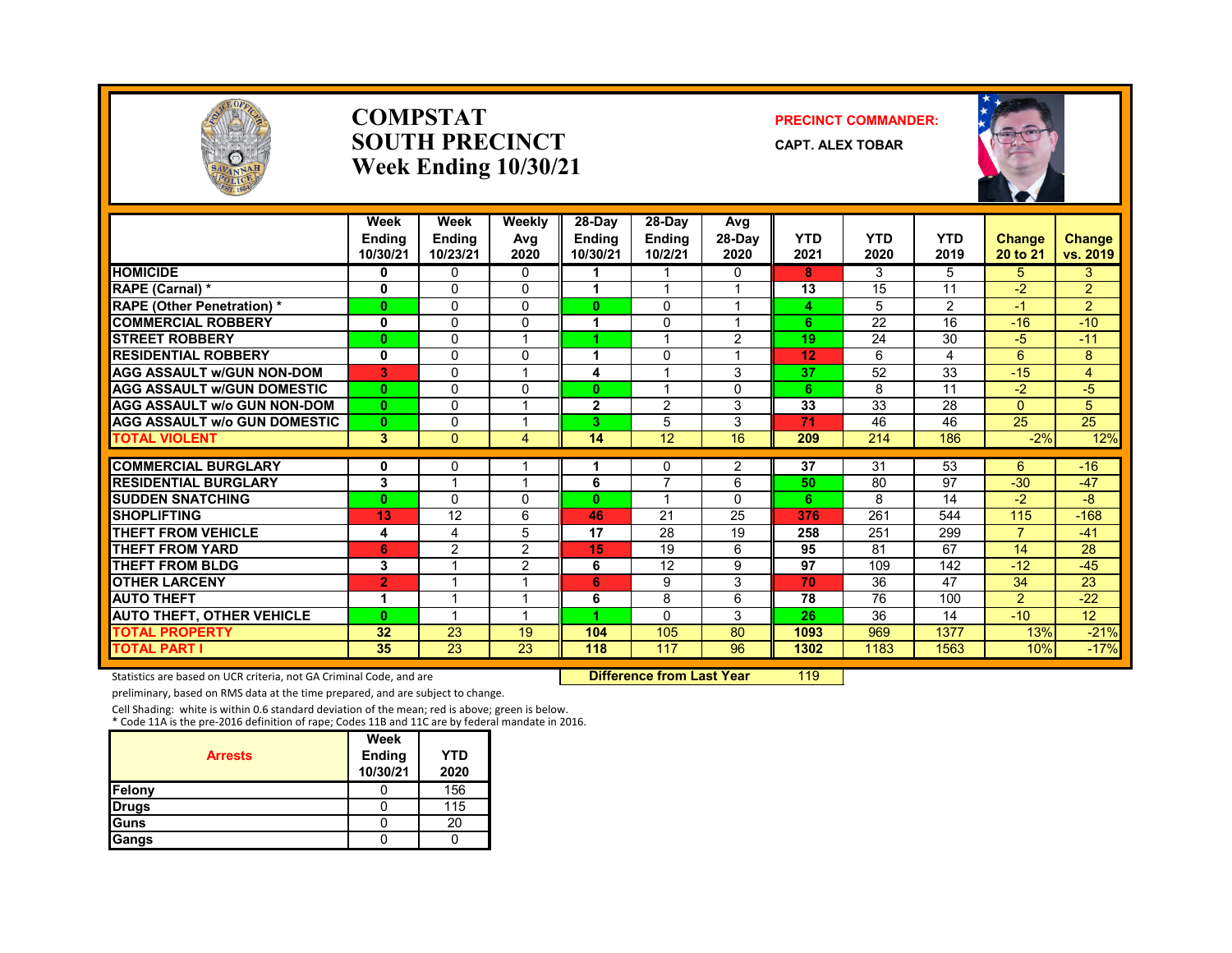

### **COMPSTATEAST PRECINCTWeek Ending 10/30/21**

### **PRECINCT COMMANDER:**

**CAPT. SHINITA YOUNG**



|                                     | Week<br><b>Endina</b><br>10/30/21 | Week<br><b>Ending</b><br>10/23/21 | Weekly<br>Avg<br>2020 | $28-Dav$<br>Endina<br>10/30/21 | 28-Day<br><b>Ending</b><br>10/2/21 | Avg<br>$28-Dav$<br>2020 | YTD<br>2021    | <b>YTD</b><br>2020 | <b>YTD</b><br>2019 | <b>Change</b><br>20 to 21 | <b>Change</b><br>vs. 2019 |
|-------------------------------------|-----------------------------------|-----------------------------------|-----------------------|--------------------------------|------------------------------------|-------------------------|----------------|--------------------|--------------------|---------------------------|---------------------------|
| <b>HOMICIDE</b>                     | 0                                 | $\Omega$                          | 0                     | 1.                             | 1                                  | 0                       | 9              | 5                  | 5.                 | 4                         | 4                         |
| <b>RAPE (Carnal)</b> *              | 0                                 | $\Omega$                          | 0                     |                                |                                    | $\Omega$                | 12             | 2                  | 13                 | 10                        | $-1$                      |
| <b>RAPE (Other Penetration)*</b>    | $\mathbf{0}$                      | $\Omega$                          | $\mathbf{0}$          | $\bf{0}$                       | 1                                  | $\overline{ }$          | 4              | 6                  | 3                  | $-2$                      | $\mathbf{1}$              |
| <b>COMMERCIAL ROBBERY</b>           | $\mathbf 0$                       | $\Omega$                          | $\Omega$              | 0                              | $\Omega$                           | $\overline{ }$          | 8              | 11                 | 3                  | $-3$                      | 5                         |
| <b>STREET ROBBERY</b>               | 1                                 | 1                                 | 0                     | 3                              | 3                                  | 2                       | 26             | 24                 | 44                 | $\overline{2}$            | $-18$                     |
| <b>RESIDENTIAL ROBBERY</b>          | 0                                 |                                   | 0                     |                                | $\mathbf{0}$                       | $\Omega$                | 11             | 4                  | 6                  | $\overline{7}$            | 5                         |
| <b>AGG ASSAULT w/GUN NON-DOM</b>    | $\mathbf{2}$                      | $\Omega$                          | $\overline{2}$        | 4                              | 4                                  | 6                       | 51             | 72                 | 65                 | $-21$                     | $-14$                     |
| <b>AGG ASSAULT W/GUN DOMESTIC</b>   | 1                                 | $\Omega$                          | $\Omega$              |                                | $\overline{ }$                     | 1                       | $\overline{7}$ | 13                 | 15                 | $-6$                      | -8                        |
| <b>AGG ASSAULT w/o GUN NON-DOM</b>  | $\overline{2}$                    | $\overline{2}$                    | и                     | 6                              | $\overline{2}$                     | 4                       | 41             | 57                 | 50                 | $-16$                     | -9                        |
| <b>AGG ASSAULT W/o GUN DOMESTIC</b> | $\mathbf{0}$                      | $\Omega$                          |                       | 5                              | 4                                  | 5                       | 56             | 71                 | 62                 | $-15$                     | $-6$                      |
| <b>TOTAL VIOLENT</b>                | 6                                 | $\overline{4}$                    | 5                     | 22                             | 17                                 | 20                      | 225            | 265                | 266                | $-15%$                    | $-15%$                    |
| <b>COMMERCIAL BURGLARY</b>          | 0                                 | 0                                 | 0                     |                                | $\overline{2}$                     | 2                       | 15             | 22                 | 18                 | $-7$                      | -3                        |
| <b>RESIDENTIAL BURGLARY</b>         | 3                                 | 1                                 |                       | 4                              | 8                                  | 9                       | 119            | 121                | 195                | $-2$                      | $-76$                     |
| <b>SUDDEN SNATCHING</b>             | 0                                 | $\Omega$                          | $\Omega$              | $\bf{0}$                       | $\overline{2}$                     | $\Omega$                | 4              | 5                  | 12                 | $-1$                      | -8                        |
| <b>SHOPLIFTING</b>                  | 3                                 | $\overline{2}$                    | 4                     | 18                             | 26                                 | 16                      | 253            | 184                | 258                | 69                        | $-5$                      |
| <b>THEFT FROM VEHICLE</b>           | 1                                 | 9                                 | 4                     | 26                             | 34                                 | 15                      | 257            | 199                | 291                | 58                        | $-34$                     |
| <b>THEFT FROM YARD</b>              | $\mathbf{2}$                      | $\Omega$                          | 2                     | 6                              | 7                                  | 7                       | 91             | 102                | 115                | $-11$                     | $-24$                     |
| <b>THEFT FROM BLDG</b>              | 1                                 | 1                                 | $\overline{2}$        | 11                             | $\overline{7}$                     | 8                       | 87             | 114                | 138                | $-27$                     | $-51$                     |
| <b>OTHER LARCENY</b>                | $\mathbf{0}$                      | 1                                 | и                     | $\overline{7}$                 | 5                                  | 3                       | 50             | 44                 | 50                 | 6                         | $\mathbf{0}$              |
| <b>AUTO THEFT</b>                   | 5.                                | 4                                 | 2                     | 15                             | 10                                 | 6                       | 93             | 83                 | 88                 | 10 <sup>1</sup>           | 5                         |
| <b>AUTO THEFT, OTHER VEHICLE</b>    | 1                                 | $\Omega$                          | $\Omega$              | $\overline{2}$                 | $\overline{2}$                     | $\overline{\mathbf{A}}$ | 39             | 10                 | 16                 | 29                        | $\overline{23}$           |
| <b>TOTAL PROPERTY</b>               | 16                                | 18                                | 16                    | 90                             | 103                                | 68                      | 1008           | 884                | 1181               | 14%                       | $-15%$                    |
| <b>TOTAL PART I</b>                 | 22                                | 22                                | 20                    | 112                            | 120                                | 88                      | 1233           | 1149               | 1447               | 7%                        | $-15%$                    |

Statistics are based on UCR criteria, not GA Criminal Code, and are **Difference from Last Year** 84

preliminary, based on RMS data at the time prepared, and are subject to change.

Cell Shading: white is within 0.6 standard deviation of the mean; red is above; green is below.

| <b>Arrests</b> | Week<br><b>Ending</b><br>10/30/21 | YTD<br>2020 |
|----------------|-----------------------------------|-------------|
| Felony         |                                   | 207         |
| <b>Drugs</b>   |                                   | 114         |
| Guns           | っ                                 | 32          |
| Gangs          |                                   |             |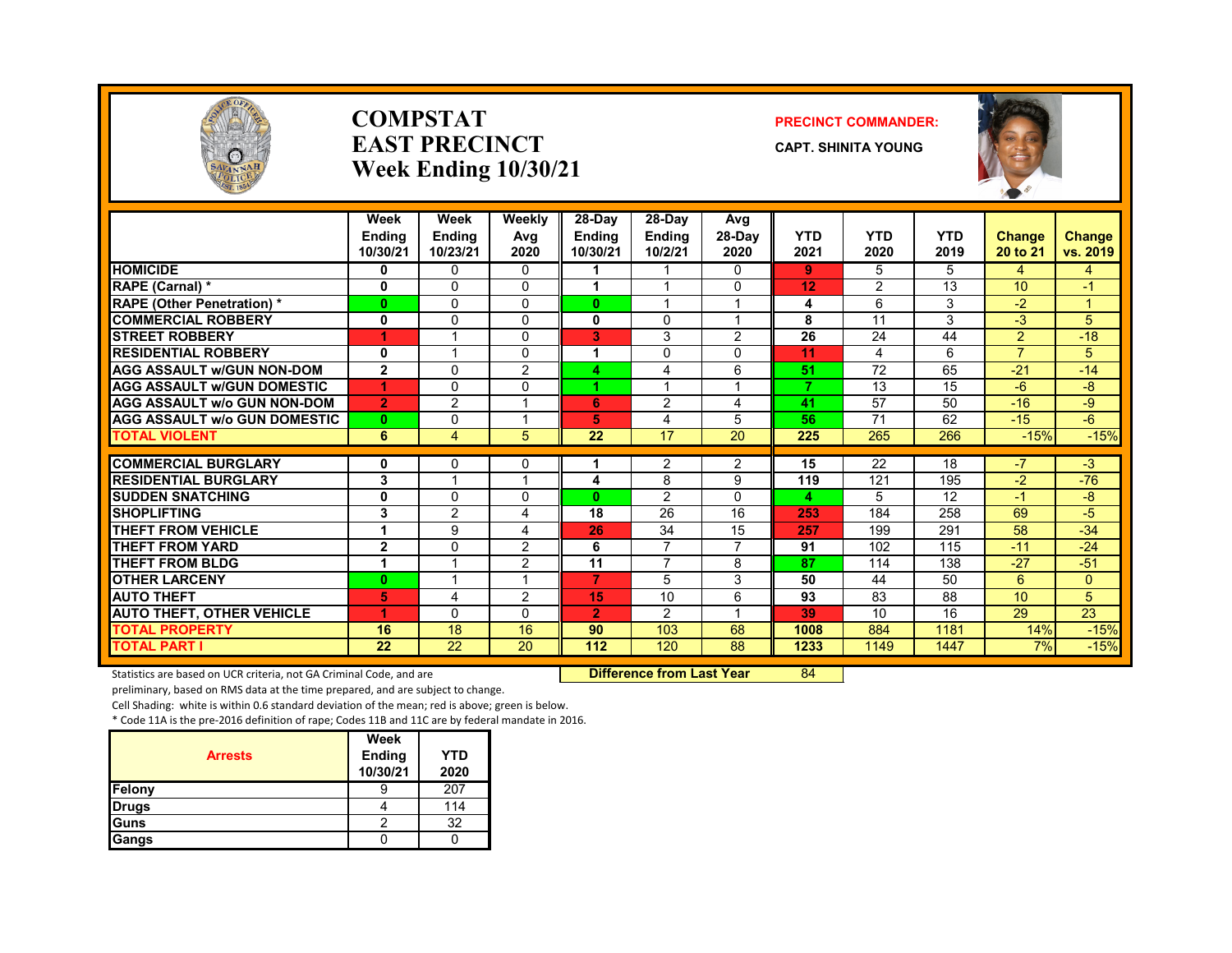# **BEAT 21 North Precinct Week Ending 10/30/21**

|                                     |               |               | <b>Last 4 Weeks</b> |               | 28 Days       | 28 Day  |                |                |                |                      |                      |
|-------------------------------------|---------------|---------------|---------------------|---------------|---------------|---------|----------------|----------------|----------------|----------------------|----------------------|
|                                     | <b>Endina</b> | <b>Endina</b> | <b>Endina</b>       | <b>Endina</b> | <b>Endina</b> | Average | <b>YTD</b>     | <b>YTD</b>     | <b>YTD</b>     | <b>Change</b>        | Change               |
|                                     | 10/09/21      | 10/16/21      | 10/23/21            | 10/30/21      | 10/30/21      | 2020    | 2021           | 2020           | 2019           | 20 to 21             | vs. 2019             |
| <b>HOMICIDE</b>                     | 0             | 0             | 0                   | 0             | 0             | 0.0     | 0              | 0              | 0              | $\mathbf{0}$         | $\mathbf{0}$         |
| RAPE (Carnal) *                     | $\Omega$      | $\Omega$      | $\Omega$            | $\Omega$      | $\Omega$      | 0.2     | 3              | 3              | $\overline{2}$ | $\Omega$             | $\overline{1}$       |
| <b>RAPE (Other Penetration) *</b>   | $\Omega$      | $\Omega$      | $\Omega$            | $\Omega$      | $\Omega$      | 0.0     | $\mathbf{1}$   | $\Omega$       | $\Omega$       | $\blacktriangleleft$ | $\mathbf{1}$         |
| <b>COMMERCIAL ROBBERY</b>           | 0             | 0             | 0                   | 0             | 0             | 0.0     | 0              | 0              | 0              | $\Omega$             | $\mathbf{0}$         |
| <b>STREET ROBBERY</b>               | $\Omega$      | $\Omega$      | $\Omega$            | $\Omega$      | $\Omega$      | 0.4     | $\overline{2}$ | 5              | $\Omega$       | $-3$                 | $\overline{2}$       |
| <b>RESIDENTIAL ROBBERY</b>          | $\Omega$      | $\Omega$      | $\Omega$            | $\Omega$      | $\Omega$      | 0.0     | $\Omega$       | $\Omega$       | $\Omega$       | $\Omega$             | $\Omega$             |
| <b>AGG ASSAULT w/GUN NON-DOM</b>    | $\Omega$      | $\mathbf{1}$  | $\Omega$            | 0             | $\mathbf{1}$  | 0.4     | $\mathbf{1}$   | 3              | 3              | $-2$                 | $-2$                 |
| <b>AGG ASSAULT w/GUN DOMESTIC</b>   | $\Omega$      | $\Omega$      | $\Omega$            | $\Omega$      | $\Omega$      | 0.2     | $\mathbf{1}$   | 2              | $\Omega$       | $-1$                 | $\blacktriangleleft$ |
| <b>AGG ASSAULT w/o GUN NON-DOM</b>  | $\Omega$      | $\Omega$      | $\Omega$            | $\Omega$      | $\Omega$      | 0.1     | $\mathbf{1}$   | 2              | $\mathbf{1}$   | $-1$                 | $\Omega$             |
| <b>AGG ASSAULT W/o GUN DOMESTIC</b> | $\Omega$      | $\Omega$      | $\Omega$            | $\Omega$      | $\Omega$      | 1.2     | $\overline{7}$ | 14             | 5              | $-7$                 | $\overline{2}$       |
| <b>TOTAL VIOLENT</b>                | $\mathbf{0}$  | $\mathbf{1}$  | $\Omega$            | $\Omega$      | $\mathbf{1}$  | 2.5     | 16             | 29             | 11             | $-45%$               | 45%                  |
|                                     |               |               |                     |               |               |         |                |                |                |                      |                      |
| <b>COMMERCIAL BURGLARY</b>          | $\Omega$      | $\Omega$      | $\Omega$            | $\Omega$      | $\Omega$      | 0.2     | $\mathbf{1}$   | $\overline{2}$ | $\mathbf{1}$   | $-1$                 | $\Omega$             |
| <b>RESIDENTIAL BURGLARY</b>         | $\Omega$      | 0             | $\Omega$            | 0             | $\Omega$      | 0.8     | 6              | 7              | 14             | $-1$                 | -8                   |
| <b>SUDDEN SNATCHING</b>             | $\Omega$      | $\Omega$      | $\Omega$            | $\Omega$      | $\Omega$      | 0.2     | $\mathbf{1}$   | $\mathbf{1}$   | $\Omega$       | $\Omega$             | $\overline{1}$       |
| <b>SHOPLIFTING</b>                  | $\Omega$      | $\Omega$      | $\Omega$            | $\Omega$      | $\Omega$      | 0.2     | 3              | $\overline{2}$ | 6              | $\mathbf{1}$         | $-3$                 |
| <b>THEFT FROM VEHICLE</b>           | $\Omega$      | 0             | $\Omega$            | 0             | $\Omega$      | 1.0     | 20             | 5              | 47             | 15                   | $-27$                |
| <b>THEFT FROM YARD</b>              | $\Omega$      | $\Omega$      | $\Omega$            | $\Omega$      | $\Omega$      | 0.5     | 11             | 4              | 5              | $\overline{7}$       | 6                    |
| <b>THEFT FROM BLDG</b>              | $\Omega$      | $\Omega$      | $\Omega$            | $\Omega$      | $\Omega$      | 0.7     | 14             | 8              | 6              | 6                    | 8                    |
| <b>OTHER LARCENY</b>                | 0             | 0             | $\Omega$            | $\Omega$      | $\Omega$      | 0.2     | 3              | $\mathbf{1}$   | 3              | $\overline{2}$       | $\Omega$             |
| <b>AUTO THEFT</b>                   | $\Omega$      | $\Omega$      | $\Omega$            | $\Omega$      | $\Omega$      | 0.5     | 8              | 6              | 14             | 2                    | $-6$                 |
| <b>AUTO THEFT, OTHER VEHICLE</b>    | $\Omega$      | $\Omega$      | $\Omega$            | $\Omega$      | $\Omega$      | 0.1     | $\mathbf{1}$   | $\mathbf{1}$   | $\mathbf{1}$   | $\Omega$             | $\Omega$             |
| <b>TOTAL PROPERTY</b>               | $\mathbf{0}$  | $\Omega$      | $\Omega$            | $\mathbf{0}$  | $\Omega$      | 4.4     | 68             | 37             | 97             | 84%                  | $-30%$               |
| <b>TOTAL PART I</b>                 | $\Omega$      | $\mathbf{1}$  | $\Omega$            | $\mathbf{0}$  | $\mathbf{1}$  | 6.8     | 84             | 66             | 108            | 27%                  | $-22%$               |

#### **Difference from Last Year**r 18

Statistics are based on UCR criteria, not GA Criminal Code.

\* Rape Code 11A is the historical definition of rape (aka Legacy Rape); Rape Codes 11B and 11C are those moved from Part II to Part I in 2017.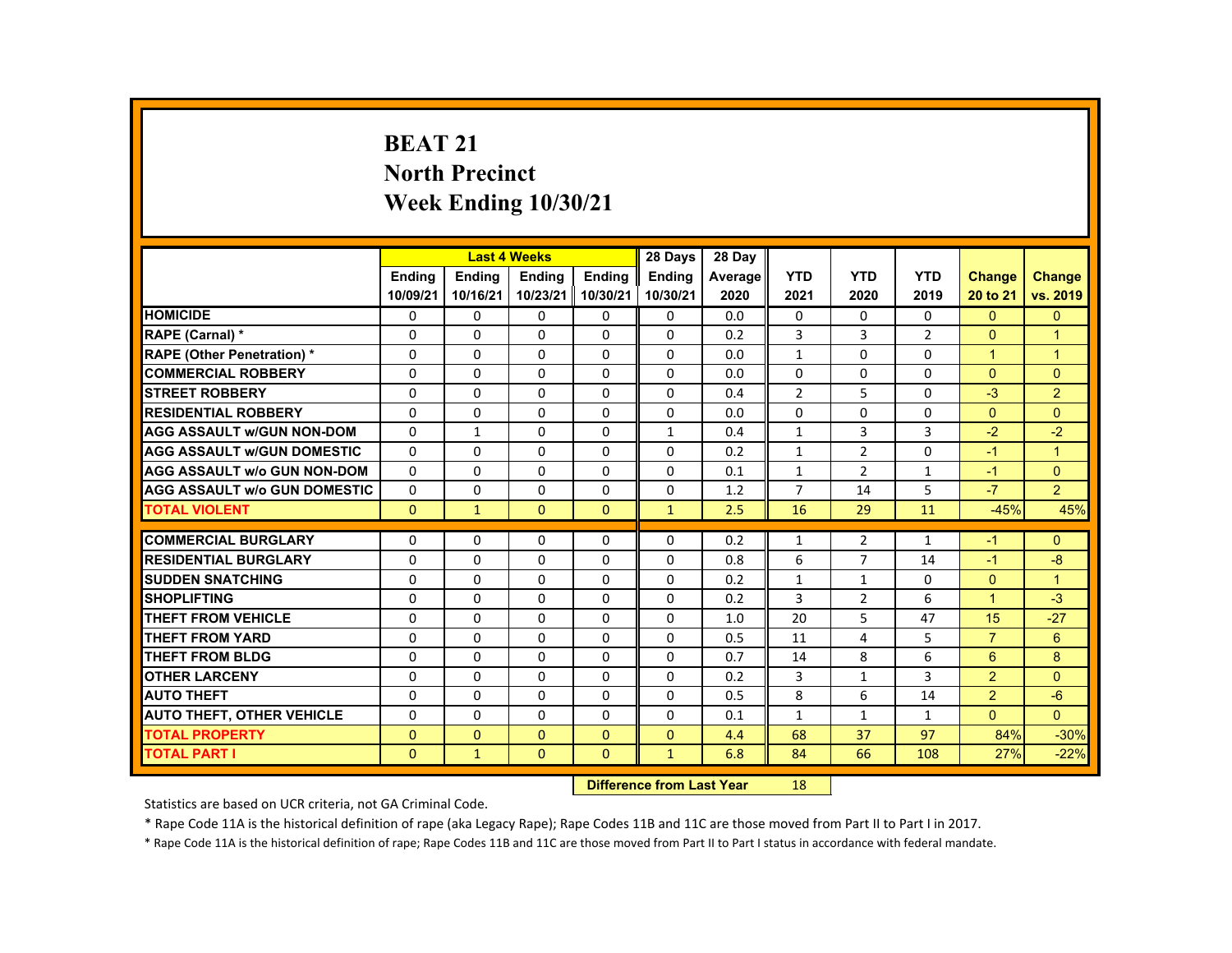# **BEAT 22 North Precinct Week Ending 10/30/21**

|                                     |              |                | <b>Last 4 Weeks</b> |                | 28 Days        | 28 Day  |                |                |                |                |                |
|-------------------------------------|--------------|----------------|---------------------|----------------|----------------|---------|----------------|----------------|----------------|----------------|----------------|
|                                     | Ending       | <b>Ending</b>  | Ending              | <b>Endina</b>  | Ending         | Average | <b>YTD</b>     | <b>YTD</b>     | <b>YTD</b>     | Change         | <b>Change</b>  |
|                                     | 10/09/21     | 10/16/21       | 10/23/21 10/30/21   |                | 10/30/21       | 2020    | 2021           | 2020           | 2019           | 20 to 21       | vs. 2019       |
| <b>HOMICIDE</b>                     | 0            | 0              | 0                   | 0              | 0              | 0.2     | $\mathbf{1}$   | $\mathbf{1}$   | $\mathbf{1}$   | $\mathbf{0}$   | $\mathbf{0}$   |
| RAPE (Carnal) *                     | $\Omega$     | $\mathbf{1}$   | $\Omega$            | $\Omega$       | 1              | 0.2     | $\mathbf{1}$   | $\overline{2}$ | $\mathbf{1}$   | $-1$           | $\Omega$       |
| <b>RAPE (Other Penetration) *</b>   | $\Omega$     | $\Omega$       | $\Omega$            | $\Omega$       | $\Omega$       | 0.1     | $\mathbf{1}$   | $\mathbf{1}$   | $\Omega$       | $\Omega$       | $\overline{1}$ |
| <b>COMMERCIAL ROBBERY</b>           | 0            | $\mathbf{0}$   | $\Omega$            | $\Omega$       | $\Omega$       | 0.1     | $\Omega$       | $\mathbf{1}$   | $\mathbf{1}$   | $-1$           | $-1$           |
| <b>STREET ROBBERY</b>               | 0            | $\mathbf{0}$   | 0                   | $\mathbf{1}$   | $\mathbf{1}$   | 0.5     | 3              | 4              | $\overline{7}$ | $-1$           | $-4$           |
| <b>RESIDENTIAL ROBBERY</b>          | $\Omega$     | $\Omega$       | $\Omega$            | $\Omega$       | $\Omega$       | 0.1     | $\Omega$       | $\mathbf{1}$   | $\mathbf{1}$   | $-1$           | $-1$           |
| <b>AGG ASSAULT W/GUN NON-DOM</b>    | $\Omega$     | $\Omega$       | $\Omega$            | $\Omega$       | $\Omega$       | 2.6     | 19             | 28             | 17             | $-9$           | $\overline{2}$ |
| <b>AGG ASSAULT WGUN DOMESTIC</b>    | $\Omega$     | $\Omega$       | $\Omega$            | 0              | 0              | 0.2     | 3              | $\overline{2}$ | 4              | $\mathbf{1}$   | $-1$           |
| <b>AGG ASSAULT w/o GUN NON-DOM</b>  | $\Omega$     | $\Omega$       | 2                   | $\Omega$       | 2              | 0.5     | 8              | 3              | 14             | 5              | $-6$           |
| <b>AGG ASSAULT W/o GUN DOMESTIC</b> | $\Omega$     | $\Omega$       | $\Omega$            | $\Omega$       | $\Omega$       | 0.7     | $\overline{7}$ | $\overline{7}$ | 18             | $\Omega$       | $-11$          |
| <b>TOTAL VIOLENT</b>                | $\Omega$     | $\mathbf{1}$   | $\overline{2}$      | $\mathbf{1}$   | $\overline{4}$ | 5.0     | 43             | 50             | 64             | $-14%$         | $-33%$         |
| <b>COMMERCIAL BURGLARY</b>          | $\Omega$     | $\Omega$       | $\Omega$            |                | $\mathbf{1}$   | 0.3     | 9              | 3              | 6              | 6              | 3              |
| <b>RESIDENTIAL BURGLARY</b>         | $\Omega$     | $\Omega$       | $\Omega$            | $\mathbf{1}$   |                | 2.3     | 18             | 28             | 10             | $-10$          | 8              |
| <b>SUDDEN SNATCHING</b>             |              |                |                     | $\mathbf{1}$   | $\mathbf{1}$   |         |                |                |                |                |                |
|                                     | $\Omega$     | $\Omega$       | $\Omega$            | $\Omega$       | $\Omega$       | 0.1     | $\Omega$       | $\mathbf{1}$   | $\overline{2}$ | $-1$           | $-2$           |
| <b>SHOPLIFTING</b>                  | 0            | $\mathbf{1}$   | 2                   | 0              | 3              | 0.5     | 8              | $\overline{7}$ | 10             | $\mathbf{1}$   | $-2$           |
| THEFT FROM VEHICLE                  | $\Omega$     | 5              | $\mathbf{1}$        | $\Omega$       | 6              | 2.3     | 34             | 26             | 28             | 8              | 6              |
| <b>THEFT FROM YARD</b>              | $\mathbf{1}$ | $\mathbf{0}$   | 0                   | 0              | $\mathbf{1}$   | 0.9     | 17             | 10             | 15             | $\overline{7}$ | $\overline{2}$ |
| THEFT FROM BLDG                     | $\Omega$     | $\Omega$       | $\Omega$            | $\Omega$       | $\Omega$       | 1.1     | 16             | 12             | 16             | $\overline{4}$ | $\Omega$       |
| <b>OTHER LARCENY</b>                | $\Omega$     | $\Omega$       | $\Omega$            | $\Omega$       | $\Omega$       | 0.6     | 3              | 4              | $\overline{2}$ | $-1$           | $\overline{1}$ |
| <b>AUTO THEFT</b>                   | $\Omega$     | $\Omega$       | $\Omega$            | $\Omega$       | $\Omega$       | 1.5     | 18             | 15             | 17             | 3              | $\overline{1}$ |
| <b>AUTO THEFT, OTHER VEHICLE</b>    | $\Omega$     | $\Omega$       | $\Omega$            | $\Omega$       | $\Omega$       | 0.2     | $\Omega$       | 3              | $\overline{2}$ | $-3$           | $-2$           |
| <b>TOTAL PROPERTY</b>               | $\mathbf{1}$ | 6              | 3                   | $\overline{2}$ | 12             | 9.8     | 123            | 109            | 108            | 13%            | 14%            |
| <b>TOTAL PART I</b>                 | $\mathbf{1}$ | $\overline{7}$ | 5                   | $\overline{3}$ | 16             | 14.8    | 166            | 159            | 172            | 4%             | $-3%$          |

#### **Difference from Last Year**7

Statistics are based on UCR criteria, not GA Criminal Code.

\* Rape Code 11A is the historical definition of rape (aka Legacy Rape); Rape Codes 11B and 11C are those moved from Part II to Part I in 2017.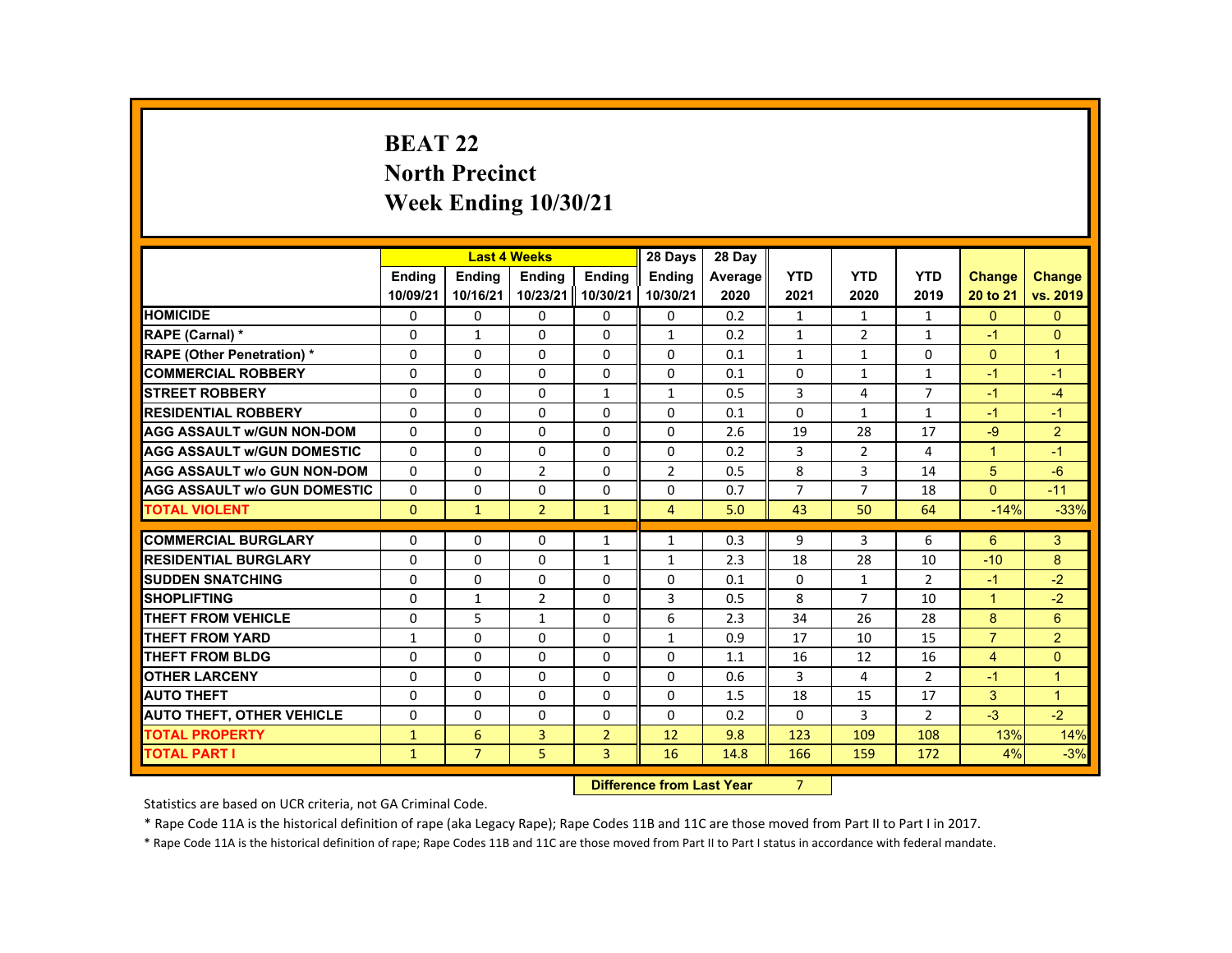# **BEAT 23 North Precinct Week Ending 10/30/21**

|                                     |               |                | <b>Last 4 Weeks</b> |                | 28 Days        | 28 Day  |                |                |                |                |                |
|-------------------------------------|---------------|----------------|---------------------|----------------|----------------|---------|----------------|----------------|----------------|----------------|----------------|
|                                     | <b>Endina</b> | <b>Endina</b>  | <b>Endina</b>       | <b>Endina</b>  | <b>Endina</b>  | Average | <b>YTD</b>     | <b>YTD</b>     | <b>YTD</b>     | Change         | <b>Change</b>  |
|                                     | 10/09/21      | 10/16/21       | 10/23/21            | 10/30/21       | 10/30/21       | 2020    | 2021           | 2020           | 2019           | 20 to 21       | vs. 2019       |
| <b>HOMICIDE</b>                     | 0             | 0              | 0                   | 0              | 0              | 0.3     | $\overline{2}$ | 3              | 2              | $-1$           | $\mathbf{0}$   |
| RAPE (Carnal) *                     | $\Omega$      | $\Omega$       | $\Omega$            | $\Omega$       | $\Omega$       | 0.2     | $\overline{2}$ | $\mathbf{1}$   | $\mathbf{1}$   | $\mathbf{1}$   | $\overline{1}$ |
| <b>RAPE (Other Penetration) *</b>   | $\Omega$      | $\Omega$       | $\Omega$            | $\Omega$       | $\Omega$       | 0.2     | $\Omega$       | 2              | $\Omega$       | $-2$           | $\Omega$       |
| <b>COMMERCIAL ROBBERY</b>           | 0             | $\mathbf{0}$   | 0                   | 0              | 0              | 0.0     | $\mathbf{1}$   | 0              | 0              | $\mathbf{1}$   | $\overline{1}$ |
| <b>STREET ROBBERY</b>               | $\Omega$      | $\Omega$       | $\Omega$            | $\Omega$       | $\Omega$       | 0.3     | $\overline{7}$ | 10             | 6              | $-3$           | $\overline{1}$ |
| <b>RESIDENTIAL ROBBERY</b>          | $\Omega$      | $\Omega$       | $\Omega$            | $\Omega$       | $\Omega$       | 0.0     | $\overline{2}$ | $\mathbf{1}$   | $\Omega$       | $\mathbf{1}$   | $\overline{2}$ |
| <b>AGG ASSAULT w/GUN NON-DOM</b>    | $\Omega$      | $\overline{2}$ | $\Omega$            | $\overline{2}$ | 4              | 1.6     | 11             | 15             | 10             | $-4$           | $\overline{1}$ |
| <b>AGG ASSAULT W/GUN DOMESTIC</b>   | $\Omega$      | $\Omega$       | $\Omega$            | $\Omega$       | $\Omega$       | 0.2     | $\mathbf{1}$   | 3              | 3              | $-2$           | $-2$           |
| <b>AGG ASSAULT W/o GUN NON-DOM</b>  | $\Omega$      | $\Omega$       | $\Omega$            | $\overline{2}$ | $\overline{2}$ | 0.4     | 8              | 4              | 14             | $\overline{4}$ | $-6$           |
| <b>AGG ASSAULT W/o GUN DOMESTIC</b> | $\Omega$      | $\Omega$       | $\Omega$            | $\Omega$       | $\Omega$       | 0.8     | 12             | 8              | $\overline{7}$ | $\overline{4}$ | 5              |
| <b>TOTAL VIOLENT</b>                | $\Omega$      | $\overline{2}$ | $\Omega$            | $\overline{4}$ | 6              | 3.9     | 46             | 47             | 43             | $-2%$          | 7%             |
|                                     |               |                |                     |                |                |         |                |                |                |                |                |
| <b>COMMERCIAL BURGLARY</b>          | $\Omega$      | $\Omega$       | $\Omega$            | $\Omega$       | $\Omega$       | 0.7     | 8              | $\overline{7}$ | 14             | $\mathbf{1}$   | $-6$           |
| <b>RESIDENTIAL BURGLARY</b>         | $\Omega$      | $\mathbf{1}$   | $\mathbf{1}$        | $\Omega$       | $\overline{2}$ | 1.6     | 13             | 17             | 11             | $-4$           | $\overline{2}$ |
| <b>SUDDEN SNATCHING</b>             | 0             | $\mathbf{0}$   | $\Omega$            | $\Omega$       | $\Omega$       | 0.2     | 3              | 3              | $\overline{2}$ | $\Omega$       | $\overline{1}$ |
| <b>SHOPLIFTING</b>                  | $\mathbf{1}$  | $\overline{2}$ | $\mathbf{1}$        | $\Omega$       | 4              | 1.2     | 11             | 10             | 18             | $\mathbf{1}$   | $-7$           |
| THEFT FROM VEHICLE                  | 3             | $\overline{2}$ | $\mathbf{1}$        | $\Omega$       | 6              | 2.5     | 38             | 29             | 28             | 9              | 10             |
| <b>THEFT FROM YARD</b>              | $\mathbf{1}$  | $\Omega$       | $\Omega$            | $\mathbf{1}$   | $\overline{2}$ | 2.3     | 16             | 22             | 11             | $-6$           | 5              |
| THEFT FROM BLDG                     | $\Omega$      | $\Omega$       | $\Omega$            | $\Omega$       | $\Omega$       | 0.9     | 11             | 11             | 13             | $\Omega$       | $-2$           |
| <b>OTHER LARCENY</b>                | $\mathbf{0}$  | $\mathbf{0}$   | 0                   | 0              | 0              | 0.4     | 6              | 4              | 3              | $\overline{2}$ | 3              |
| <b>AUTO THEFT</b>                   | $\mathbf{1}$  | $\Omega$       | $\Omega$            | $\Omega$       | $\mathbf{1}$   | 1.5     | 19             | 13             | 9              | 6              | 10             |
| <b>AUTO THEFT, OTHER VEHICLE</b>    | $\Omega$      | $\Omega$       | $\Omega$            | $\Omega$       | $\Omega$       | 0.1     | 3              | $\mathbf{1}$   | $\overline{2}$ | $\overline{2}$ | $\mathbf{1}$   |
| <b>TOTAL PROPERTY</b>               | 6             | 5              | 3                   | $\mathbf{1}$   | 15             | 11.4    | 128            | 117            | 111            | 9%             | 15%            |
| <b>TOTAL PART I</b>                 | 6             | $\overline{7}$ | $\overline{3}$      | 5              | 21             | 15.4    | 174            | 164            | 154            | 6%             | 13%            |
|                                     |               |                |                     |                |                |         |                |                |                |                |                |

#### **Difference from Last Year**r 10

Statistics are based on UCR criteria, not GA Criminal Code.

\* Rape Code 11A is the historical definition of rape (aka Legacy Rape); Rape Codes 11B and 11C are those moved from Part II to Part I in 2017.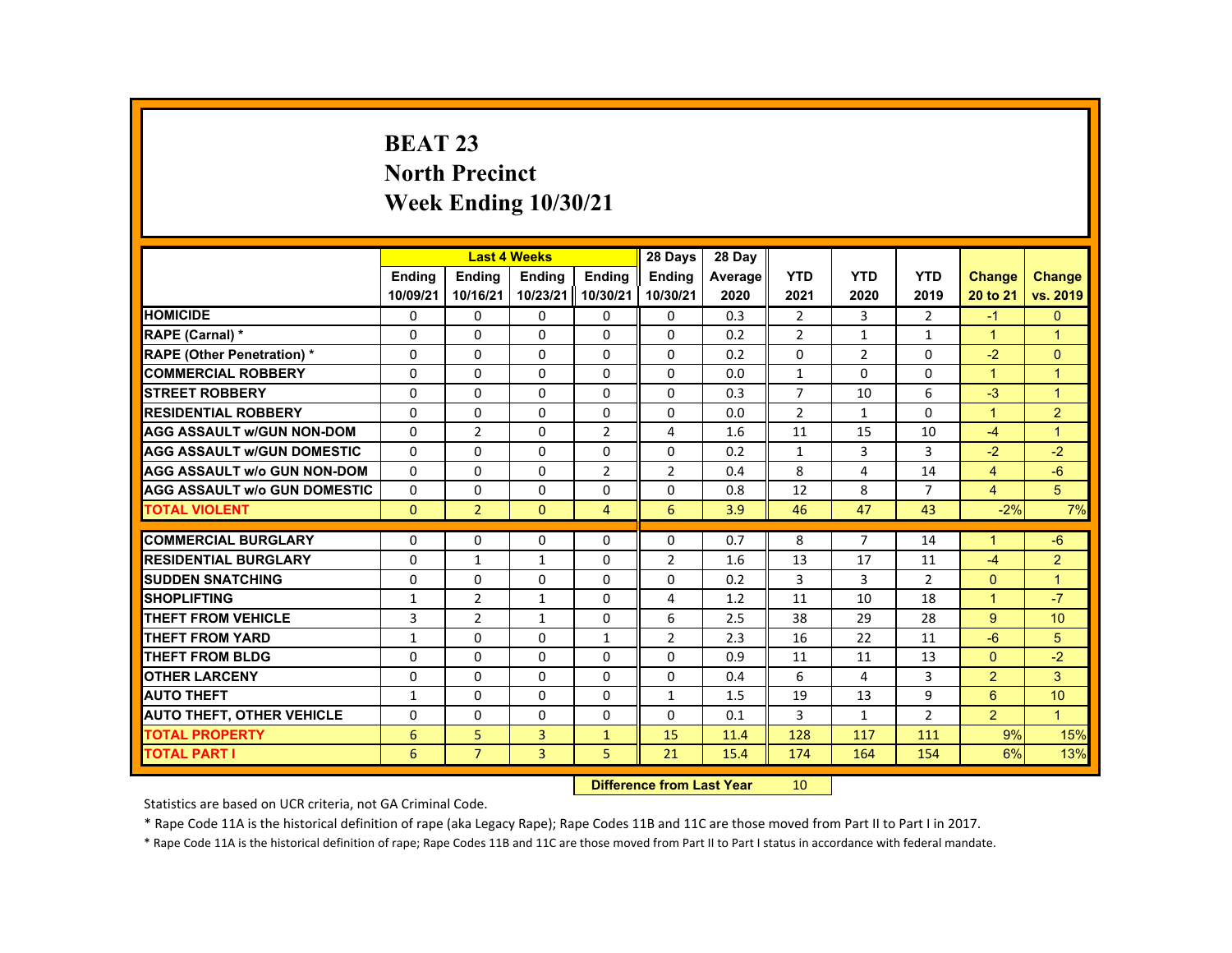# **BEAT 24 North Precinct Week Ending 10/30/21**

|                                     |                |                | <b>Last 4 Weeks</b> |                   | 28 Days        | 28 Day  |                |                |                |                |                  |
|-------------------------------------|----------------|----------------|---------------------|-------------------|----------------|---------|----------------|----------------|----------------|----------------|------------------|
|                                     | <b>Endina</b>  | <b>Endina</b>  | <b>Endina</b>       | <b>Endina</b>     | <b>Endina</b>  | Average | <b>YTD</b>     | <b>YTD</b>     | <b>YTD</b>     | <b>Change</b>  | <b>Change</b>    |
|                                     | 10/09/21       | 10/16/21       |                     | 10/23/21 10/30/21 | 10/30/21       | 2020    | 2021           | 2020           | 2019           | 20 to 21       | vs. 2019         |
| <b>HOMICIDE</b>                     | 0              | 0              | $\mathbf{1}$        | 0                 | 1              | 0.1     | $\mathbf{1}$   | $\mathbf{1}$   | 0              | $\mathbf{0}$   | $\mathbf{1}$     |
| RAPE (Carnal) *                     | $\Omega$       | $\Omega$       | $\Omega$            | $\Omega$          | $\Omega$       | 0.2     | $\mathbf{1}$   | 3              | $\overline{2}$ | $-2$           | $-1$             |
| <b>RAPE (Other Penetration) *</b>   | $\Omega$       | $\Omega$       | $\Omega$            | $\Omega$          | $\Omega$       | 0.0     | $\Omega$       | $\Omega$       | 3              | $\Omega$       | $-3$             |
| <b>COMMERCIAL ROBBERY</b>           | 0              | $\mathbf{0}$   | 0                   | 0                 | $\Omega$       | 0.6     | 0              | 6              | $\mathbf{1}$   | $-6$           | $-1$             |
| <b>STREET ROBBERY</b>               | $\Omega$       | $\Omega$       | $\Omega$            | $\Omega$          | $\Omega$       | 0.4     | 8              | 5              | 11             | 3              | $-3$             |
| <b>RESIDENTIAL ROBBERY</b>          | $\Omega$       | $\Omega$       | $\Omega$            | $\Omega$          | $\Omega$       | 0.0     | 3              | $\Omega$       | $\mathbf{1}$   | 3              | $\overline{2}$   |
| <b>AGG ASSAULT W/GUN NON-DOM</b>    | $\Omega$       | $\Omega$       | $\Omega$            | $\Omega$          | $\Omega$       | 0.6     | 4              | 8              | 3              | $-4$           | $\overline{1}$   |
| <b>AGG ASSAULT W/GUN DOMESTIC</b>   | $\Omega$       | $\Omega$       | $\Omega$            | $\Omega$          | $\Omega$       | 0.0     | $\Omega$       | 0              | $\Omega$       | $\Omega$       | $\Omega$         |
| <b>AGG ASSAULT W/o GUN NON-DOM</b>  | $\mathbf{1}$   | $\Omega$       | $\Omega$            | $\Omega$          | $\mathbf{1}$   | 0.5     | 5              | 4              | 5              | $\mathbf{1}$   | $\mathbf{0}$     |
| <b>AGG ASSAULT W/o GUN DOMESTIC</b> | $\Omega$       | $\mathbf{0}$   | $\Omega$            | $\Omega$          | $\Omega$       | 0.3     | $\overline{2}$ | 3              | 5              | $-1$           | $-3$             |
| <b>TOTAL VIOLENT</b>                | $\mathbf{1}$   | $\mathbf{0}$   | $\mathbf{1}$        | $\Omega$          | $\overline{2}$ | 2.7     | 24             | 30             | 31             | $-20%$         | $-23%$           |
|                                     |                |                |                     |                   |                |         |                |                |                |                |                  |
| <b>COMMERCIAL BURGLARY</b>          | $\Omega$       | $\Omega$       | $\Omega$            | 1                 | $\mathbf{1}$   | 0.2     | $\overline{2}$ | 2              | 5              | $\Omega$       | $-3$             |
| <b>RESIDENTIAL BURGLARY</b>         | $\Omega$       | $\mathbf{0}$   | $\mathbf{1}$        | $\mathbf{1}$      | 2              | 0.8     | 13             | $\overline{7}$ | 13             | 6              | $\Omega$         |
| <b>SUDDEN SNATCHING</b>             | $\Omega$       | $\Omega$       | $\Omega$            | $\Omega$          | $\Omega$       | 0.1     | $\Omega$       | $\mathbf{1}$   | $\overline{2}$ | $-1$           | $-2$             |
| <b>SHOPLIFTING</b>                  | $\overline{2}$ | $\Omega$       | $\mathbf{1}$        | $\Omega$          | 3              | 2.2     | 28             | 25             | 25             | 3              | 3                |
| <b>THEFT FROM VEHICLE</b>           | 0              | $\mathbf{0}$   | 3                   | $\overline{2}$    | 5              | 3.5     | 28             | 33             | 44             | $-5$           | $-16$            |
| <b>THEFT FROM YARD</b>              | $\overline{2}$ | 2              | $\Omega$            | $\mathbf{1}$      | 5              | 1.7     | 21             | 21             | 49             | $\Omega$       | $-28$            |
| THEFT FROM BLDG                     | $\Omega$       | $\Omega$       | $\Omega$            | $\Omega$          | $\Omega$       | 0.8     | 4              | 9              | 12             | $-5$           | $-8$             |
| <b>OTHER LARCENY</b>                | $\mathbf{1}$   | $\mathbf{1}$   | 1                   | 0                 | 3              | 1.2     | 16             | 15             | 13             | $\mathbf{1}$   | 3                |
| <b>AUTO THEFT</b>                   | $\Omega$       | $\Omega$       | $\Omega$            | $\Omega$          | $\Omega$       | 0.8     | 6              | 10             | $\overline{7}$ | $-4$           | $-1$             |
| <b>AUTO THEFT, OTHER VEHICLE</b>    | $\Omega$       | $\Omega$       | $\Omega$            | $\Omega$          | $\Omega$       | 0.5     | 11             | 4              | $\mathbf{1}$   | $\overline{7}$ | 10 <sup>10</sup> |
| <b>TOTAL PROPERTY</b>               | 5              | 3              | 6                   | 5                 | 19             | 11.8    | 129            | 127            | 171            | 2%             | $-25%$           |
| <b>TOTAL PART I</b>                 | 6              | $\overline{3}$ | $\overline{7}$      | 5                 | 21             | 14.5    | 153            | 157            | 202            | $-3%$          | $-24%$           |

#### **Difference from Last Year**‐4

Statistics are based on UCR criteria, not GA Criminal Code.

\* Rape Code 11A is the historical definition of rape (aka Legacy Rape); Rape Codes 11B and 11C are those moved from Part II to Part I in 2017.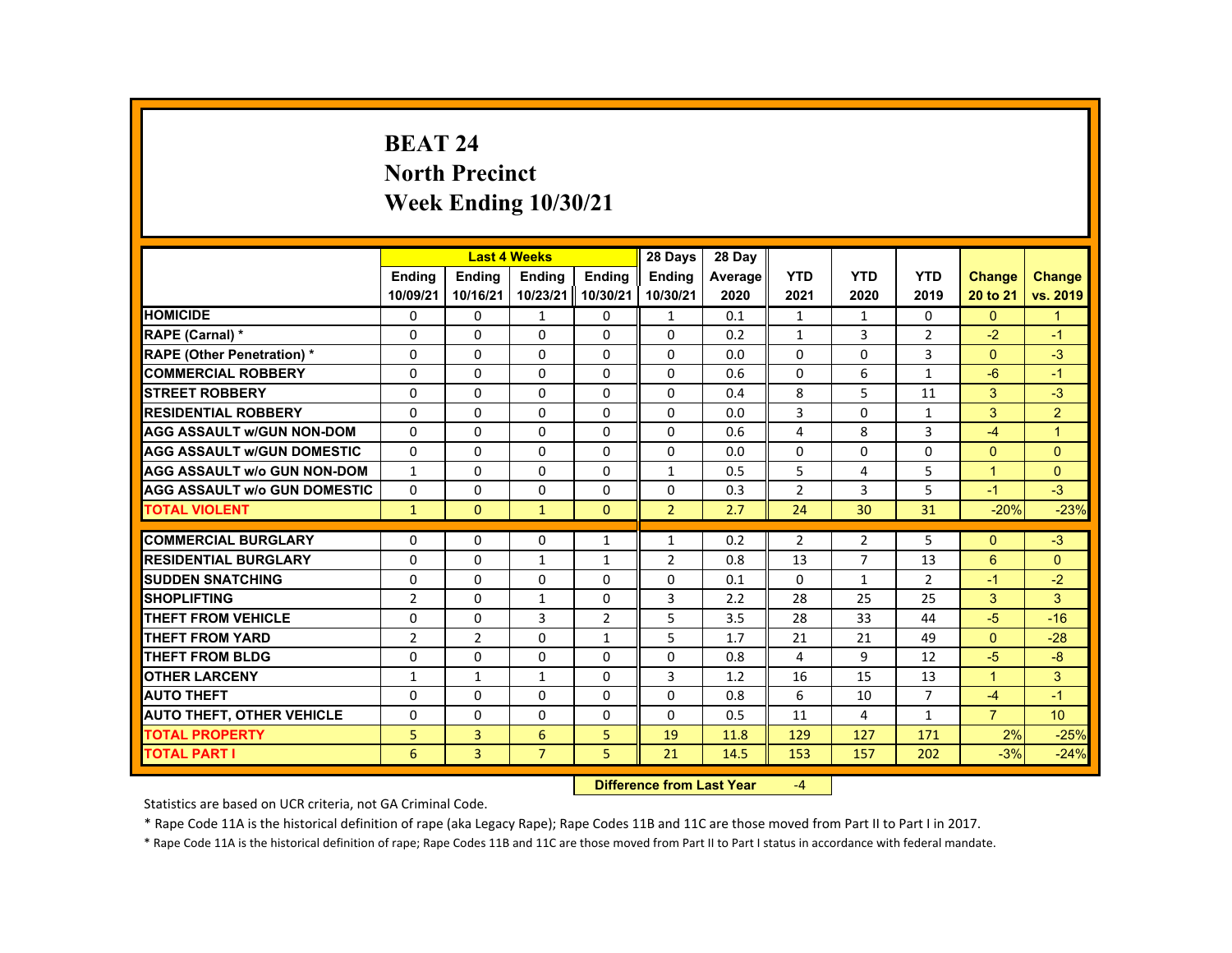# **BEAT 25 North Precinct Week Ending 10/30/21**

| <b>YTD</b><br><b>YTD</b><br><b>YTD</b><br><b>Endina</b><br><b>Endina</b><br><b>Endina</b><br><b>Endina</b><br><b>Endina</b><br><b>Change</b><br><b>Change</b><br>Average<br>10/09/21<br>10/23/21<br>10/30/21<br>10/30/21<br>vs. 2019<br>10/16/21<br>2020<br>2021<br>2020<br>2019<br>20 to 21<br><b>HOMICIDE</b><br>0<br>0<br>0<br>$\Omega$<br>0<br>0<br>0<br>0.1<br>0<br>$-1$<br>$\mathbf{1}$<br>$\Omega$<br>$\Omega$<br>$\Omega$<br>2<br>$\Omega$<br>$\Omega$<br>$\Omega$<br>0.2<br>$\mathbf{1}$<br>$\mathbf{1}$<br>$-1$<br>RAPE (Carnal) *<br><b>RAPE (Other Penetration) *</b><br>$\Omega$<br>$\Omega$<br>$\Omega$<br>$\Omega$<br>$\Omega$<br>0.0<br>$\Omega$<br>$\Omega$<br>$\Omega$<br>$\Omega$<br>$\Omega$<br><b>COMMERCIAL ROBBERY</b><br>0<br>0<br>0<br>0<br>0<br>$\mathbf{1}$<br>0<br>$\mathbf{1}$<br>$\mathbf{1}$<br>$\mathbf{0}$<br>0.0<br>2<br>$\Omega$<br><b>STREET ROBBERY</b><br>$\Omega$<br>$\Omega$<br>$\Omega$<br>$\Omega$<br>$\Omega$<br>4<br>2<br>0.2<br>4<br><b>RESIDENTIAL ROBBERY</b><br>$\Omega$<br>$\Omega$<br>$\Omega$<br>$\Omega$<br>$\Omega$<br>$\Omega$<br>$\Omega$<br>$\overline{1}$<br>0.2<br>$\mathbf{1}$<br>$\mathbf{1}$<br>2<br><b>AGG ASSAULT w/GUN NON-DOM</b><br>$\overline{2}$<br>$\Omega$<br>$\Omega$<br>$\Omega$<br>$\Omega$<br>$\Omega$<br>4<br>$\Omega$<br>$\overline{4}$<br>0.0<br>$\Omega$<br>$\Omega$<br>$\Omega$<br>$\Omega$<br>$\Omega$<br>$\Omega$<br>$\Omega$<br>$\Omega$<br>$\Omega$<br>$\Omega$<br><b>AGG ASSAULT w/GUN DOMESTIC</b><br>0.0<br>5<br>$\Omega$<br>$\Omega$<br>$\Omega$<br>3<br>$\overline{1}$<br>$\mathbf{1}$<br>$\mathbf{1}$<br>4<br><b>AGG ASSAULT w/o GUN NON-DOM</b><br>0.5<br>$-1$<br>6<br>$\overline{2}$<br>$-5$<br><b>AGG ASSAULT w/o GUN DOMESTIC</b><br>$\Omega$<br>$\Omega$<br>$\Omega$<br>$\Omega$<br>$\Omega$<br>$-1$<br>0.5<br>$\mathbf{1}$<br>23%<br>13<br>$\Omega$<br>$\Omega$<br>$\Omega$<br>$\mathbf{1}$<br>1.5<br>16<br>17<br>$-6%$<br><b>TOTAL VIOLENT</b><br>$\mathbf{1}$<br><b>COMMERCIAL BURGLARY</b><br>$\Omega$<br>$\Omega$<br>$\Omega$<br>$\Omega$<br>3<br>8<br>9<br>$-5$<br>$-6$<br>$\Omega$<br>0.6<br><b>RESIDENTIAL BURGLARY</b><br>$\Omega$<br>$\Omega$<br>$\Omega$<br>$\Omega$<br>$\Omega$<br>16<br>$-6$<br>$-12$<br>0.8<br>4<br>10<br>5<br>3<br><b>SUDDEN SNATCHING</b><br>$\Omega$<br>$\Omega$<br>$\overline{2}$<br>$\overline{4}$<br>$\Omega$<br>0<br>$\Omega$<br>0.2<br>$\mathbf{1}$<br>3<br>3<br>8<br><b>SHOPLIFTING</b><br>1.5<br>33<br>18<br>15<br>15<br>18<br>$\mathbf{1}$<br>$\mathbf{1}$<br>$\overline{2}$<br>THEFT FROM VEHICLE<br>$\Omega$<br>$\overline{2}$<br>$\Omega$<br>$\Omega$<br>53<br>31<br>$\overline{7}$<br>3.1<br>60<br>29<br>$\overline{2}$<br>8<br><b>THEFT FROM YARD</b><br>$\Omega$<br>$\mathbf{1}$<br>$\mathbf{1}$<br>$\Omega$<br>29<br>21<br>13<br>1.3<br>16<br>$\overline{7}$<br>14<br><b>THEFT FROM BLDG</b><br>$\Omega$<br>$\Omega$<br>$\Omega$<br>31<br>17<br>24<br>$\mathbf{1}$<br>$\mathbf{1}$<br>0.8<br><b>OTHER LARCENY</b><br>0<br>0<br>0<br>0<br>0<br>$\overline{7}$<br>$\mathbf{0}$<br>$\overline{4}$<br>1.1<br>11<br>11<br>$\overline{2}$<br>$\overline{7}$<br>5<br><b>AUTO THEFT</b><br>$\Omega$<br>$\Omega$<br>0.6<br>15<br>8<br>10<br>$\mathbf{1}$<br>$\mathbf{1}$<br>$\overline{7}$<br>8<br>6<br><b>AUTO THEFT, OTHER VEHICLE</b><br>$\Omega$<br>$\Omega$<br>$\Omega$<br>0.2<br>$\overline{2}$<br>$\mathbf{1}$<br>$\mathbf{1}$<br>$\mathbf{1}$<br><b>TOTAL PROPERTY</b><br>3<br>$\overline{7}$<br>$\overline{2}$<br>79%<br>33%<br>$\overline{4}$<br>16<br>199<br>150<br>10.0<br>111<br>$\overline{3}$<br>$\overline{2}$<br>32%<br>8<br>17<br>68%<br>$\overline{4}$<br>11.4<br>215<br>128<br>163 |                     |  | <b>Last 4 Weeks</b> | 28 Days | 28 Day |  |  |  |
|---------------------------------------------------------------------------------------------------------------------------------------------------------------------------------------------------------------------------------------------------------------------------------------------------------------------------------------------------------------------------------------------------------------------------------------------------------------------------------------------------------------------------------------------------------------------------------------------------------------------------------------------------------------------------------------------------------------------------------------------------------------------------------------------------------------------------------------------------------------------------------------------------------------------------------------------------------------------------------------------------------------------------------------------------------------------------------------------------------------------------------------------------------------------------------------------------------------------------------------------------------------------------------------------------------------------------------------------------------------------------------------------------------------------------------------------------------------------------------------------------------------------------------------------------------------------------------------------------------------------------------------------------------------------------------------------------------------------------------------------------------------------------------------------------------------------------------------------------------------------------------------------------------------------------------------------------------------------------------------------------------------------------------------------------------------------------------------------------------------------------------------------------------------------------------------------------------------------------------------------------------------------------------------------------------------------------------------------------------------------------------------------------------------------------------------------------------------------------------------------------------------------------------------------------------------------------------------------------------------------------------------------------------------------------------------------------------------------------------------------------------------------------------------------------------------------------------------------------------------------------------------------------------------------------------------------------------------------------------------------------------------------------------------------------------------------------------------------------------------------------------------------------------------------------------------------------------------------------------------------------------------------------------------------------------------------------------------------------------------------------------------------------------------------------------------------------------------------------------------------------------------------------------------------------------------------------------------------------------------------------------------------|---------------------|--|---------------------|---------|--------|--|--|--|
|                                                                                                                                                                                                                                                                                                                                                                                                                                                                                                                                                                                                                                                                                                                                                                                                                                                                                                                                                                                                                                                                                                                                                                                                                                                                                                                                                                                                                                                                                                                                                                                                                                                                                                                                                                                                                                                                                                                                                                                                                                                                                                                                                                                                                                                                                                                                                                                                                                                                                                                                                                                                                                                                                                                                                                                                                                                                                                                                                                                                                                                                                                                                                                                                                                                                                                                                                                                                                                                                                                                                                                                                                                             |                     |  |                     |         |        |  |  |  |
|                                                                                                                                                                                                                                                                                                                                                                                                                                                                                                                                                                                                                                                                                                                                                                                                                                                                                                                                                                                                                                                                                                                                                                                                                                                                                                                                                                                                                                                                                                                                                                                                                                                                                                                                                                                                                                                                                                                                                                                                                                                                                                                                                                                                                                                                                                                                                                                                                                                                                                                                                                                                                                                                                                                                                                                                                                                                                                                                                                                                                                                                                                                                                                                                                                                                                                                                                                                                                                                                                                                                                                                                                                             |                     |  |                     |         |        |  |  |  |
|                                                                                                                                                                                                                                                                                                                                                                                                                                                                                                                                                                                                                                                                                                                                                                                                                                                                                                                                                                                                                                                                                                                                                                                                                                                                                                                                                                                                                                                                                                                                                                                                                                                                                                                                                                                                                                                                                                                                                                                                                                                                                                                                                                                                                                                                                                                                                                                                                                                                                                                                                                                                                                                                                                                                                                                                                                                                                                                                                                                                                                                                                                                                                                                                                                                                                                                                                                                                                                                                                                                                                                                                                                             |                     |  |                     |         |        |  |  |  |
|                                                                                                                                                                                                                                                                                                                                                                                                                                                                                                                                                                                                                                                                                                                                                                                                                                                                                                                                                                                                                                                                                                                                                                                                                                                                                                                                                                                                                                                                                                                                                                                                                                                                                                                                                                                                                                                                                                                                                                                                                                                                                                                                                                                                                                                                                                                                                                                                                                                                                                                                                                                                                                                                                                                                                                                                                                                                                                                                                                                                                                                                                                                                                                                                                                                                                                                                                                                                                                                                                                                                                                                                                                             |                     |  |                     |         |        |  |  |  |
|                                                                                                                                                                                                                                                                                                                                                                                                                                                                                                                                                                                                                                                                                                                                                                                                                                                                                                                                                                                                                                                                                                                                                                                                                                                                                                                                                                                                                                                                                                                                                                                                                                                                                                                                                                                                                                                                                                                                                                                                                                                                                                                                                                                                                                                                                                                                                                                                                                                                                                                                                                                                                                                                                                                                                                                                                                                                                                                                                                                                                                                                                                                                                                                                                                                                                                                                                                                                                                                                                                                                                                                                                                             |                     |  |                     |         |        |  |  |  |
|                                                                                                                                                                                                                                                                                                                                                                                                                                                                                                                                                                                                                                                                                                                                                                                                                                                                                                                                                                                                                                                                                                                                                                                                                                                                                                                                                                                                                                                                                                                                                                                                                                                                                                                                                                                                                                                                                                                                                                                                                                                                                                                                                                                                                                                                                                                                                                                                                                                                                                                                                                                                                                                                                                                                                                                                                                                                                                                                                                                                                                                                                                                                                                                                                                                                                                                                                                                                                                                                                                                                                                                                                                             |                     |  |                     |         |        |  |  |  |
|                                                                                                                                                                                                                                                                                                                                                                                                                                                                                                                                                                                                                                                                                                                                                                                                                                                                                                                                                                                                                                                                                                                                                                                                                                                                                                                                                                                                                                                                                                                                                                                                                                                                                                                                                                                                                                                                                                                                                                                                                                                                                                                                                                                                                                                                                                                                                                                                                                                                                                                                                                                                                                                                                                                                                                                                                                                                                                                                                                                                                                                                                                                                                                                                                                                                                                                                                                                                                                                                                                                                                                                                                                             |                     |  |                     |         |        |  |  |  |
|                                                                                                                                                                                                                                                                                                                                                                                                                                                                                                                                                                                                                                                                                                                                                                                                                                                                                                                                                                                                                                                                                                                                                                                                                                                                                                                                                                                                                                                                                                                                                                                                                                                                                                                                                                                                                                                                                                                                                                                                                                                                                                                                                                                                                                                                                                                                                                                                                                                                                                                                                                                                                                                                                                                                                                                                                                                                                                                                                                                                                                                                                                                                                                                                                                                                                                                                                                                                                                                                                                                                                                                                                                             |                     |  |                     |         |        |  |  |  |
|                                                                                                                                                                                                                                                                                                                                                                                                                                                                                                                                                                                                                                                                                                                                                                                                                                                                                                                                                                                                                                                                                                                                                                                                                                                                                                                                                                                                                                                                                                                                                                                                                                                                                                                                                                                                                                                                                                                                                                                                                                                                                                                                                                                                                                                                                                                                                                                                                                                                                                                                                                                                                                                                                                                                                                                                                                                                                                                                                                                                                                                                                                                                                                                                                                                                                                                                                                                                                                                                                                                                                                                                                                             |                     |  |                     |         |        |  |  |  |
|                                                                                                                                                                                                                                                                                                                                                                                                                                                                                                                                                                                                                                                                                                                                                                                                                                                                                                                                                                                                                                                                                                                                                                                                                                                                                                                                                                                                                                                                                                                                                                                                                                                                                                                                                                                                                                                                                                                                                                                                                                                                                                                                                                                                                                                                                                                                                                                                                                                                                                                                                                                                                                                                                                                                                                                                                                                                                                                                                                                                                                                                                                                                                                                                                                                                                                                                                                                                                                                                                                                                                                                                                                             |                     |  |                     |         |        |  |  |  |
|                                                                                                                                                                                                                                                                                                                                                                                                                                                                                                                                                                                                                                                                                                                                                                                                                                                                                                                                                                                                                                                                                                                                                                                                                                                                                                                                                                                                                                                                                                                                                                                                                                                                                                                                                                                                                                                                                                                                                                                                                                                                                                                                                                                                                                                                                                                                                                                                                                                                                                                                                                                                                                                                                                                                                                                                                                                                                                                                                                                                                                                                                                                                                                                                                                                                                                                                                                                                                                                                                                                                                                                                                                             |                     |  |                     |         |        |  |  |  |
|                                                                                                                                                                                                                                                                                                                                                                                                                                                                                                                                                                                                                                                                                                                                                                                                                                                                                                                                                                                                                                                                                                                                                                                                                                                                                                                                                                                                                                                                                                                                                                                                                                                                                                                                                                                                                                                                                                                                                                                                                                                                                                                                                                                                                                                                                                                                                                                                                                                                                                                                                                                                                                                                                                                                                                                                                                                                                                                                                                                                                                                                                                                                                                                                                                                                                                                                                                                                                                                                                                                                                                                                                                             |                     |  |                     |         |        |  |  |  |
|                                                                                                                                                                                                                                                                                                                                                                                                                                                                                                                                                                                                                                                                                                                                                                                                                                                                                                                                                                                                                                                                                                                                                                                                                                                                                                                                                                                                                                                                                                                                                                                                                                                                                                                                                                                                                                                                                                                                                                                                                                                                                                                                                                                                                                                                                                                                                                                                                                                                                                                                                                                                                                                                                                                                                                                                                                                                                                                                                                                                                                                                                                                                                                                                                                                                                                                                                                                                                                                                                                                                                                                                                                             |                     |  |                     |         |        |  |  |  |
|                                                                                                                                                                                                                                                                                                                                                                                                                                                                                                                                                                                                                                                                                                                                                                                                                                                                                                                                                                                                                                                                                                                                                                                                                                                                                                                                                                                                                                                                                                                                                                                                                                                                                                                                                                                                                                                                                                                                                                                                                                                                                                                                                                                                                                                                                                                                                                                                                                                                                                                                                                                                                                                                                                                                                                                                                                                                                                                                                                                                                                                                                                                                                                                                                                                                                                                                                                                                                                                                                                                                                                                                                                             |                     |  |                     |         |        |  |  |  |
|                                                                                                                                                                                                                                                                                                                                                                                                                                                                                                                                                                                                                                                                                                                                                                                                                                                                                                                                                                                                                                                                                                                                                                                                                                                                                                                                                                                                                                                                                                                                                                                                                                                                                                                                                                                                                                                                                                                                                                                                                                                                                                                                                                                                                                                                                                                                                                                                                                                                                                                                                                                                                                                                                                                                                                                                                                                                                                                                                                                                                                                                                                                                                                                                                                                                                                                                                                                                                                                                                                                                                                                                                                             |                     |  |                     |         |        |  |  |  |
|                                                                                                                                                                                                                                                                                                                                                                                                                                                                                                                                                                                                                                                                                                                                                                                                                                                                                                                                                                                                                                                                                                                                                                                                                                                                                                                                                                                                                                                                                                                                                                                                                                                                                                                                                                                                                                                                                                                                                                                                                                                                                                                                                                                                                                                                                                                                                                                                                                                                                                                                                                                                                                                                                                                                                                                                                                                                                                                                                                                                                                                                                                                                                                                                                                                                                                                                                                                                                                                                                                                                                                                                                                             |                     |  |                     |         |        |  |  |  |
|                                                                                                                                                                                                                                                                                                                                                                                                                                                                                                                                                                                                                                                                                                                                                                                                                                                                                                                                                                                                                                                                                                                                                                                                                                                                                                                                                                                                                                                                                                                                                                                                                                                                                                                                                                                                                                                                                                                                                                                                                                                                                                                                                                                                                                                                                                                                                                                                                                                                                                                                                                                                                                                                                                                                                                                                                                                                                                                                                                                                                                                                                                                                                                                                                                                                                                                                                                                                                                                                                                                                                                                                                                             |                     |  |                     |         |        |  |  |  |
|                                                                                                                                                                                                                                                                                                                                                                                                                                                                                                                                                                                                                                                                                                                                                                                                                                                                                                                                                                                                                                                                                                                                                                                                                                                                                                                                                                                                                                                                                                                                                                                                                                                                                                                                                                                                                                                                                                                                                                                                                                                                                                                                                                                                                                                                                                                                                                                                                                                                                                                                                                                                                                                                                                                                                                                                                                                                                                                                                                                                                                                                                                                                                                                                                                                                                                                                                                                                                                                                                                                                                                                                                                             |                     |  |                     |         |        |  |  |  |
|                                                                                                                                                                                                                                                                                                                                                                                                                                                                                                                                                                                                                                                                                                                                                                                                                                                                                                                                                                                                                                                                                                                                                                                                                                                                                                                                                                                                                                                                                                                                                                                                                                                                                                                                                                                                                                                                                                                                                                                                                                                                                                                                                                                                                                                                                                                                                                                                                                                                                                                                                                                                                                                                                                                                                                                                                                                                                                                                                                                                                                                                                                                                                                                                                                                                                                                                                                                                                                                                                                                                                                                                                                             |                     |  |                     |         |        |  |  |  |
|                                                                                                                                                                                                                                                                                                                                                                                                                                                                                                                                                                                                                                                                                                                                                                                                                                                                                                                                                                                                                                                                                                                                                                                                                                                                                                                                                                                                                                                                                                                                                                                                                                                                                                                                                                                                                                                                                                                                                                                                                                                                                                                                                                                                                                                                                                                                                                                                                                                                                                                                                                                                                                                                                                                                                                                                                                                                                                                                                                                                                                                                                                                                                                                                                                                                                                                                                                                                                                                                                                                                                                                                                                             |                     |  |                     |         |        |  |  |  |
|                                                                                                                                                                                                                                                                                                                                                                                                                                                                                                                                                                                                                                                                                                                                                                                                                                                                                                                                                                                                                                                                                                                                                                                                                                                                                                                                                                                                                                                                                                                                                                                                                                                                                                                                                                                                                                                                                                                                                                                                                                                                                                                                                                                                                                                                                                                                                                                                                                                                                                                                                                                                                                                                                                                                                                                                                                                                                                                                                                                                                                                                                                                                                                                                                                                                                                                                                                                                                                                                                                                                                                                                                                             |                     |  |                     |         |        |  |  |  |
|                                                                                                                                                                                                                                                                                                                                                                                                                                                                                                                                                                                                                                                                                                                                                                                                                                                                                                                                                                                                                                                                                                                                                                                                                                                                                                                                                                                                                                                                                                                                                                                                                                                                                                                                                                                                                                                                                                                                                                                                                                                                                                                                                                                                                                                                                                                                                                                                                                                                                                                                                                                                                                                                                                                                                                                                                                                                                                                                                                                                                                                                                                                                                                                                                                                                                                                                                                                                                                                                                                                                                                                                                                             |                     |  |                     |         |        |  |  |  |
|                                                                                                                                                                                                                                                                                                                                                                                                                                                                                                                                                                                                                                                                                                                                                                                                                                                                                                                                                                                                                                                                                                                                                                                                                                                                                                                                                                                                                                                                                                                                                                                                                                                                                                                                                                                                                                                                                                                                                                                                                                                                                                                                                                                                                                                                                                                                                                                                                                                                                                                                                                                                                                                                                                                                                                                                                                                                                                                                                                                                                                                                                                                                                                                                                                                                                                                                                                                                                                                                                                                                                                                                                                             |                     |  |                     |         |        |  |  |  |
|                                                                                                                                                                                                                                                                                                                                                                                                                                                                                                                                                                                                                                                                                                                                                                                                                                                                                                                                                                                                                                                                                                                                                                                                                                                                                                                                                                                                                                                                                                                                                                                                                                                                                                                                                                                                                                                                                                                                                                                                                                                                                                                                                                                                                                                                                                                                                                                                                                                                                                                                                                                                                                                                                                                                                                                                                                                                                                                                                                                                                                                                                                                                                                                                                                                                                                                                                                                                                                                                                                                                                                                                                                             |                     |  |                     |         |        |  |  |  |
|                                                                                                                                                                                                                                                                                                                                                                                                                                                                                                                                                                                                                                                                                                                                                                                                                                                                                                                                                                                                                                                                                                                                                                                                                                                                                                                                                                                                                                                                                                                                                                                                                                                                                                                                                                                                                                                                                                                                                                                                                                                                                                                                                                                                                                                                                                                                                                                                                                                                                                                                                                                                                                                                                                                                                                                                                                                                                                                                                                                                                                                                                                                                                                                                                                                                                                                                                                                                                                                                                                                                                                                                                                             |                     |  |                     |         |        |  |  |  |
|                                                                                                                                                                                                                                                                                                                                                                                                                                                                                                                                                                                                                                                                                                                                                                                                                                                                                                                                                                                                                                                                                                                                                                                                                                                                                                                                                                                                                                                                                                                                                                                                                                                                                                                                                                                                                                                                                                                                                                                                                                                                                                                                                                                                                                                                                                                                                                                                                                                                                                                                                                                                                                                                                                                                                                                                                                                                                                                                                                                                                                                                                                                                                                                                                                                                                                                                                                                                                                                                                                                                                                                                                                             | <b>TOTAL PART I</b> |  |                     |         |        |  |  |  |

#### **Difference from Last Year**r 87

Statistics are based on UCR criteria, not GA Criminal Code.

\* Rape Code 11A is the historical definition of rape (aka Legacy Rape); Rape Codes 11B and 11C are those moved from Part II to Part I in 2017.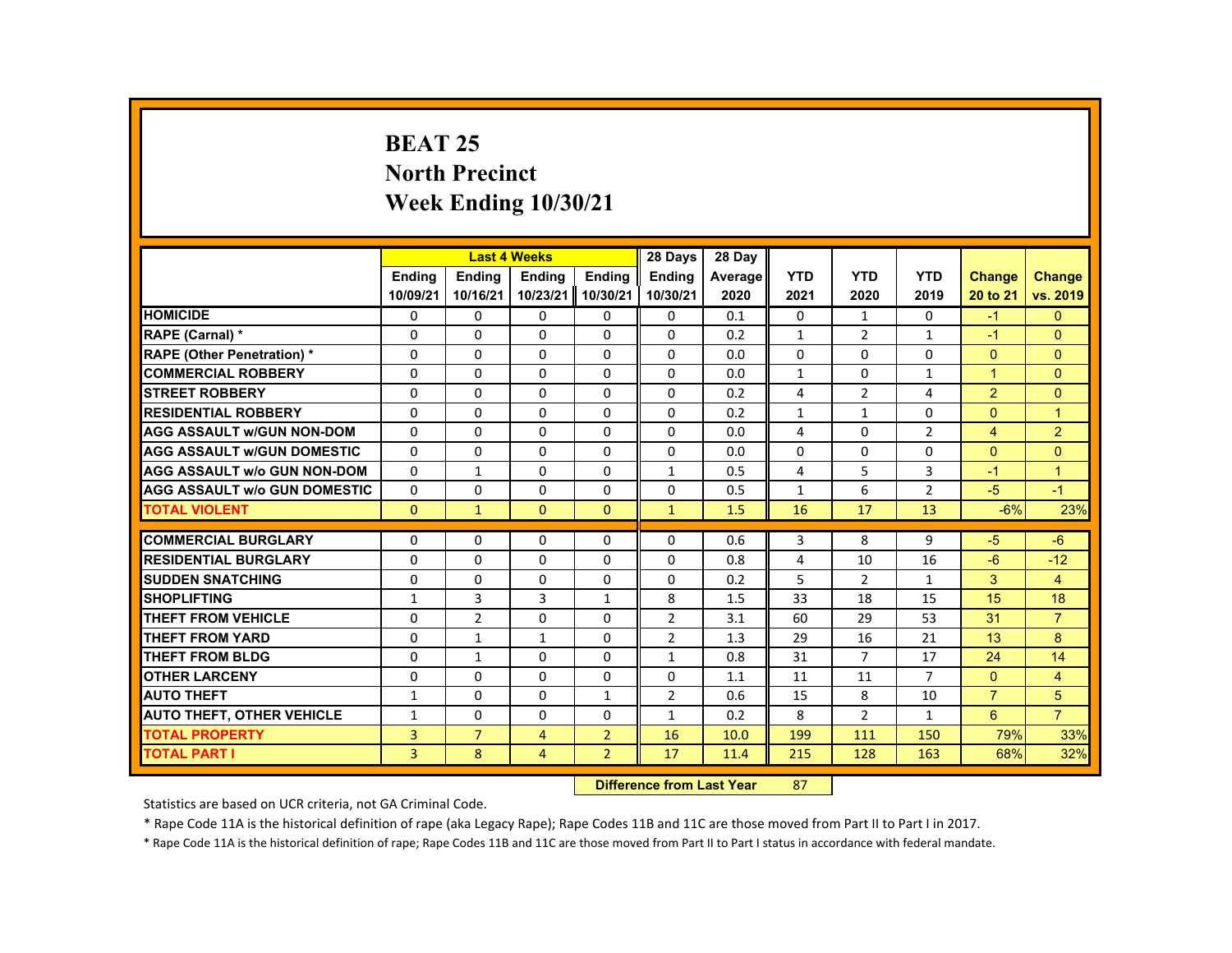# **BEAT 26 North Precinct Week Ending 10/30/21**

|                                     |                |                | <b>Last 4 Weeks</b> |                   | 28 Days        | 28 Day  |                |                |                |                |                |
|-------------------------------------|----------------|----------------|---------------------|-------------------|----------------|---------|----------------|----------------|----------------|----------------|----------------|
|                                     | <b>Endina</b>  | <b>Endina</b>  | <b>Endina</b>       | <b>Endina</b>     | <b>Endina</b>  | Average | <b>YTD</b>     | <b>YTD</b>     | <b>YTD</b>     | Change         | <b>Change</b>  |
|                                     | 10/09/21       | 10/16/21       |                     | 10/23/21 10/30/21 | 10/30/21       | 2020    | 2021           | 2020           | 2019           | 20 to 21       | vs. 2019       |
| <b>HOMICIDE</b>                     | 0              | 0              | 0                   | 0                 | 0              | 0.0     | 0              | 0              | $\mathbf{1}$   | $\mathbf{0}$   | $-1$           |
| RAPE (Carnal) *                     | $\Omega$       | $\Omega$       | $\Omega$            | $\Omega$          | $\Omega$       | 0.1     | 0              | 4              | $\overline{2}$ | $-4$           | $-2$           |
| <b>RAPE (Other Penetration) *</b>   | $\Omega$       | $\Omega$       | $\Omega$            | $\Omega$          | $\Omega$       | 0.0     | $\overline{2}$ | $\mathbf{1}$   | $\Omega$       | $\mathbf{1}$   | $\overline{2}$ |
| <b>COMMERCIAL ROBBERY</b>           | 0              | $\mathbf{0}$   | 0                   | 0                 | 0              | 0.0     | 4              | $\mathbf{1}$   | $\mathbf{1}$   | 3              | 3              |
| <b>STREET ROBBERY</b>               | $\Omega$       | $\Omega$       | $\Omega$            | $\overline{2}$    | $\overline{2}$ | 0.1     | 8              | 10             | 13             | $-2$           | $-5$           |
| <b>RESIDENTIAL ROBBERY</b>          | $\Omega$       | $\Omega$       | $\Omega$            | $\Omega$          | $\Omega$       | 0.0     | $\Omega$       | $\Omega$       | $\Omega$       | $\Omega$       | $\Omega$       |
| <b>AGG ASSAULT w/GUN NON-DOM</b>    | $\Omega$       | $\Omega$       | $\Omega$            | $\mathbf{1}$      | $\mathbf{1}$   | 0.1     | 4              | 5              | 5              | $-1$           | $-1$           |
| <b>AGG ASSAULT WGUN DOMESTIC</b>    | $\Omega$       | $\Omega$       | $\Omega$            | $\Omega$          | $\Omega$       | 0.0     | $\Omega$       | $\Omega$       | $\Omega$       | $\Omega$       | $\Omega$       |
| <b>AGG ASSAULT W/o GUN NON-DOM</b>  | $\Omega$       | $\mathbf{1}$   | $\Omega$            | $\Omega$          | $\mathbf{1}$   | 0.3     | 19             | 18             | 15             | $\mathbf{1}$   | $\overline{4}$ |
| <b>AGG ASSAULT W/o GUN DOMESTIC</b> | $\Omega$       | $\Omega$       | $\Omega$            | $\Omega$          | $\Omega$       | 0.1     | 3              | 6              | 3              | $-3$           | $\Omega$       |
| <b>TOTAL VIOLENT</b>                | $\Omega$       | $\mathbf{1}$   | $\Omega$            | $\overline{3}$    | $\overline{4}$ | 0.6     | 40             | 45             | 40             | $-11%$         | 0%             |
|                                     |                |                |                     |                   |                |         |                |                |                |                |                |
| <b>COMMERCIAL BURGLARY</b>          | $\Omega$       | $\Omega$       | $\Omega$            | $\Omega$          | $\Omega$       | 0.1     | $\overline{2}$ | 13             | 6              | $-11$          | $-4$           |
| <b>RESIDENTIAL BURGLARY</b>         | 0              | $\mathbf{0}$   | 0                   | 0                 | $\Omega$       | 0.0     | $\overline{2}$ | 0              | $\mathbf{1}$   | $\overline{2}$ | $\mathbf{1}$   |
| <b>SUDDEN SNATCHING</b>             | $\Omega$       | $\Omega$       | $\Omega$            | $\Omega$          | $\Omega$       | 0.1     | 9              | 5              | 5              | 4              | 4              |
| <b>SHOPLIFTING</b>                  | $\mathbf{1}$   | $\mathbf{1}$   | $\overline{3}$      | $\mathbf{1}$      | 6              | 0.3     | 22             | 24             | 29             | $-2$           | $-7$           |
| <b>THEFT FROM VEHICLE</b>           | $\overline{2}$ | $\overline{2}$ | 3                   | $\mathbf{1}$      | 8              | 0.4     | 80             | 26             | 35             | 54             | 45             |
| <b>THEFT FROM YARD</b>              | $\Omega$       | $\overline{2}$ | $\overline{2}$      | $\Omega$          | 4              | 0.2     | 16             | 20             | 19             | $-4$           | $-3$           |
| THEFT FROM BLDG                     | $\mathbf{1}$   | $\Omega$       | $\mathbf{1}$        | $\mathbf{1}$      | 3              | 0.2     | 27             | 13             | 25             | 14             | $\overline{2}$ |
| <b>OTHER LARCENY</b>                | $\Omega$       | $\mathbf{0}$   | $\Omega$            | $\mathbf{1}$      | $\mathbf{1}$   | 0.0     | 4              | $\overline{2}$ | 5              | $\overline{2}$ | $-1$           |
| <b>AUTO THEFT</b>                   | $\Omega$       | $\mathbf{1}$   | 3                   | $\mathbf{1}$      | 5              | 0.2     | 28             | 14             | 4              | 14             | 24             |
| <b>AUTO THEFT, OTHER VEHICLE</b>    | $\Omega$       | $\mathbf{0}$   | $\Omega$            | $\Omega$          | $\Omega$       | 0.2     | 10             | $\mathbf{1}$   | $\mathbf{1}$   | $9^{\circ}$    | 9              |
| <b>TOTAL PROPERTY</b>               | 4              | 6              | 12                  | 5                 | 27             | 1.7     | 200            | 118            | 130            | 69%            | 54%            |
| <b>TOTAL PART I</b>                 | $\overline{4}$ | $\overline{7}$ | 12                  | 8                 | 31             | 2.3     | 240            | 163            | 170            | 47%            | 41%            |

#### **Difference from Last Year**r 77

Statistics are based on UCR criteria, not GA Criminal Code.

\* Rape Code 11A is the historical definition of rape (aka Legacy Rape); Rape Codes 11B and 11C are those moved from Part II to Part I in 2017.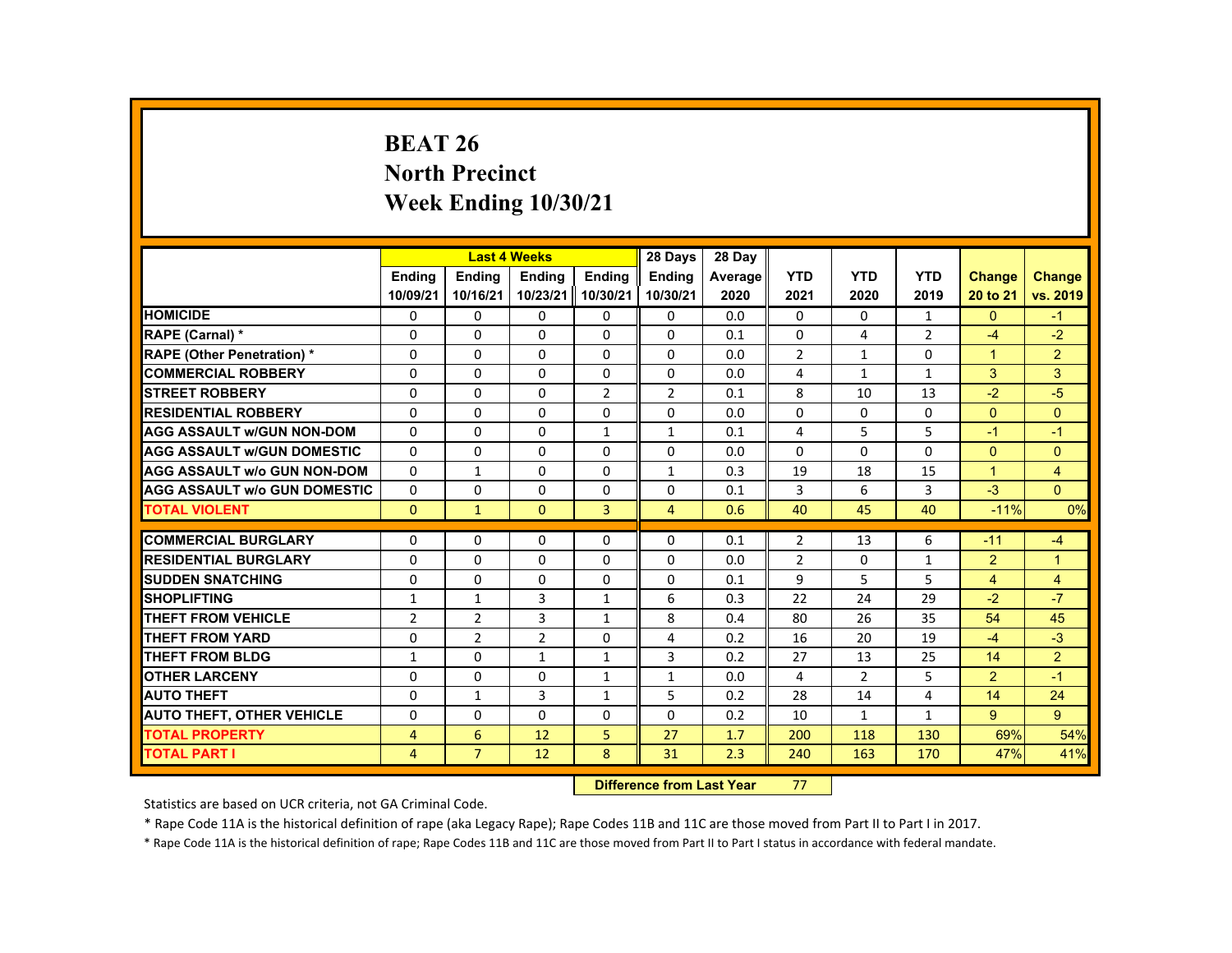# **BEAT 27 North Precinct Week Ending 10/30/21**

|                                     |                |               | <b>Last 4 Weeks</b> |                | 28 Days        | 28 Day  |                |              |                |                |                      |
|-------------------------------------|----------------|---------------|---------------------|----------------|----------------|---------|----------------|--------------|----------------|----------------|----------------------|
|                                     | <b>Endina</b>  | <b>Endina</b> | <b>Endina</b>       | <b>Endina</b>  | <b>Endina</b>  | Average | <b>YTD</b>     | <b>YTD</b>   | <b>YTD</b>     | <b>Change</b>  | <b>Change</b>        |
|                                     | 10/09/21       | 10/16/21      | 10/23/21            | 10/30/21       | 10/30/21       | 2020    | 2021           | 2020         | 2019           | 20 to 21       | vs. 2019             |
| <b>HOMICIDE</b>                     | $\mathbf{0}$   | $\mathbf{0}$  | 0                   | 0              | 0              | 0.0     | $\overline{2}$ | $\Omega$     | $\mathbf{1}$   | $\overline{2}$ | 1                    |
| <b>RAPE (Carnal) *</b>              | $\Omega$       | $\mathbf{1}$  | $\Omega$            | $\Omega$       | $\mathbf{1}$   | 0.3     | 5              | 3            | $\overline{2}$ | $\overline{2}$ | 3                    |
| <b>RAPE (Other Penetration) *</b>   | $\Omega$       | $\Omega$      | $\Omega$            | $\Omega$       | $\Omega$       | 0.1     | $\overline{2}$ | $\mathbf{1}$ | 3              | $\overline{1}$ | $-1$                 |
| <b>COMMERCIAL ROBBERY</b>           | $\Omega$       | $\Omega$      | $\Omega$            | $\mathbf{0}$   | $\Omega$       | 0.1     | $\Omega$       | $\Omega$     | $\mathbf{1}$   | $\Omega$       | $-1$                 |
| <b>STREET ROBBERY</b>               | $\mathbf{1}$   | $\Omega$      | $\Omega$            | 2              | 3              | 1.2     | 18             | 12           | 14             | 6              | $\overline{4}$       |
| <b>RESIDENTIAL ROBBERY</b>          | $\Omega$       | $\Omega$      | $\Omega$            | $\Omega$       | $\Omega$       | 0.0     | $\Omega$       | $\Omega$     | $\mathbf{1}$   | $\Omega$       | $-1$                 |
| <b>AGG ASSAULT w/GUN NON-GUN</b>    | $\Omega$       | $\Omega$      | $\overline{2}$      | $\Omega$       | $\overline{2}$ | 1.3     | 11             | 16           | 10             | $-5$           | $\blacktriangleleft$ |
| <b>AGG ASSAULT w/GUN DOMESTIC</b>   | $\Omega$       | $\Omega$      | $\Omega$            | $\Omega$       | $\Omega$       | 0.1     | $\overline{2}$ | $\mathbf{1}$ | 3              | $\overline{ }$ | $-1$                 |
| <b>AGG ASSAULT w/o GUN NON-DOM</b>  | $\Omega$       | $\Omega$      | $\Omega$            | $\Omega$       | $\Omega$       | 1.8     | 19             | 18           | 15             | $\overline{1}$ | 4                    |
| <b>AGG ASSAULT W/o GUN DOMESTIC</b> | $\Omega$       | $\Omega$      | $\Omega$            | $\Omega$       | $\Omega$       | 0.6     | 12             | 5            | 16             | $\overline{7}$ | $-4$                 |
| <b>TOTAL VIOLENT</b>                | $\mathbf{1}$   | $\mathbf{1}$  | $\overline{2}$      | $\overline{2}$ | 6              | 5.4     | 71             | 56           | 66             | 27%            | 8%                   |
|                                     |                |               |                     |                |                |         |                |              |                |                |                      |
| <b>COMMERCIAL BURGLARY</b>          | $\Omega$       | $\Omega$      | $\Omega$            | $\Omega$       | $\Omega$       | 0.3     | 3              | 4            | 4              | $-1$           | $-1$                 |
| <b>RESIDENTIAL BURGLARY</b>         | $\Omega$       | $\Omega$      | $\mathbf{1}$        | 0              | $\mathbf{1}$   | 0.4     | 4              | 4            | 5              | $\Omega$       | $-1$                 |
| <b>SUDDEN SNATCHING</b>             | $\Omega$       | $\Omega$      | $\Omega$            | $\Omega$       | $\Omega$       | 0.5     | $\overline{7}$ | 6            | 3              | $\overline{1}$ | 4                    |
| <b>SHOPLIFTING</b>                  | $\Omega$       | $\mathbf{1}$  | $\Omega$            | $\mathbf{1}$   | $\overline{2}$ | 1.8     | 15             | 21           | 37             | $-6$           | $-22$                |
| <b>THEFT FROM VEHICLE</b>           | $\mathbf{1}$   | $\mathbf{0}$  | $\overline{2}$      | 0              | 3              | 1.9     | 85             | 22           | 37             | 63             | 48                   |
| <b>THEFT FROM YARD</b>              | $\Omega$       | $\mathbf{1}$  | $\mathbf{1}$        | $\Omega$       | $\overline{2}$ | 1.6     | 12             | 19           | 10             | $-7$           | $\overline{2}$       |
| <b>THEFT FROM BLDG</b>              | $\Omega$       | $\mathbf{1}$  | $\overline{2}$      | $\overline{2}$ | 5              | 2.1     | 13             | 22           | 28             | $-9$           | $-15$                |
| <b>OTHER LARCENY</b>                | $\Omega$       | $\Omega$      | $\Omega$            | $\Omega$       | $\Omega$       | 0.0     | $\Omega$       | 0            | 3              | $\Omega$       | $-3$                 |
| <b>AUTO THEFT</b>                   | $\overline{2}$ | 2             | $\Omega$            | $\mathbf{1}$   | 5              | 1.2     | 23             | 14           | 10             | 9              | 13                   |
| <b>AUTO THEFT, OTHER VEHICLE</b>    | $\Omega$       | $\Omega$      | $\Omega$            | $\Omega$       | $\Omega$       | 0.2     | $\overline{7}$ | 3            | $\Omega$       | $\overline{4}$ | $\overline{7}$       |
| <b>TOTAL PROPERTY</b>               | 3              | 5             | 6                   | $\overline{4}$ | 18             | 10.0    | 169            | 115          | 137            | 47%            | 23%                  |
| <b>TOTAL PART I</b>                 | $\overline{4}$ | 6             | 8                   | 6              | 24             | 15.5    | 240            | 171          | 203            | 40%            | 18%                  |

#### **Difference from Last Year**r 69

Statistics are based on UCR criteria, not GA Criminal Code.

\* Rape Code 11A is the historical definition of rape (aka Legacy Rape); Rape Codes 11B and 11C are those moved from Part II to Part I in 2017.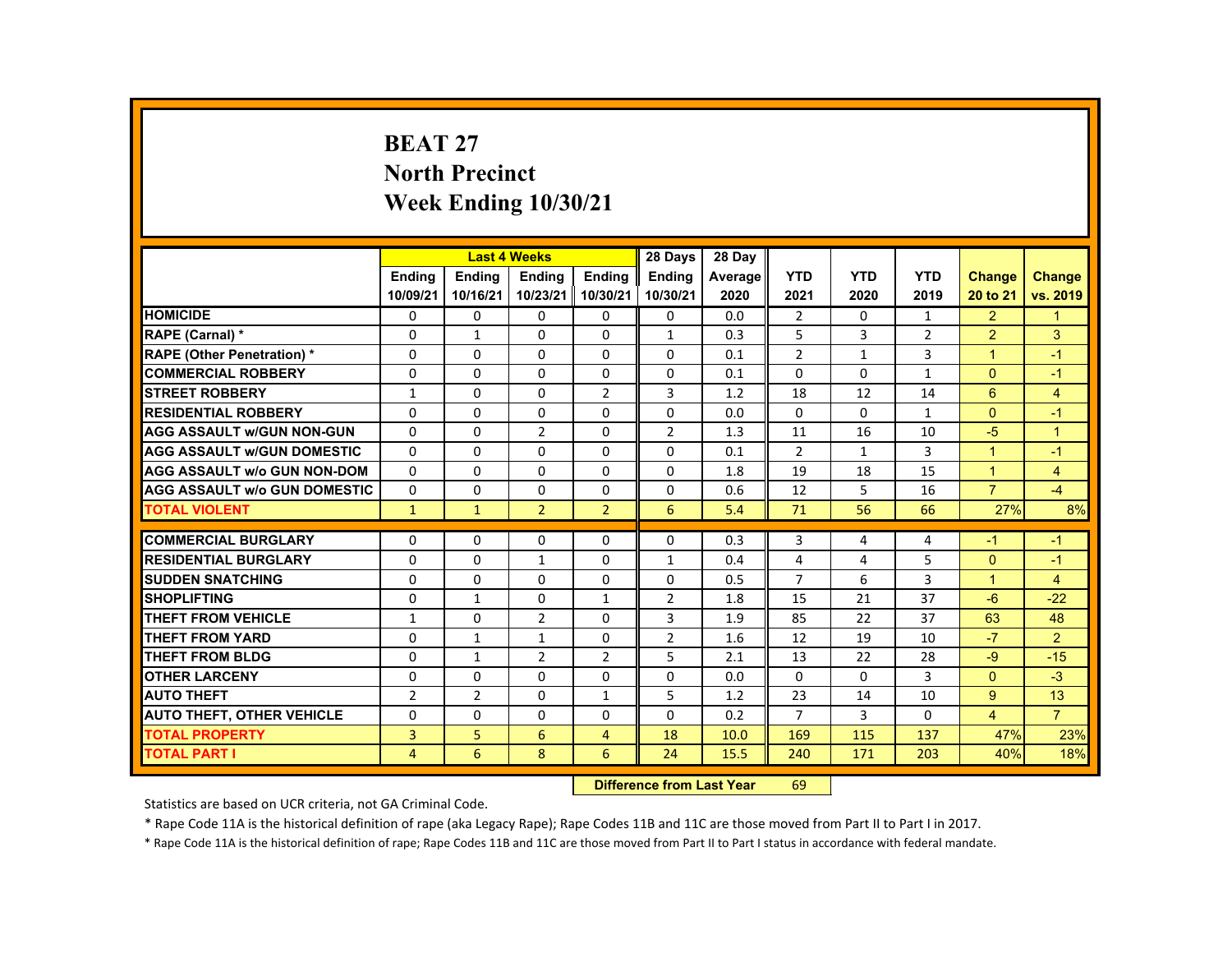# **BEAT 31 Central Precinct Week Ending 10/30/21**

|                                     |                |               | <b>Last 4 Weeks</b> |                | 28 Days        | 28 Day  |                |              |                |                |              |
|-------------------------------------|----------------|---------------|---------------------|----------------|----------------|---------|----------------|--------------|----------------|----------------|--------------|
|                                     | <b>Endina</b>  | <b>Endina</b> | <b>Endina</b>       | <b>Endina</b>  | <b>Endina</b>  | Average | <b>YTD</b>     | <b>YTD</b>   | <b>YTD</b>     | <b>Change</b>  | Change       |
|                                     | 10/09/21       | 10/16/21      | 10/23/21 10/30/21   |                | 10/30/21       | 2020    | 2021           | 2020         | 2019           | 20 to 21       | vs. 2019     |
| <b>HOMICIDE</b>                     | 0              | 0             | 0                   | 0              | 0              | 0.1     | 0              | $\mathbf{1}$ | $\mathbf{1}$   | $-1$           | $-1$         |
| <b>RAPE (Carnal) *</b>              | $\Omega$       | $\Omega$      | $\Omega$            | $\Omega$       | $\Omega$       | 0.3     | $\overline{2}$ | 4            | 4              | $-2$           | $-2$         |
| <b>RAPE (Other Penetration) *</b>   | $\Omega$       | $\Omega$      | $\Omega$            | $\Omega$       | $\Omega$       | 0.1     | $\Omega$       | $\mathbf{1}$ | $\overline{2}$ | $-1$           | $-2$         |
| <b>COMMERCIAL ROBBERY</b>           | $\Omega$       | $\Omega$      | $\Omega$            | $\Omega$       | $\Omega$       | 0.1     | $\Omega$       | $\mathbf{1}$ | $\Omega$       | $-1$           | $\Omega$     |
| <b>STREET ROBBERY</b>               | $\Omega$       | $\Omega$      | $\Omega$            | $\overline{2}$ | 2              | 0.3     | $\overline{7}$ | 4            | $\overline{7}$ | 3              | $\Omega$     |
| <b>RESIDENTIAL ROBBERY</b>          | $\Omega$       | $\Omega$      | $\Omega$            | $\Omega$       | $\Omega$       | 0.3     | $\mathbf{1}$   | 4            | $\Omega$       | $-3$           | $\mathbf{1}$ |
| <b>AGG ASSAULT w/GUN NON-DOM</b>    | $\Omega$       | $\Omega$      | $\Omega$            | $\Omega$       | $\Omega$       | 1.2     | 25             | 13           | 12             | 12             | 13           |
| <b>AGG ASSAULT w/GUN DOMESTIC</b>   | $\Omega$       | $\Omega$      | $\Omega$            | 0              | 0              | 0.2     | $\Omega$       | 2            | $\overline{2}$ | $-2$           | $-2$         |
| <b>AGG ASSAULT w/o GUN NON-DOM</b>  | $\Omega$       | $\Omega$      | $\Omega$            | $\Omega$       | $\Omega$       | 0.5     | 6              | 5            | 8              | $\overline{1}$ | $-2$         |
| <b>AGG ASSAULT W/o GUN DOMESTIC</b> | $\Omega$       | $\Omega$      | $\Omega$            | $\Omega$       | $\Omega$       | 0.8     | 8              | 8            | 11             | $\Omega$       | $-3$         |
| <b>TOTAL VIOLENT</b>                | $\mathbf{0}$   | $\Omega$      | $\Omega$            | $\overline{2}$ | $\overline{2}$ | 3.7     | 49             | 43           | 47             | 14%            | 4%           |
|                                     |                |               |                     |                |                |         |                |              |                |                |              |
| <b>COMMERCIAL BURGLARY</b>          | $\Omega$       | $\mathbf{1}$  | $\Omega$            | $\Omega$       | $\mathbf{1}$   | 0.6     | 5              | 8            | 13             | $-3$           | $-8$         |
| <b>RESIDENTIAL BURGLARY</b>         | $\Omega$       | $\Omega$      | $\Omega$            | $\Omega$       | $\Omega$       | 2.6     | 25             | 30           | 36             | $-5$           | $-11$        |
| <b>SUDDEN SNATCHING</b>             | $\Omega$       | $\Omega$      | $\Omega$            | $\Omega$       | $\Omega$       | 0.1     | $\overline{2}$ | $\Omega$     | 3              | 2              | $-1$         |
| <b>SHOPLIFTING</b>                  | $\mathbf{1}$   | $\Omega$      | $\Omega$            | $\Omega$       | $\mathbf{1}$   | 0.5     | 3              | 6            | 3              | $-3$           | $\Omega$     |
| <b>THEFT FROM VEHICLE</b>           | $\mathbf{1}$   | 0             | $\overline{2}$      | $\mathbf{1}$   | 4              | 2.8     | 50             | 30           | 52             | 20             | $-2$         |
| <b>THEFT FROM YARD</b>              | $\Omega$       | $\Omega$      | $\mathbf{1}$        | $\mathbf{1}$   | $\overline{2}$ | 2.7     | 23             | 32           | 47             | $-9$           | $-24$        |
| <b>THEFT FROM BLDG</b>              | $\Omega$       | $\Omega$      | $\Omega$            | $\mathbf{1}$   | $\mathbf{1}$   | 1.4     | 11             | 15           | 17             | $-4$           | $-6$         |
| <b>OTHER LARCENY</b>                | $\Omega$       | $\Omega$      | $\mathbf{1}$        | $\Omega$       | $\mathbf{1}$   | 1.5     | 21             | 15           | 18             | 6              | 3            |
| <b>AUTO THEFT</b>                   | $\Omega$       | $\Omega$      | $\Omega$            | $\Omega$       | 0              | 1.6     | 15             | 17           | 10             | $-2$           | 5            |
| <b>AUTO THEFT, OTHER VEHICLE</b>    | $\Omega$       | $\Omega$      | $\Omega$            | $\Omega$       | $\Omega$       | 0.5     | 14             | 6            | $\mathbf{1}$   | 8              | 13           |
| <b>TOTAL PROPERTY</b>               | $\overline{2}$ | $\mathbf{1}$  | $\overline{4}$      | 3              | 10             | 14.2    | 169            | 159          | 200            | 6%             | $-16%$       |
| <b>TOTAL PART I</b>                 | $\overline{2}$ | $\mathbf{1}$  | $\overline{4}$      | 5              | 12             | 17.9    | 218            | 202          | 247            | 8%             | $-12%$       |

#### **Difference from Last Year**r 16

Statistics are based on UCR criteria, not GA Criminal Code.

\* Rape Code 11A is the historical definition of rape (aka Legacy Rape); Rape Codes 11B and 11C are those moved from Part II to Part I in 2017.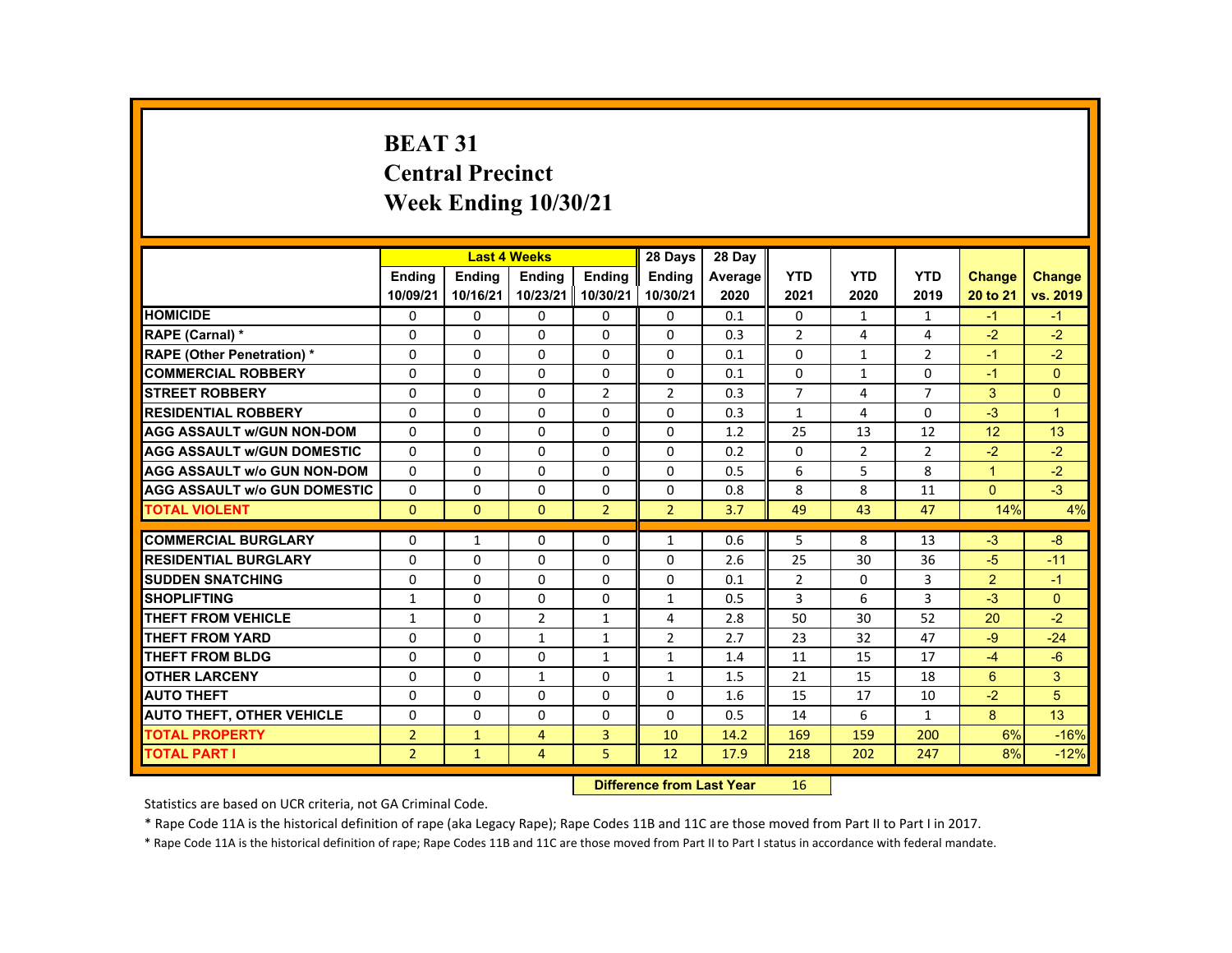# **BEAT 32 Central Precinct Week Ending 10/30/21**

|                                     |                |                | <b>Last 4 Weeks</b> |                | 28 Days        | 28 Day  |                |              |                |                |                |
|-------------------------------------|----------------|----------------|---------------------|----------------|----------------|---------|----------------|--------------|----------------|----------------|----------------|
|                                     | <b>Endina</b>  | <b>Endina</b>  | <b>Endina</b>       | <b>Endina</b>  | <b>Endina</b>  | Average | <b>YTD</b>     | <b>YTD</b>   | <b>YTD</b>     | <b>Change</b>  | <b>Change</b>  |
|                                     | 10/09/21       | 10/16/21       | 10/23/21            | 10/30/21       | 10/30/21       | 2020    | 2021           | 2020         | 2019           | 20 to 21       | vs. 2019       |
| <b>HOMICIDE</b>                     | $\mathbf{0}$   | $\mathbf{0}$   | 0                   | 0              | 0              | 0.0     | $\mathbf{0}$   | 0            | $\mathbf{1}$   | $\mathbf{0}$   | $-1$           |
| <b>RAPE (Carnal) *</b>              | $\Omega$       | $\Omega$       | $\Omega$            | $\Omega$       | $\Omega$       | 0.1     | $\Omega$       | $\mathbf{1}$ | $\mathbf{1}$   | $-1$           | $-1$           |
| <b>RAPE (Other Penetration) *</b>   | $\Omega$       | $\Omega$       | $\Omega$            | $\Omega$       | $\Omega$       | 0.0     | 3              | $\Omega$     | $\mathbf{1}$   | 3              | $\overline{2}$ |
| <b>COMMERCIAL ROBBERY</b>           | 1              | $\mathbf{0}$   | 0                   | 0              | 1              | 0.5     | $\mathbf{1}$   | 6            | 8              | $-5$           | $-7$           |
| <b>STREET ROBBERY</b>               | $\Omega$       | $\Omega$       | $\Omega$            | $\Omega$       | $\Omega$       | 0.2     | $\mathbf{1}$   | $\mathbf{1}$ | 3              | $\Omega$       | $-2$           |
| <b>RESIDENTIAL ROBBERY</b>          | $\Omega$       | $\Omega$       | $\Omega$            | $\Omega$       | $\Omega$       | 0.0     | $\mathbf{1}$   | $\Omega$     | $\Omega$       | $\mathbf{1}$   | $\overline{1}$ |
| <b>AGG ASSAULT w/GUN NON-DOM</b>    | $\Omega$       | $\mathbf{0}$   | 0                   | 0              | $\Omega$       | 0.5     | 4              | 4            | 3              | $\Omega$       | $\overline{1}$ |
| <b>AGG ASSAULT WGUN DOMESTIC</b>    | $\Omega$       | $\Omega$       | $\Omega$            | 0              | $\Omega$       | 0.1     | 0              | $\mathbf{1}$ | 0              | $-1$           | $\Omega$       |
| <b>AGG ASSAULT W/o GUN NON-DOM</b>  | $\Omega$       | $\mathbf{0}$   | 1                   | 0              | $\mathbf{1}$   | 0.4     | $\overline{7}$ | 3            | 4              | $\overline{4}$ | 3              |
| <b>AGG ASSAULT W/o GUN DOMESTIC</b> | $\Omega$       | $\Omega$       | $\mathbf{1}$        | $\Omega$       | $\mathbf{1}$   | 0.3     | 3              | 4            | 4              | $-1$           | $-1$           |
| <b>TOTAL VIOLENT</b>                | $\mathbf{1}$   | $\Omega$       | $\overline{2}$      | $\Omega$       | $\overline{3}$ | 2.1     | 20             | 20           | 25             | 0%             | $-20%$         |
|                                     |                |                |                     |                |                |         |                |              |                |                |                |
| <b>COMMERCIAL BURGLARY</b>          | $\Omega$       | $\Omega$       | $\Omega$            | $\Omega$       | $\Omega$       | 0.6     | 6              | 6            | 3              | $\Omega$       | 3              |
| <b>RESIDENTIAL BURGLARY</b>         | $\mathbf{1}$   | $\mathbf{0}$   | 0                   | 0              | $\mathbf{1}$   | 1.9     | 22             | 16           | 23             | 6              | $-1$           |
| <b>SUDDEN SNATCHING</b>             | $\Omega$       | $\Omega$       | $\Omega$            | $\Omega$       | $\Omega$       | 0.0     | $\Omega$       | $\Omega$     | $\overline{2}$ | $\Omega$       | $-2$           |
| <b>SHOPLIFTING</b>                  | $\Omega$       | $\Omega$       | $\Omega$            | $\mathbf{1}$   | $\mathbf{1}$   | 2.4     | 33             | 22           | 38             | 11             | $-5$           |
| THEFT FROM VEHICLE                  | $\mathbf{1}$   | $\mathbf{0}$   | 0                   | 4              | 5              | 2.5     | 49             | 30           | 52             | 19             | $-3$           |
| <b>THEFT FROM YARD</b>              | $\mathbf{1}$   | $\overline{2}$ | $\Omega$            | $\mathbf{1}$   | 4              | 2.1     | 21             | 23           | 29             | $-2$           | $-8$           |
| THEFT FROM BLDG                     | $\Omega$       | $\Omega$       | $\Omega$            | $\Omega$       | $\Omega$       | 1.2     | 9              | 16           | 30             | $-7$           | $-21$          |
| <b>OTHER LARCENY</b>                | 0              | 3              | 1                   | $\mathbf{1}$   | 5              | 1.5     | 16             | 18           | 6              | $-2$           | 10             |
| <b>AUTO THEFT</b>                   | $\Omega$       | $\Omega$       | $\Omega$            | $\Omega$       | $\Omega$       | 0.8     | 16             | 8            | 13             | 8              | 3              |
| <b>AUTO THEFT, OTHER VEHICLE</b>    | $\Omega$       | $\mathbf{1}$   | $\Omega$            | $\Omega$       | $\mathbf{1}$   | 0.3     | 9              | 3            | $\mathbf{1}$   | 6              | 8              |
| <b>TOTAL PROPERTY</b>               | 3              | 6              | $\mathbf{1}$        | $\overline{7}$ | 17             | 13.4    | 181            | 142          | 197            | 27%            | $-8%$          |
| <b>TOTAL PART I</b>                 | $\overline{4}$ | 6              | $\overline{3}$      | $\overline{7}$ | 20             | 15.6    | 201            | 162          | 222            | 24%            | $-9%$          |

#### **Difference from Last Year**r 39

Statistics are based on UCR criteria, not GA Criminal Code.

\* Rape Code 11A is the historical definition of rape (aka Legacy Rape); Rape Codes 11B and 11C are those moved from Part II to Part I in 2017.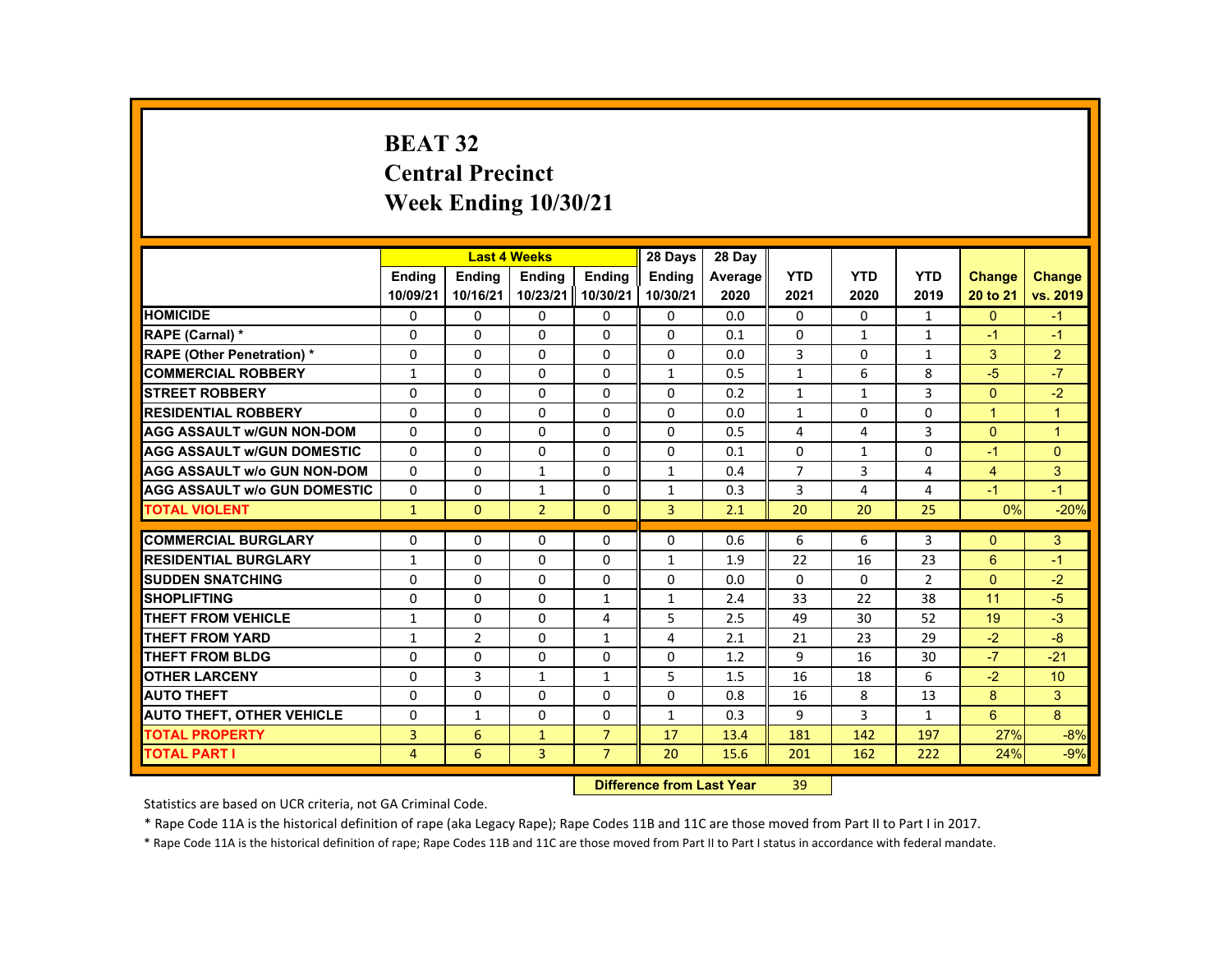# **BEAT 33 Central Precinct Week Ending 10/30/21**

|                                     |               | <b>Last 4 Weeks</b> |                |                | 28 Days        | 28 Day  |                |                |                |                |                      |
|-------------------------------------|---------------|---------------------|----------------|----------------|----------------|---------|----------------|----------------|----------------|----------------|----------------------|
|                                     | <b>Endina</b> | <b>Endina</b>       | <b>Endina</b>  | <b>Endina</b>  | <b>Endina</b>  | Average | <b>YTD</b>     | <b>YTD</b>     | <b>YTD</b>     | <b>Change</b>  | <b>Change</b>        |
|                                     | 10/09/21      | 10/16/21            | 10/23/21       | 10/30/21       | 10/30/21       | 2020    | 2021           | 2020           | 2019           | 20 to 21       | vs. 2019             |
| <b>HOMICIDE</b>                     | 0             | 0                   | 0              | 0              | 0              | 0.2     | $\mathbf{1}$   | $\mathbf{1}$   | $\overline{2}$ | $\mathbf{0}$   | $-1$                 |
| <b>RAPE (Carnal) *</b>              | 0             | $\Omega$            | $\Omega$       | $\Omega$       | $\Omega$       | 0.2     | $\mathbf{1}$   | $\overline{2}$ | 0              | $-1$           | $\overline{1}$       |
| <b>RAPE (Other Penetration) *</b>   | $\Omega$      | $\Omega$            | $\Omega$       | $\Omega$       | $\Omega$       | 0.0     | $\mathbf{1}$   | $\Omega$       | $\mathbf{1}$   | $\mathbf{1}$   | $\Omega$             |
| <b>COMMERCIAL ROBBERY</b>           | $\Omega$      | $\Omega$            | $\mathbf{1}$   | $\Omega$       | $\mathbf{1}$   | 0.3     | $\overline{2}$ | $\overline{2}$ | 3              | $\Omega$       | $-1$                 |
| <b>STREET ROBBERY</b>               | 0             | 0                   | 0              | 0              | 0              | 1.0     | 9              | 12             | 16             | $-3$           | $-7$                 |
| <b>RESIDENTIAL ROBBERY</b>          | $\Omega$      | $\Omega$            | $\Omega$       | $\Omega$       | $\Omega$       | 0.0     | $\Omega$       | 0              | $\Omega$       | $\Omega$       | $\Omega$             |
| <b>AGG ASSAULT w/GUN NON-DOM</b>    | $\Omega$      | $\Omega$            | $\Omega$       | $\Omega$       | $\Omega$       | 0.7     | 9              | 9              | 10             | $\Omega$       | $-1$                 |
| <b>AGG ASSAULT w/GUN DOMESTIC</b>   | 0             | 0                   | $\Omega$       | 0              | 0              | 0.1     | 3              | $\mathbf{1}$   | $\overline{2}$ | $\overline{2}$ | $\blacktriangleleft$ |
| <b>AGG ASSAULT w/o GUN NON-DOM</b>  | $\Omega$      | $\Omega$            | $\mathbf{1}$   | $\Omega$       | 1              | 0.6     | 9              | 8              | 10             | $\mathbf{1}$   | $-1$                 |
| <b>AGG ASSAULT W/o GUN DOMESTIC</b> | $\Omega$      | $\Omega$            | $\Omega$       | $\Omega$       | $\Omega$       | 0.8     | $\overline{2}$ | 10             | 9              | $-8$           | $-7$                 |
| <b>TOTAL VIOLENT</b>                | $\mathbf{0}$  | $\mathbf{0}$        | $\overline{2}$ | $\Omega$       | $\overline{2}$ | 3.8     | 37             | 45             | 53             | $-18%$         | $-30%$               |
|                                     |               |                     |                |                |                |         |                |                |                |                |                      |
| <b>COMMERCIAL BURGLARY</b>          | $\Omega$      | $\Omega$            | $\mathbf{1}$   | $\Omega$       | $\mathbf{1}$   | 0.8     | 12             | 9              | 9              | 3              | 3                    |
| <b>RESIDENTIAL BURGLARY</b>         | 0             | $\mathbf{1}$        | 0              | 0              | 1              | 1.2     | 11             | 14             | 24             | $-3$           | $-13$                |
| <b>SUDDEN SNATCHING</b>             | $\Omega$      | $\Omega$            | $\Omega$       | $\Omega$       | $\Omega$       | 0.2     | $\Omega$       | $\overline{2}$ | $\mathbf{1}$   | $-2$           | $-1$                 |
| <b>SHOPLIFTING</b>                  | 1             | $\overline{2}$      | $\mathbf{1}$   | 0              | 4              | 2.4     | 31             | 27             | 91             | $\overline{4}$ | $-60$                |
| THEFT FROM VEHICLE                  | 0             | $\Omega$            | $\mathbf{1}$   | $\mathbf{1}$   | $\overline{2}$ | 2.9     | 30             | 32             | 42             | $-2$           | $-12$                |
| <b>THEFT FROM YARD</b>              | $\Omega$      | $\overline{2}$      | $\mathbf{1}$   | $\overline{2}$ | 5              | 3.3     | 26             | 40             | 46             | $-14$          | $-20$                |
| <b>THEFT FROM BLDG</b>              | $\Omega$      | $\Omega$            | $\Omega$       | $\mathbf{1}$   | $\mathbf{1}$   | 1.2     | 12             | 14             | 16             | $-2$           | $-4$                 |
| <b>OTHER LARCENY</b>                | $\Omega$      | $\mathbf{1}$        | $\mathbf{1}$   | 3              | 5              | 1.0     | 18             | 11             | 25             | $\overline{7}$ | $-7$                 |
| <b>AUTO THEFT</b>                   | 0             | 0                   | 1              | $\Omega$       | 1              | 1.0     | 9              | 12             | 12             | $-3$           | $-3$                 |
| <b>AUTO THEFT, OTHER VEHICLE</b>    | $\Omega$      | $\mathbf{1}$        | $\Omega$       | $\Omega$       | $\mathbf{1}$   | 0.5     | 9              | 6              | 3              | 3              | 6                    |
| <b>TOTAL PROPERTY</b>               | $\mathbf{1}$  | $\overline{7}$      | 6              | $\overline{7}$ | 21             | 14.4    | 158            | 167            | 269            | $-5%$          | $-41%$               |
| <b>TOTAL PART I</b>                 | $\mathbf{1}$  | $\overline{7}$      | 8              | $\overline{7}$ | 23             | 18.3    | 195            | 212            | 322            | $-8%$          | $-39%$               |
|                                     |               |                     |                |                |                |         |                |                |                |                |                      |

#### **Difference from Last Year**r -17

Statistics are based on UCR criteria, not GA Criminal Code.

\* Rape Code 11A is the historical definition of rape (aka Legacy Rape); Rape Codes 11B and 11C are those moved from Part II to Part I in 2017.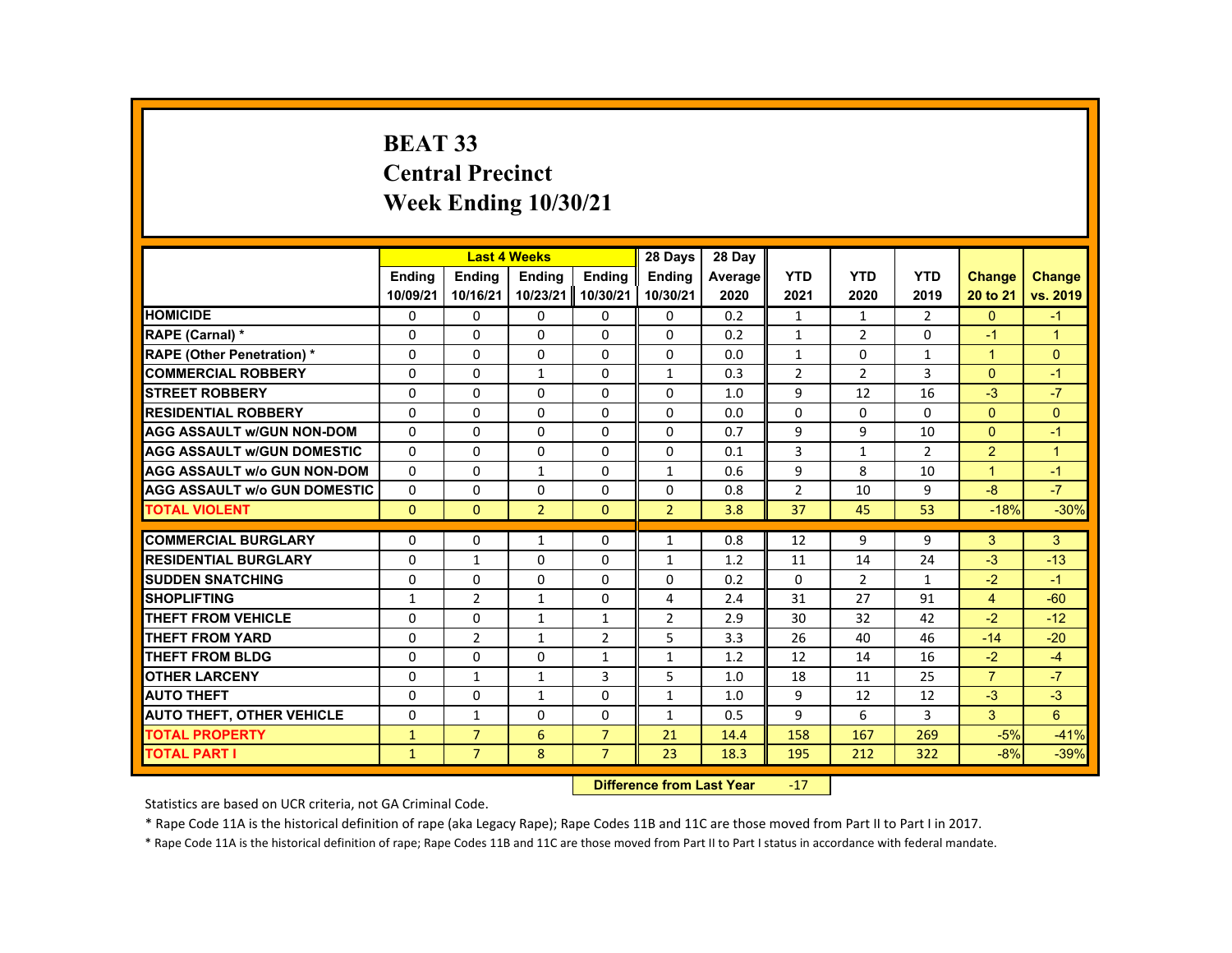# **BEAT 34 Central Precinct Week Ending 10/30/21**

|                                     |                |               | <b>Last 4 Weeks</b> |                | 28 Days        | 28 Day  |                |              |                |                      |                      |
|-------------------------------------|----------------|---------------|---------------------|----------------|----------------|---------|----------------|--------------|----------------|----------------------|----------------------|
|                                     | <b>Endina</b>  | <b>Endina</b> | <b>Endina</b>       | <b>Endina</b>  | <b>Endina</b>  | Average | <b>YTD</b>     | <b>YTD</b>   | <b>YTD</b>     | <b>Change</b>        | Change               |
|                                     | 10/09/21       | 10/16/21      | 10/23/21            | 10/30/21       | 10/30/21       | 2020    | 2021           | 2020         | 2019           | 20 to 21             | vs. 2019             |
| <b>HOMICIDE</b>                     | 0              | $\mathbf{0}$  | 0                   | 0              | $\Omega$       | 0.2     | 1              | 3            | $\mathbf{1}$   | $-2$                 | $\mathbf{0}$         |
| RAPE (Carnal) *                     | $\Omega$       | $\Omega$      | $\Omega$            | $\Omega$       | $\Omega$       | 0.4     | 2              | 5            | 3              | $-3$                 | $-1$                 |
| <b>RAPE (Other Penetration) *</b>   | $\Omega$       | $\Omega$      | $\Omega$            | $\Omega$       | $\Omega$       | 0.2     | $\Omega$       | $\mathbf{1}$ | $\mathbf{1}$   | $-1$                 | $-1$                 |
| <b>COMMERCIAL ROBBERY</b>           | 0              | $\mathbf{0}$  | 0                   | $\mathbf{0}$   | $\mathbf{0}$   | 0.1     | $\mathbf{0}$   | $\mathbf{1}$ | 0              | $-1$                 | $\Omega$             |
| <b>STREET ROBBERY</b>               | $\Omega$       | $\Omega$      | $\Omega$            | $\mathbf{1}$   | $\mathbf{1}$   | 1.1     | 8              | 12           | 12             | $-4$                 | $-4$                 |
| <b>RESIDENTIAL ROBBERY</b>          | $\Omega$       | $\Omega$      | $\Omega$            | $\Omega$       | $\Omega$       | 0.0     | $\Omega$       | $\Omega$     | $\overline{2}$ | $\mathbf{0}$         | $-2$                 |
| <b>AGG ASSAULT w/GUN NON-DOM</b>    | $\mathbf{1}$   | $\mathbf{0}$  | $\overline{2}$      | 0              | 3              | 1.8     | 18             | 22           | 17             | $-4$                 | $\blacktriangleleft$ |
| <b>AGG ASSAULT W/GUN DOMESTIC</b>   | $\Omega$       | $\Omega$      | $\Omega$            | $\Omega$       | $\Omega$       | 0.0     | $\overline{2}$ | $\Omega$     | 5              | $\overline{2}$       | $-3$                 |
| <b>AGG ASSAULT w/o GUN NON-DOM</b>  | $\Omega$       | $\Omega$      | $\Omega$            | $\mathbf{1}$   | $\mathbf{1}$   | 1.1     | 6              | 11           | 11             | $-5$                 | $-5$                 |
| <b>AGG ASSAULT W/o GUN DOMESTIC</b> | $\mathbf{1}$   | $\Omega$      | $\Omega$            | $\Omega$       | $\mathbf{1}$   | 1.4     | 26             | 17           | 19             | 9                    | $\overline{7}$       |
| <b>TOTAL VIOLENT</b>                | $\overline{2}$ | $\mathbf{0}$  | $\overline{2}$      | $\overline{2}$ | 6              | 6.1     | 63             | 72           | 71             | $-13%$               | $-11%$               |
|                                     |                |               |                     |                |                |         |                |              |                |                      |                      |
| <b>COMMERCIAL BURGLARY</b>          | $\Omega$       | $\Omega$      | $\mathbf{1}$        | $\Omega$       | $\mathbf{1}$   | 0.5     | 4              | 4            | 4              | $\Omega$             | $\Omega$             |
| <b>RESIDENTIAL BURGLARY</b>         | 1              | $\mathbf{1}$  | $\Omega$            | $\mathbf{1}$   | 3              | 2.0     | 28             | 22           | 37             | 6                    | $-9$                 |
| <b>SUDDEN SNATCHING</b>             | $\mathbf{1}$   | $\Omega$      | $\Omega$            | $\Omega$       | $\mathbf{1}$   | 0.1     | 4              | $\mathbf{1}$ | $\mathbf{1}$   | 3                    | $\overline{3}$       |
| <b>SHOPLIFTING</b>                  | $\Omega$       | $\mathbf{1}$  | $\mathcal{P}$       | $\Omega$       | 3              | 0.6     | 6              | 5            | 10             | $\blacktriangleleft$ | $-4$                 |
| <b>THEFT FROM VEHICLE</b>           | 0              | $\mathbf{1}$  | $\mathbf{1}$        | 0              | $\overline{2}$ | 2.3     | 24             | 26           | 26             | $-2$                 | $-2$                 |
| <b>THEFT FROM YARD</b>              | $\Omega$       | $\Omega$      | $\Omega$            | $\Omega$       | $\Omega$       | 1.3     | 18             | 14           | 26             | $\overline{4}$       | $-8$                 |
| <b>THEFT FROM BLDG</b>              | $\mathbf{1}$   | $\Omega$      | $\Omega$            | $\overline{2}$ | 3              | 1.4     | 19             | 15           | 13             | $\overline{4}$       | 6                    |
| <b>OTHER LARCENY</b>                | $\Omega$       | $\mathbf{1}$  | $\Omega$            | $\mathbf{1}$   | 2              | 0.4     | 18             | 5            | 4              | 13                   | 14                   |
| <b>AUTO THEFT</b>                   | $\Omega$       | $\mathbf{1}$  | $\mathbf{1}$        | $\mathbf{1}$   | 3              | 1.8     | 16             | 18           | 21             | $-2$                 | $-5$                 |
| <b>AUTO THEFT, OTHER VEHICLE</b>    | $\Omega$       | $\Omega$      | $\Omega$            | $\mathbf{1}$   | $\mathbf{1}$   | 0.3     | $\overline{7}$ | 4            | $\mathcal{P}$  | 3                    | 5                    |
| <b>TOTAL PROPERTY</b>               | $\overline{3}$ | 5             | 5                   | 6              | 19             | 10.7    | 144            | 114          | 144            | 26%                  | 0%                   |
| <b>TOTAL PART I</b>                 | 5              | 5             | $\overline{7}$      | 8              | 25             | 16.8    | 207            | 186          | 215            | 11%                  | $-4%$                |
|                                     |                |               |                     |                |                |         |                |              |                |                      |                      |

#### **Difference from Last Year**r 21

Statistics are based on UCR criteria, not GA Criminal Code.

\* Rape Code 11A is the historical definition of rape (aka Legacy Rape); Rape Codes 11B and 11C are those moved from Part II to Part I in 2017.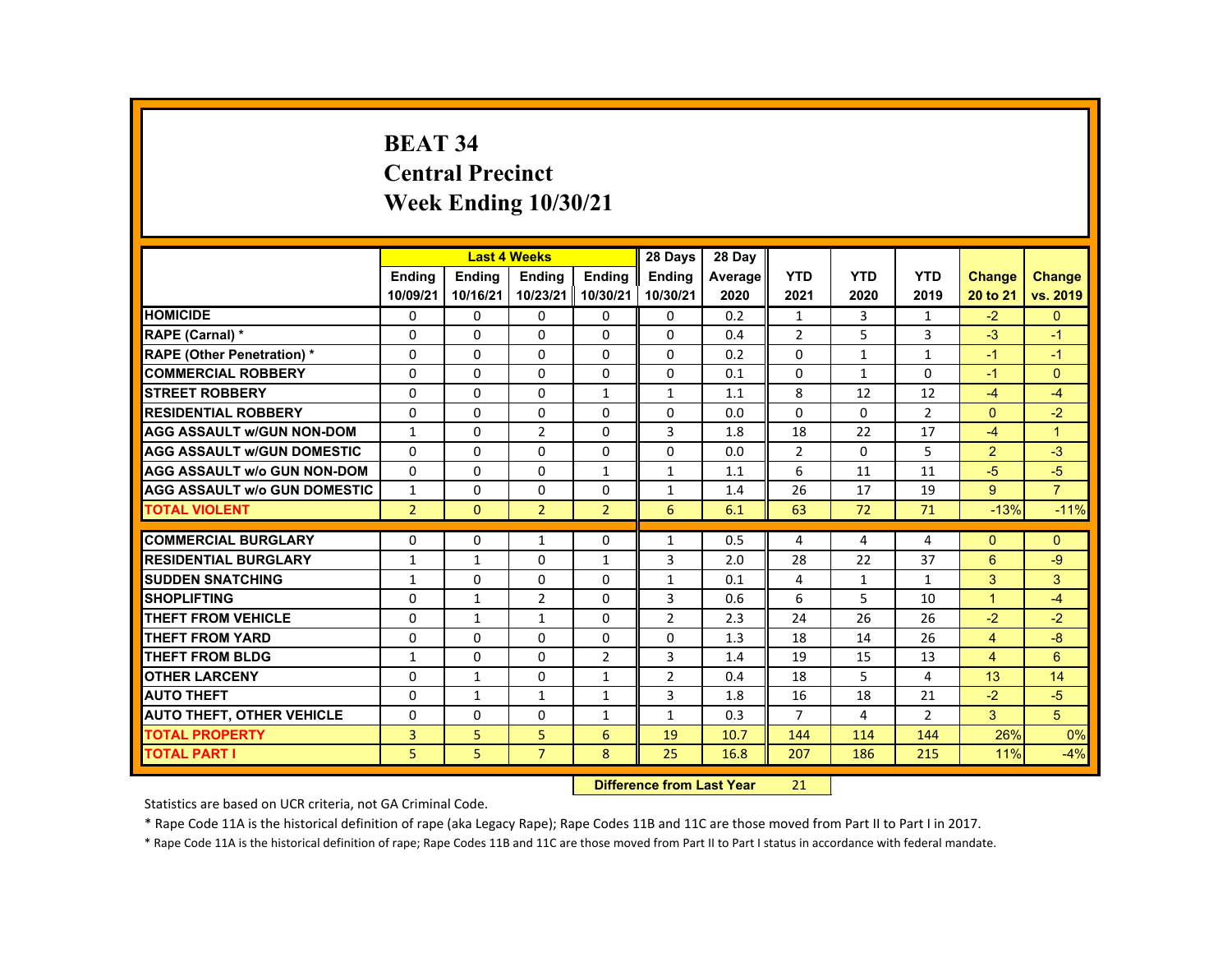# **BEAT 35 Central Precinct Week Ending 10/30/21**

|                                     |                |               | <b>Last 4 Weeks</b> |                | 28 Days        | 28 Day  |                |                |                |                      |                      |
|-------------------------------------|----------------|---------------|---------------------|----------------|----------------|---------|----------------|----------------|----------------|----------------------|----------------------|
|                                     | <b>Endina</b>  | <b>Endina</b> | <b>Endina</b>       | <b>Endina</b>  | <b>Endina</b>  | Average | <b>YTD</b>     | <b>YTD</b>     | <b>YTD</b>     | <b>Change</b>        | Change               |
|                                     | 10/09/21       | 10/16/21      | 10/23/21            | 10/30/21       | 10/30/21       | 2020    | 2021           | 2020           | 2019           | 20 to 21             | vs. 2019             |
| <b>HOMICIDE</b>                     | 0              | $\mathbf{0}$  | $\Omega$            | 0              | 0              | 0.5     | $\overline{2}$ | 6              | 0              | $-4$                 | $\overline{2}$       |
| RAPE (Carnal) *                     | $\Omega$       | $\Omega$      | $\Omega$            | $\Omega$       | $\Omega$       | 0.2     | $\overline{2}$ | 2              | $\Omega$       | $\Omega$             | $\overline{2}$       |
| <b>RAPE (Other Penetration) *</b>   | $\Omega$       | $\Omega$      | $\Omega$            | $\Omega$       | $\Omega$       | 0.1     | $\Omega$       | $\mathbf{1}$   | $\Omega$       | $-1$                 | $\Omega$             |
| <b>COMMERCIAL ROBBERY</b>           | 1              | $\Omega$      | $\mathbf{0}$        | $\mathbf{0}$   | $\mathbf{1}$   | 0.3     | 3              | 3              | $\mathbf{1}$   | $\Omega$             | $\overline{2}$       |
| <b>STREET ROBBERY</b>               | $\Omega$       | $\Omega$      | $\Omega$            | $\mathbf{1}$   | $\mathbf{1}$   | 0.5     | 5              | 5              | 11             | $\Omega$             | $-6$                 |
| <b>RESIDENTIAL ROBBERY</b>          | $\Omega$       | $\Omega$      | $\Omega$            | $\Omega$       | $\Omega$       | 0.1     | $\Omega$       | $\mathbf{1}$   | $\Omega$       | $-1$                 | $\Omega$             |
| <b>AGG ASSAULT w/GUN NON-DOM</b>    | $\Omega$       | $\Omega$      | $\Omega$            | $\Omega$       | $\Omega$       | 1.7     | 16             | 17             | 25             | $-1$                 | $-9$                 |
| <b>AGG ASSAULT w/GUN DOMESTIC</b>   | $\Omega$       | $\Omega$      | $\Omega$            | $\Omega$       | $\Omega$       | 0.2     | 3              | 3              | $\overline{2}$ | $\Omega$             | $\blacktriangleleft$ |
| <b>AGG ASSAULT w/o GUN NON-DOM</b>  | $\mathbf{0}$   | $\mathbf{1}$  | $\Omega$            | $\Omega$       | $\mathbf{1}$   | 0.5     | $\overline{7}$ | $\overline{4}$ | 8              | 3                    | $-1$                 |
| <b>AGG ASSAULT W/o GUN DOMESTIC</b> | $\Omega$       | $\Omega$      | $\mathbf{1}$        | $\Omega$       | $\mathbf{1}$   | 1.1     | 13             | 12             | 8              | $\blacktriangleleft$ | 5                    |
| <b>TOTAL VIOLENT</b>                | $\mathbf{1}$   | $\mathbf{1}$  | $\mathbf{1}$        | $\mathbf{1}$   | $\overline{4}$ | 5.1     | 51             | 54             | 55             | $-6%$                | $-7%$                |
|                                     |                |               |                     |                |                |         |                |                |                |                      |                      |
| <b>COMMERCIAL BURGLARY</b>          | $\Omega$       | $\Omega$      | $\Omega$            | $\Omega$       | $\Omega$       | 0.5     | 5              | 6              | $\overline{7}$ | $-1$                 | $-2$                 |
| <b>RESIDENTIAL BURGLARY</b>         | $\Omega$       | $\Omega$      | $\Omega$            | $\mathbf{1}$   | 1              | 2.3     | 16             | 24             | 32             | $-8$                 | $-16$                |
| <b>SUDDEN SNATCHING</b>             | $\Omega$       | $\Omega$      | $\Omega$            | $\Omega$       | $\Omega$       | 0.0     | $\Omega$       | $\Omega$       | $\mathbf{1}$   | $\Omega$             | $-1$                 |
| <b>SHOPLIFTING</b>                  | $\Omega$       | $\mathbf{1}$  | $\Omega$            | $\mathbf{1}$   | $\mathcal{P}$  | 2.5     | 31             | 27             | 26             | $\overline{4}$       | 5                    |
| <b>THEFT FROM VEHICLE</b>           | $\Omega$       | $\mathbf{1}$  | $\mathbf{1}$        | 0              | $\overline{2}$ | 3.0     | 50             | 35             | 74             | 15                   | $-24$                |
| <b>THEFT FROM YARD</b>              | $\mathbf{1}$   | $\Omega$      | $\Omega$            | $\mathbf{1}$   | $\overline{2}$ | 0.5     | 19             | 4              | 14             | 15                   | 5                    |
| <b>THEFT FROM BLDG</b>              | $\mathbf{1}$   | $\Omega$      | $\Omega$            | $\Omega$       | $\mathbf{1}$   | 1.2     | 12             | 12             | 20             | $\Omega$             | $-8$                 |
| <b>OTHER LARCENY</b>                | $\mathbf{0}$   | $\mathbf{0}$  | $\mathbf{0}$        | $\mathbf{0}$   | 0              | 0.3     | 4              | 3              | 13             | $\blacktriangleleft$ | $-9$                 |
| <b>AUTO THEFT</b>                   | $\mathbf{1}$   | 3             | $\Omega$            | $\mathbf{1}$   | 5              | 2.5     | 23             | 27             | 20             | $-4$                 | 3                    |
| <b>AUTO THEFT, OTHER VEHICLE</b>    | $\Omega$       | $\Omega$      | $\Omega$            | $\Omega$       | $\Omega$       | 0.2     | $\mathbf{1}$   | $\overline{2}$ | $\Omega$       | $-1$                 | $\blacktriangleleft$ |
| <b>TOTAL PROPERTY</b>               | 3              | 5             | $\mathbf{1}$        | $\overline{4}$ | 13             | 13.1    | 161            | 140            | 207            | 15%                  | $-22%$               |
| <b>TOTAL PART I</b>                 | $\overline{4}$ | 6             | $\overline{2}$      | 5              | 17             | 18.3    | 212            | 194            | 262            | 9%                   | $-19%$               |
|                                     |                |               |                     |                |                |         |                |                |                |                      |                      |

#### **Difference from Last Year**r 18

Statistics are based on UCR criteria, not GA Criminal Code.

\* Rape Code 11A is the historical definition of rape (aka Legacy Rape); Rape Codes 11B and 11C are those moved from Part II to Part I in 2017.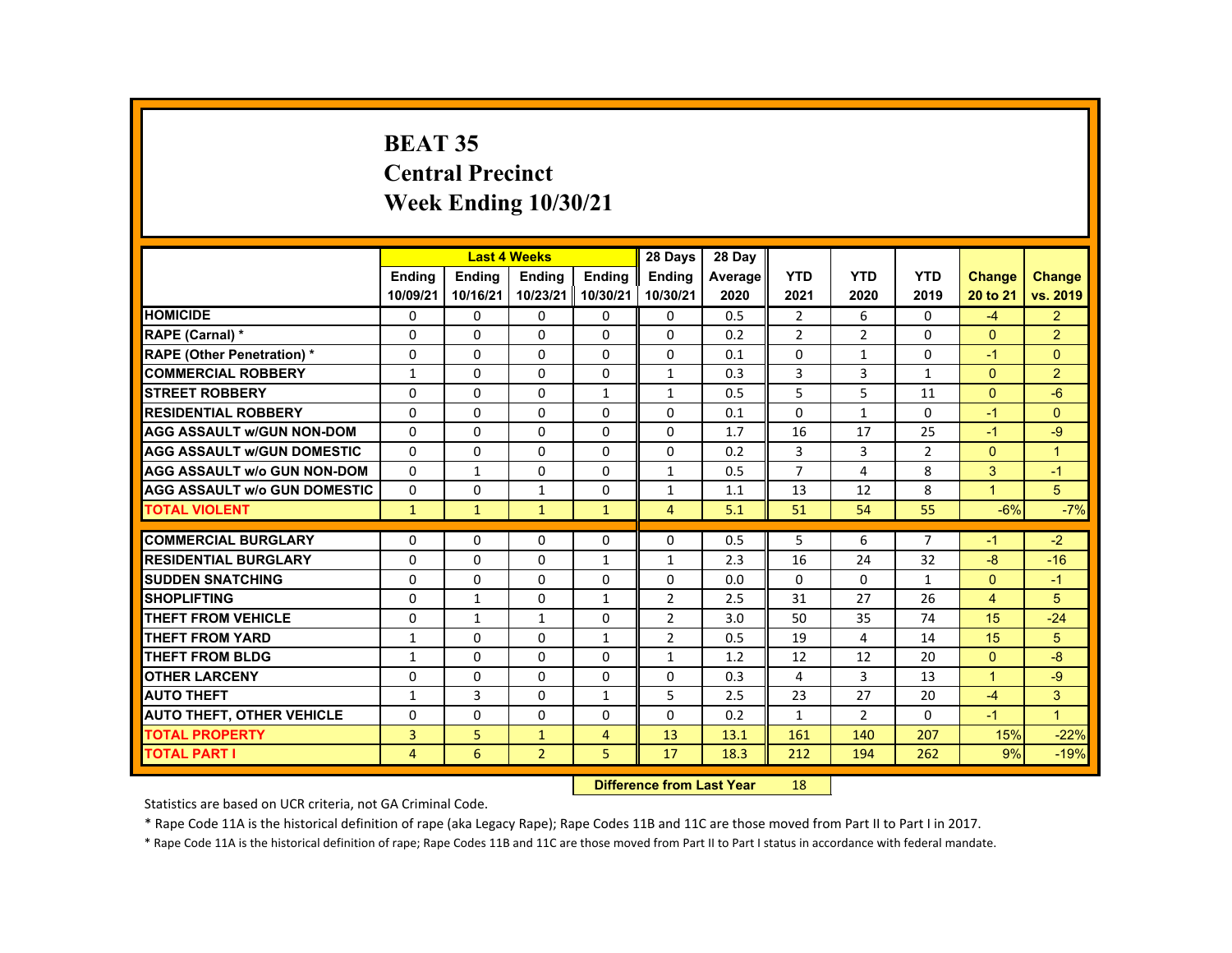# **BEAT 36 Central Precinct Week Ending 10/30/21**

|                                     |                |                | <b>Last 4 Weeks</b> |                | 28 Days                          | 28 Day         |                |                |                |                |                |
|-------------------------------------|----------------|----------------|---------------------|----------------|----------------------------------|----------------|----------------|----------------|----------------|----------------|----------------|
|                                     | <b>Endina</b>  | <b>Ending</b>  | <b>Ending</b>       | <b>Endina</b>  | <b>Endina</b>                    | <b>Average</b> | <b>YTD</b>     | <b>YTD</b>     | <b>YTD</b>     | Change         | <b>Change</b>  |
|                                     | 10/09/21       | 10/16/21       | 10/23/21            | 10/30/21       | 10/30/21                         | 2020           | 2021           | 2020           | 2019           | 20 to 21       | vs. 2019       |
| <b>HOMICIDE</b>                     | 0              | 0              | 0                   | 0              | 0                                | 0.2            | 1              | $\mathbf{1}$   | 0              | $\mathbf{0}$   | $\mathbf{1}$   |
| RAPE (Carnal) *                     | $\Omega$       | $\Omega$       | $\Omega$            | $\Omega$       | $\Omega$                         | 0.4            | $\Omega$       | 5              | $\mathcal{P}$  | $-5$           | $-2$           |
| <b>RAPE (Other Penetration) *</b>   | 0              | 0              | 0                   | 0              | 0                                | 0.0            | $\mathbf{1}$   | 0              | 0              | $\overline{1}$ | $\mathbf{1}$   |
| <b>COMMERCIAL ROBBERY</b>           | 0              | 0              | 1                   | 0              | 1                                | 0.0            | $\overline{2}$ | $\Omega$       | 3              | 2              | $-1$           |
| <b>STREET ROBBERY</b>               | $\Omega$       | $\Omega$       | $\Omega$            | $\Omega$       | $\Omega$                         | 0.2            | 4              | $\overline{2}$ | 6              | $\overline{2}$ | $-2$           |
| <b>RESIDENTIAL ROBBERY</b>          | $\Omega$       | $\Omega$       | $\Omega$            | 0              | 0                                | 0.3            | $\overline{2}$ | 4              | $\mathbf{1}$   | $-2$           | $\overline{1}$ |
| <b>AGG ASSAULT w/GUN NON-DOM</b>    | 0              | 0              | $\Omega$            | 0              | 0                                | 0.4            | 12             | 3              | 9              | $9^{\circ}$    | 3              |
| <b>AGG ASSAULT W/GUN DOMESTIC</b>   | $\Omega$       | $\Omega$       | $\Omega$            | $\Omega$       | $\Omega$                         | 0.2            | $\mathbf{1}$   | $\mathbf{1}$   | $\overline{2}$ | $\Omega$       | $-1$           |
| <b>AGG ASSAULT w/o GUN NON-DOM</b>  | 0              | $\Omega$       | $\mathbf{1}$        | $\Omega$       | $\mathbf{1}$                     | 0.5            | 9              | 4              | 3              | 5              | 6              |
| <b>AGG ASSAULT w/o GUN DOMESTIC</b> | $\Omega$       | $\Omega$       | $\Omega$            | $\Omega$       | $\Omega$                         | 1.0            | 8              | 12             | 3              | $-4$           | 5              |
| <b>TOTAL VIOLENT</b>                | $\Omega$       | $\Omega$       | $\overline{2}$      | $\Omega$       | $\overline{2}$                   | 3.0            | 40             | 32             | 29             | 25%            | 38%            |
| <b>COMMERCIAL BURGLARY</b>          | $\overline{2}$ | $\Omega$       | $\Omega$            | $\Omega$       | $\overline{2}$                   | 0.6            | 13             | 6              | 10             | $\overline{7}$ | 3              |
| <b>RESIDENTIAL BURGLARY</b>         | 0              | $\Omega$       | 0                   | 0              | $\Omega$                         | 1.0            | 8              | 12             | 26             | $-4$           | $-18$          |
| <b>SUDDEN SNATCHING</b>             | $\Omega$       | $\Omega$       | $\Omega$            | 0              | $\Omega$                         | 0.2            | $\overline{2}$ | $\overline{2}$ | $\mathbf{1}$   | $\Omega$       | $\mathbf{1}$   |
| <b>SHOPLIFTING</b>                  | $\mathbf{1}$   | $\overline{2}$ | 2                   | $\mathbf{1}$   | 6                                | 3.9            | 35             | 45             | 42             | $-10$          | $-7$           |
| <b>THEFT FROM VEHICLE</b>           | 1              | $\mathbf{1}$   | $\mathbf{1}$        | $\mathbf{1}$   | 4                                | 2.8            | 41             | 30             | 41             | 11             | $\Omega$       |
| <b>THEFT FROM YARD</b>              | $\mathbf{1}$   | 0              | $\mathbf{1}$        | 0              | $\overline{2}$                   | 1.4            | 12             | 15             | 6              | $-3$           | $6\phantom{1}$ |
| <b>THEFT FROM BLDG</b>              | $\Omega$       | $\Omega$       | $\Omega$            | $\mathbf{1}$   | $\mathbf{1}$                     | 1.5            | 12             | 16             | 19             | $-4$           | $-7$           |
| <b>OTHER LARCENY</b>                | $\Omega$       | $\Omega$       | $\mathbf{1}$        | $\Omega$       | $\mathbf{1}$                     | 0.2            | $\overline{7}$ | 3              | 3              | $\overline{4}$ | $\overline{4}$ |
| <b>AUTO THEFT</b>                   | $\Omega$       | $\Omega$       | $\mathbf{1}$        | $\mathbf{1}$   | $\overline{2}$                   | 2.3            | 24             | 25             | 17             | $-1$           | $\overline{7}$ |
| <b>AUTO THEFT, OTHER VEHICLE</b>    | $\Omega$       | $\Omega$       | $\Omega$            | $\Omega$       | $\Omega$                         | 0.2            | $\mathbf{1}$   | $\overline{2}$ | $\mathbf{1}$   | $-1$           | $\Omega$       |
| <b>TOTAL PROPERTY</b>               | 5              | 3              | 6                   | 4              | 18                               | 14.0           | 155            | 156            | 166            | $-1%$          | $-7%$          |
| <b>TOTAL PART I</b>                 | 5              | 3              | 8                   | $\overline{4}$ | 20                               | 17.0           | 195            | 188            | 195            | 4%             | 0%             |
|                                     |                |                |                     |                | <b>Difference from Last Year</b> |                | 7              |                |                |                |                |

 **Difference from Last Year**

Statistics are based on UCR criteria, not GA Criminal Code.

\* Rape Code 11A is the historical definition of rape (aka Legacy Rape); Rape Codes 11B and 11C are those moved from Part II to Part I in 2017.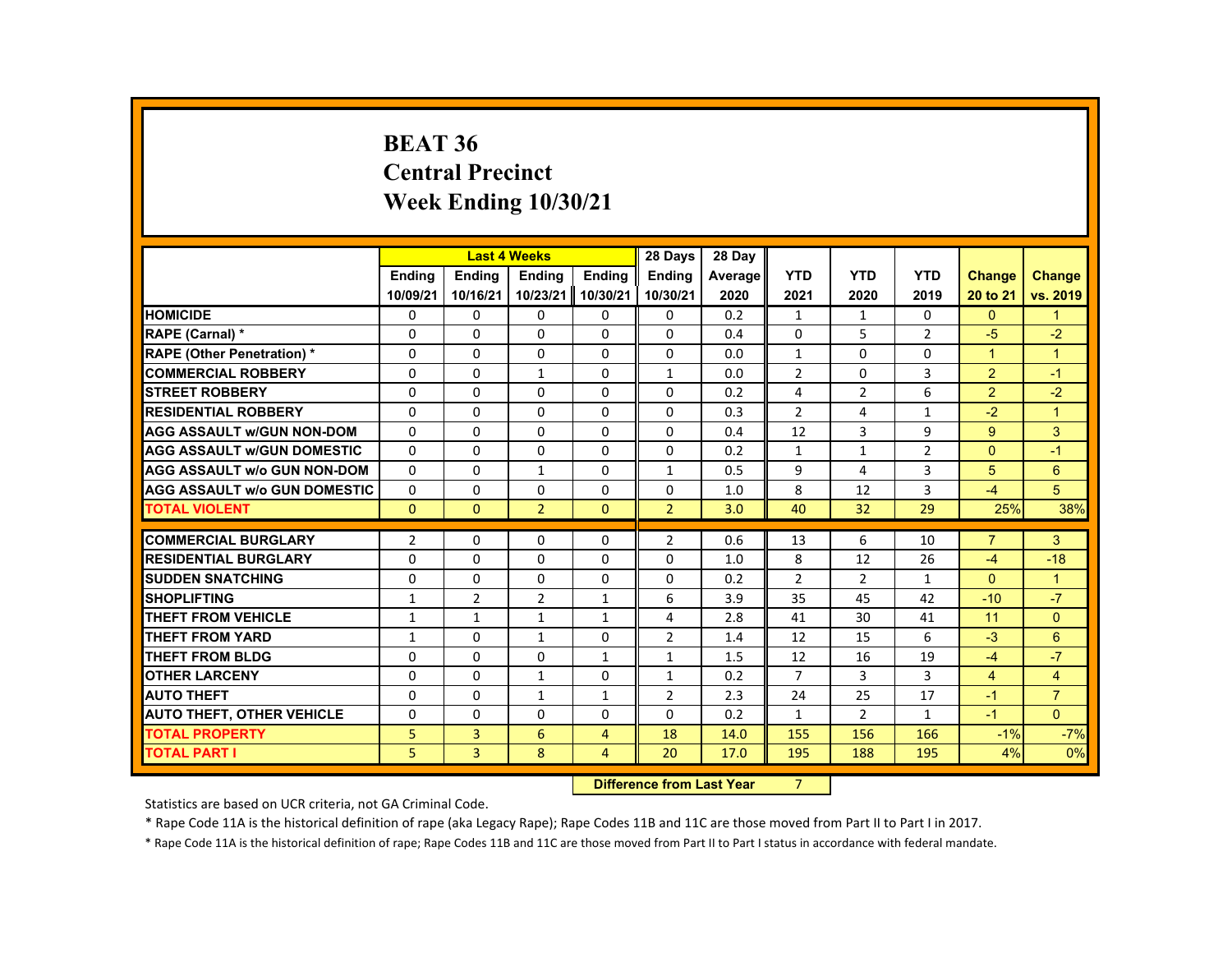# **BEAT 41 South Precinct Week Ending 10/30/21**

|                                     |                |                | <b>Last 4 Weeks</b> |                   | 28 Days        | 28 Day  |                |                |                |                |                |
|-------------------------------------|----------------|----------------|---------------------|-------------------|----------------|---------|----------------|----------------|----------------|----------------|----------------|
|                                     | <b>Ending</b>  | <b>Endina</b>  | <b>Ending</b>       | <b>Ending</b>     | <b>Ending</b>  | Average | <b>YTD</b>     | <b>YTD</b>     | <b>YTD</b>     | <b>Change</b>  | Change         |
|                                     | 10/09/21       | 10/16/21       |                     | 10/23/21 10/30/21 | 10/30/21       | 2020    | 2021           | 2020           | 2019           | 20 to 21       | vs. 2019       |
| <b>HOMICIDE</b>                     | 0              | 0              | 0                   | 0                 | 0              | 0.0     | 1              | 0              | $\mathbf{1}$   | 1              | $\mathbf{0}$   |
| RAPE (Carnal) *                     | $\Omega$       | $\Omega$       | $\Omega$            | $\Omega$          | $\Omega$       | 0.1     | $\mathbf{1}$   | $\mathbf{1}$   | 3              | $\Omega$       | $-2$           |
| <b>RAPE (Other Penetration) *</b>   | $\Omega$       | $\Omega$       | $\Omega$            | $\Omega$          | $\Omega$       | 0.1     | 3              | $\Omega$       | $\Omega$       | 3              | 3              |
| <b>COMMERCIAL ROBBERY</b>           | 0              | 0              | 0                   | 0                 | 0              | 0.2     | $\mathbf{1}$   | $\overline{2}$ | 6              | $-1$           | $-5$           |
| <b>STREET ROBBERY</b>               | $\Omega$       | $\Omega$       | $\Omega$            | $\Omega$          | $\Omega$       | 0.6     | 4              | 6              | 10             | $-2$           | $-6$           |
| <b>RESIDENTIAL ROBBERY</b>          | $\Omega$       | $\Omega$       | $\Omega$            | $\Omega$          | $\Omega$       | 0.1     | $\Omega$       | $\mathbf{1}$   | $\mathbf{1}$   | $-1$           | $-1$           |
| <b>AGG ASSAULT w/GUN NON-DOM</b>    | $\Omega$       | $\Omega$       | $\Omega$            | $\Omega$          | $\Omega$       | 0.5     | $\overline{7}$ | 5              | $\overline{2}$ | 2              | 5              |
| <b>AGG ASSAULT w/GUN DOMESTIC</b>   | $\Omega$       | $\Omega$       | $\Omega$            | $\Omega$          | $\Omega$       | 0.1     | $\Omega$       | $\mathbf{1}$   | $\mathbf{1}$   | $-1$           | $-1$           |
| <b>AGG ASSAULT w/o GUN NON-DOM</b>  | $\mathbf{1}$   | $\Omega$       | $\Omega$            | $\Omega$          | $\mathbf{1}$   | 0.5     | 5              | 4              | 3              | $\overline{1}$ | $\overline{2}$ |
| <b>AGG ASSAULT w/o GUN DOMESTIC</b> | $\Omega$       | $\mathbf{1}$   | $\Omega$            | $\Omega$          | $\mathbf{1}$   | 0.6     | 5              | 6              | 6              | $-1$           | $-1$           |
| <b>TOTAL VIOLENT</b>                | $\mathbf{1}$   | $\mathbf{1}$   | $\mathbf{0}$        | $\Omega$          | $\overline{2}$ | 2.6     | 27             | 26             | 33             | 4%             | $-18%$         |
|                                     |                |                |                     |                   |                |         |                |                |                |                |                |
| <b>COMMERCIAL BURGLARY</b>          | $\Omega$       | $\Omega$       | $\Omega$            | $\Omega$          | $\Omega$       | 0.5     | 9              | 6              | 12             | 3              | $-3$           |
| <b>RESIDENTIAL BURGLARY</b>         | $\Omega$       | $\Omega$       | $\Omega$            | $\mathbf{1}$      | $\mathbf{1}$   | 0.9     | 6              | 8              | 8              | $-2$           | $-2$           |
| <b>SUDDEN SNATCHING</b>             | $\Omega$       | $\Omega$       | $\Omega$            | $\Omega$          | $\Omega$       | 0.1     | $\overline{2}$ | $\mathbf{1}$   | $\overline{2}$ | $\overline{1}$ | $\Omega$       |
| <b>SHOPLIFTING</b>                  | $\Omega$       | $\Omega$       | $\Omega$            | $\Omega$          | $\Omega$       | 0.9     | 18             | 10             | 23             | 8              | $-5$           |
| <b>THEFT FROM VEHICLE</b>           | $\Omega$       | $\overline{2}$ | $\mathbf{1}$        | $\Omega$          | 3              | 3.5     | 30             | 34             | 62             | $-4$           | $-32$          |
| <b>THEFT FROM YARD</b>              | $\overline{2}$ | $\Omega$       | $\Omega$            | $\Omega$          | $\overline{2}$ | 0.8     | 11             | 9              | 9              | 2              | $\overline{2}$ |
| <b>THEFT FROM BLDG</b>              | $\Omega$       | $\Omega$       | $\Omega$            | $\mathbf{1}$      | $\mathbf{1}$   | 2.3     | 13             | 24             | 37             | $-11$          | $-24$          |
| <b>OTHER LARCENY</b>                | 0              | 0              | 0                   | 0                 | 0              | 0.4     | 8              | 4              | 4              | $\overline{4}$ | $\overline{4}$ |
| <b>AUTO THEFT</b>                   | $\Omega$       | $\Omega$       | $\Omega$            | $\mathbf{1}$      | $\mathbf{1}$   | 1.2     | 9              | 11             | 17             | $-2$           | $-8$           |
| <b>AUTO THEFT, OTHER VEHICLE</b>    | $\Omega$       | $\Omega$       | $\Omega$            | $\Omega$          | $\Omega$       | 0.5     | 3              | 5              | $\Omega$       | $-2$           | 3              |
| <b>TOTAL PROPERTY</b>               | $\overline{2}$ | $\overline{2}$ | $\mathbf{1}$        | 3                 | 8              | 11.1    | 109            | 112            | 174            | $-3%$          | $-37%$         |
| <b>TOTAL PART I</b>                 | $\overline{3}$ | $\overline{3}$ | $\mathbf{1}$        | $\overline{3}$    | 10             | 13.7    | 136            | 138            | 207            | $-1%$          | $-34%$         |

#### **Difference from Last Year**r -2

Statistics are based on UCR criteria, not GA Criminal Code.

\* Rape Code 11A is the historical definition of rape (aka Legacy Rape); Rape Codes 11B and 11C are those moved from Part II to Part I in 2017.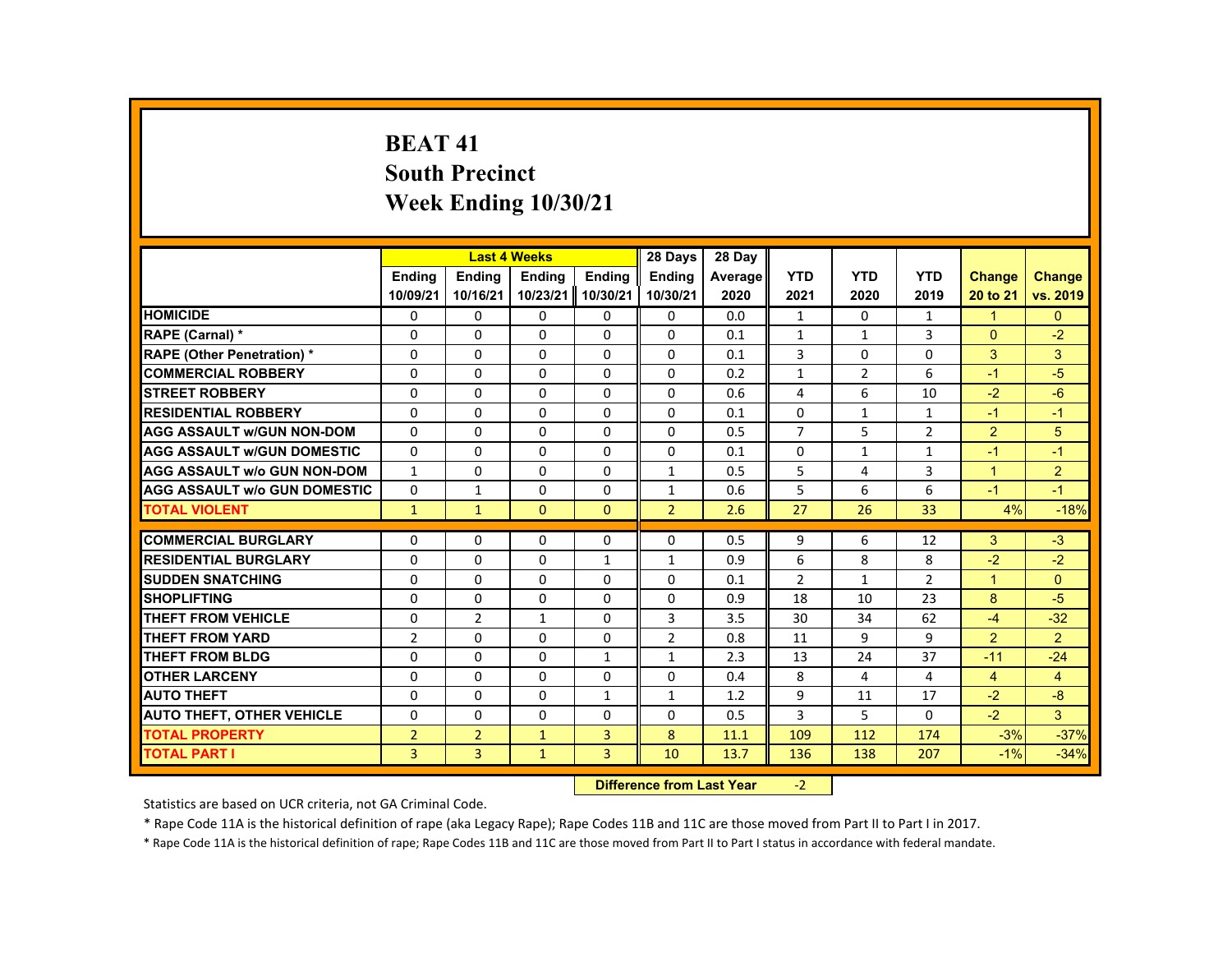# **BEAT 42 South Precinct Week Ending 10/30/21**

|                                     |                |                | <b>Last 4 Weeks</b> |                | 28 Days        | 28 Day  |                |                |                |                |                |
|-------------------------------------|----------------|----------------|---------------------|----------------|----------------|---------|----------------|----------------|----------------|----------------|----------------|
|                                     | <b>Endina</b>  | <b>Endina</b>  | <b>Endina</b>       | <b>Endina</b>  | <b>Endina</b>  | Average | <b>YTD</b>     | <b>YTD</b>     | <b>YTD</b>     | <b>Change</b>  | <b>Change</b>  |
|                                     | 10/09/21       | 10/16/21       | 10/23/21            | 10/30/21       | 10/30/21       | 2020    | 2021           | 2020           | 2019           | 20 to 21       | vs. 2019       |
| <b>HOMICIDE</b>                     | 0              | 0              | 0                   | $\mathbf{0}$   | $\mathbf{0}$   | 0.0     | $\mathbf{1}$   | 0              | $\mathbf{0}$   | $\mathbf{1}$   | $\mathbf{1}$   |
| <b>RAPE (Carnal) *</b>              | $\Omega$       | $\Omega$       | $\Omega$            | $\Omega$       | $\Omega$       | 0.3     | $\mathbf{1}$   | 3              | $\overline{2}$ | $-2$           | $-1$           |
| <b>RAPE (Other Penetration) *</b>   | $\Omega$       | $\Omega$       | $\Omega$            | $\Omega$       | $\Omega$       | 0.2     | $\Omega$       | $\mathbf{1}$   | $\mathbf{1}$   | $-1$           | $-1$           |
| <b>COMMERCIAL ROBBERY</b>           | 0              | $\mathbf{1}$   | 0                   | 0              | $\mathbf{1}$   | 0.5     | $\overline{2}$ | 6              | 3              | $-4$           | $-1$           |
| <b>STREET ROBBERY</b>               | 0              | $\Omega$       | $\Omega$            | $\Omega$       | $\Omega$       | 0.2     | 4              | $\overline{2}$ | 4              | $\overline{2}$ | $\Omega$       |
| <b>RESIDENTIAL ROBBERY</b>          | $\Omega$       | $\Omega$       | $\Omega$            | $\Omega$       | $\Omega$       | 0.2     | $\overline{2}$ | $\overline{2}$ | 1              | $\Omega$       | $\overline{1}$ |
| <b>AGG ASSAULT w/GUN NON-DOM</b>    | $\Omega$       | $\mathbf{1}$   | $\Omega$            | $\mathbf{1}$   | $\overline{2}$ | 0.3     | 5              | 4              | 5.             | $\mathbf{1}$   | $\Omega$       |
| <b>AGG ASSAULT W/GUN DOMESTIC</b>   | $\Omega$       | $\Omega$       | $\Omega$            | $\Omega$       | $\Omega$       | 0.0     | 0              | $\Omega$       | $\mathbf{1}$   | $\Omega$       | $-1$           |
| <b>AGG ASSAULT W/o GUN NON-DOM</b>  | $\Omega$       | $\Omega$       | $\Omega$            | $\Omega$       | $\Omega$       | 0.6     | 6              | $\overline{7}$ | 3              | $-1$           | 3              |
| <b>AGG ASSAULT W/o GUN DOMESTIC</b> | $\Omega$       | $\Omega$       | $\Omega$            | $\Omega$       | $\Omega$       | 0.2     | 3              | 2              | 3              | $\mathbf{1}$   | $\Omega$       |
| <b>TOTAL VIOLENT</b>                | $\mathbf{0}$   | $\overline{2}$ | $\mathbf{0}$        | $\mathbf{1}$   | 3              | 2.5     | 24             | 27             | 23             | $-11%$         | 4%             |
|                                     |                |                |                     |                |                |         |                |                |                |                |                |
| <b>COMMERCIAL BURGLARY</b>          | $\Omega$       | $\mathbf{1}$   | $\Omega$            | $\Omega$       | $\mathbf{1}$   | 0.7     | 9              | 9              | 9              | $\Omega$       | $\Omega$       |
| <b>RESIDENTIAL BURGLARY</b>         | $\Omega$       | $\Omega$       | $\Omega$            | $\Omega$       | $\Omega$       | 0.2     | 6              | 3              | 9              | 3              | $-3$           |
| <b>SUDDEN SNATCHING</b>             | $\Omega$       | $\Omega$       | $\Omega$            | $\Omega$       | $\Omega$       | 0.2     | $\mathbf{1}$   | $\overline{2}$ | $\overline{2}$ | $-1$           | $-1$           |
| <b>SHOPLIFTING</b>                  | 4              | $\overline{2}$ | 3                   | 5              | 14             | 13.3    | 131            | 130            | 210            | $\mathbf{1}$   | $-79$          |
| <b>THEFT FROM VEHICLE</b>           | $\mathbf{1}$   | $\Omega$       | $\Omega$            | $\mathbf{1}$   | $\overline{2}$ | 3.8     | 46             | 46             | 39             | $\Omega$       | $\overline{7}$ |
| <b>THEFT FROM YARD</b>              | $\mathbf{1}$   | $\Omega$       | $\Omega$            | $\overline{2}$ | 3              | 1.4     | 18             | 15             | 6              | 3              | 12             |
| THEFT FROM BLDG                     | $\Omega$       | $\mathbf{1}$   | $\Omega$            | $\Omega$       | $\mathbf{1}$   | 2.1     | 11             | 24             | 24             | $-13$          | $-13$          |
| <b>OTHER LARCENY</b>                | 0              | 0              | 0                   | $\mathbf{0}$   | $\Omega$       | 0.6     | 9              | 5              | 8              | $\overline{4}$ | $\mathbf{1}$   |
| <b>AUTO THEFT</b>                   | $\mathbf{1}$   | $\mathbf{1}$   | 0                   | 0              | 2              | 1.2     | 13             | 14             | 15             | $-1$           | $-2$           |
| <b>AUTO THEFT, OTHER VEHICLE</b>    | 0              | 0              | $\Omega$            | 0              | 0              | 0.6     | 5              | $\overline{7}$ | 6              | $-2$           | $-1$           |
| <b>TOTAL PROPERTY</b>               | $\overline{7}$ | 5              | 3                   | 8              | 23             | 24.1    | 249            | 255            | 328            | $-2%$          | $-24%$         |
| TOTAL PART I                        | $\overline{7}$ | $\overline{7}$ | $\overline{3}$      | 9              | 26             | 26.5    | 273            | 282            | 351            | $-3%$          | $-22%$         |

#### **Difference from Last Year**‐9

Statistics are based on UCR criteria, not GA Criminal Code.

\* Rape Code 11A is the historical definition of rape (aka Legacy Rape); Rape Codes 11B and 11C are those moved from Part II to Part I in 2017.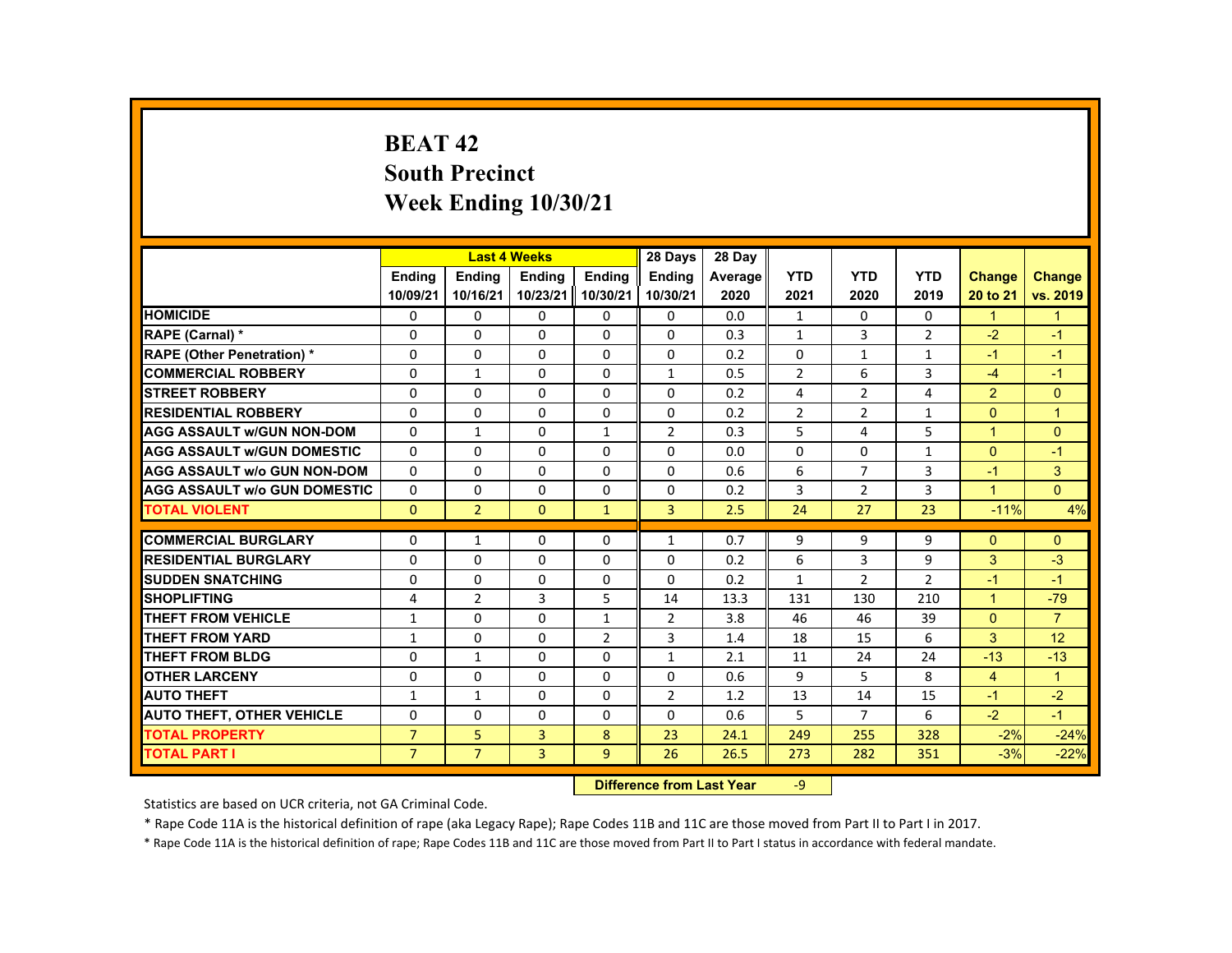# **BEAT 43 South Precinct Week Ending 10/30/21**

| <b>HOMICIDE</b>                               |                | <b>Endina</b><br><b>Endina</b><br><b>Endina</b><br><b>Endina</b><br>10/09/21<br>10/23/21<br>10/30/21<br>10/16/21<br>0 |                |                |                |         |                |              |                |                |                |
|-----------------------------------------------|----------------|-----------------------------------------------------------------------------------------------------------------------|----------------|----------------|----------------|---------|----------------|--------------|----------------|----------------|----------------|
|                                               |                |                                                                                                                       |                |                | <b>Endina</b>  | Average | <b>YTD</b>     | <b>YTD</b>   | <b>YTD</b>     | <b>Change</b>  | Change         |
|                                               |                |                                                                                                                       |                |                | 10/30/21       | 2020    | 2021           | 2020         | 2019           | 20 to 21       | vs. 2019       |
|                                               |                | 0                                                                                                                     | 0              | 0              | 0              | 0.0     | $\mathbf{1}$   | 0            | $\mathbf{1}$   | $\blacksquare$ | $\mathbf{0}$   |
| RAPE (Carnal) *                               | 1              | $\Omega$                                                                                                              | $\Omega$       | $\Omega$       | $\mathbf{1}$   | 0.0     | 3              | 2            | $\overline{2}$ | $\overline{1}$ | $\overline{1}$ |
| <b>RAPE (Other Penetration) *</b><br>$\Omega$ |                | $\Omega$                                                                                                              | $\Omega$       | $\Omega$       | $\Omega$       | 0.0     | $\Omega$       | $\mathbf{1}$ | $\mathbf{1}$   | $-1$           | $-1$           |
| <b>COMMERCIAL ROBBERY</b>                     | 0              | 0                                                                                                                     | 0              | 0              | 0              | 0.1     | $\mathbf{1}$   | 9            | 3              | $-8$           | $-2$           |
| <b>STREET ROBBERY</b><br>$\Omega$             |                | $\Omega$                                                                                                              | $\Omega$       | $\Omega$       | $\Omega$       | 0.1     | 3              | 3            | 5              | $\Omega$       | $-2$           |
| <b>RESIDENTIAL ROBBERY</b><br>$\mathbf{1}$    |                | $\Omega$                                                                                                              | $\Omega$       | $\Omega$       | $\mathbf{1}$   | 0.0     | 3              | $\Omega$     | $\mathbf{1}$   | 3              | $\overline{2}$ |
| <b>AGG ASSAULT w/GUN ON-DOM</b>               | $\Omega$       | 0                                                                                                                     | $\Omega$       | $\mathbf{1}$   | $\mathbf{1}$   | 0.2     | 10             | 16           | 8              | $-6$           | 2              |
| <b>AGG ASSAULT w/GUN DOMESTIC</b>             | $\Omega$       | $\Omega$                                                                                                              | $\Omega$       | $\Omega$       | $\Omega$       | 0.0     | $\Omega$       | 3            | $\overline{2}$ | $-3$           | $-2$           |
| <b>AGG ASSAULT w/o GUN NON-DOM</b>            | $\Omega$       | $\Omega$                                                                                                              | $\Omega$       | $\Omega$       | $\Omega$       | 0.1     | 4              | 5            | 8              | $-1$           | $-4$           |
| <b>AGG ASSAULT W/o GUN DOMESTIC</b>           | $\mathbf{1}$   | $\Omega$                                                                                                              | $\Omega$       | $\Omega$       | $\mathbf{1}$   | 0.2     | 13             | 13           | $\overline{7}$ | $\Omega$       | 6              |
| <b>TOTAL VIOLENT</b>                          | $\overline{3}$ | $\mathbf{0}$                                                                                                          | $\mathbf{0}$   | $\mathbf{1}$   | $\overline{4}$ | 0.7     | 38             | 52           | 38             | $-27%$         | 0%             |
|                                               |                |                                                                                                                       |                |                |                |         |                |              |                |                |                |
| <b>COMMERCIAL BURGLARY</b>                    | $\Omega$       | $\Omega$                                                                                                              | $\Omega$       | $\Omega$       | $\Omega$       | 0.1     | 5              | 8            | 11             | $-3$           | $-6$           |
| <b>RESIDENTIAL BURGLARY</b><br>$\Omega$       |                | 0                                                                                                                     | $\mathbf{1}$   | $\mathbf{1}$   | 2              | 0.3     | 8              | 18           | 24             | $-10$          | $-16$          |
| <b>SUDDEN SNATCHING</b><br>$\Omega$           |                | $\Omega$                                                                                                              | $\Omega$       | $\Omega$       | $\Omega$       | 0.0     | $\overline{2}$ | 2            | $\overline{2}$ | $\Omega$       | $\Omega$       |
| <b>SHOPLIFTING</b><br>$\Omega$                |                | $\Omega$                                                                                                              | $\mathbf{1}$   | $\Omega$       | $\mathbf{1}$   | 0.4     | 38             | 27           | 79             | 11             | $-41$          |
| <b>THEFT FROM VEHICLE</b><br>$\Omega$         |                | 0                                                                                                                     | $\Omega$       | 0              | $\Omega$       | 0.6     | 36             | 45           | 31             | $-9$           | 5              |
| <b>THEFT FROM YARD</b><br>$\mathbf{1}$        |                | $\mathbf{1}$                                                                                                          | $\Omega$       | $\mathbf{1}$   | 3              | 0.2     | 20             | 13           | 14             | $\overline{7}$ | 6              |
| <b>THEFT FROM BLDG</b>                        | $\Omega$       | $\mathbf{1}$                                                                                                          | $\Omega$       | $\mathbf{1}$   | 2              | 0.2     | 15             | 11           | 26             | $\overline{4}$ | $-11$          |
| <b>OTHER LARCENY</b>                          | 0              | $\Omega$                                                                                                              | $\Omega$       | $\Omega$       | $\Omega$       | 0.1     | 8              | 8            | 5              | $\Omega$       | 3              |
| <b>AUTO THEFT</b><br>$\Omega$                 |                | $\Omega$                                                                                                              | $\Omega$       | $\Omega$       | $\Omega$       | 0.2     | 11             | 14           | 14             | $-3$           | $-3$           |
| <b>AUTO THEFT, OTHER VEHICLE</b>              | $\Omega$       | $\Omega$                                                                                                              | $\Omega$       | $\Omega$       | $\Omega$       | 0.6     | 4              | 8            | $\mathcal{P}$  | $-4$           | $\mathcal{P}$  |
| <b>TOTAL PROPERTY</b><br>$\mathbf{1}$         |                | $\overline{2}$                                                                                                        | $\overline{2}$ | 3              | 8              | 2.7     | 147            | 154          | 208            | $-5%$          | $-29%$         |
| <b>TOTAL PART I</b>                           | $\overline{4}$ | $\overline{2}$                                                                                                        | $\overline{2}$ | $\overline{4}$ | 12             | 3.4     | 185            | 206          | 246            | $-10%$         | $-25%$         |

#### **Difference from Last Year**‐21

Statistics are based on UCR criteria, not GA Criminal Code.

\* Rape Code 11A is the historical definition of rape (aka Legacy Rape); Rape Codes 11B and 11C are those moved from Part II to Part I in 2017.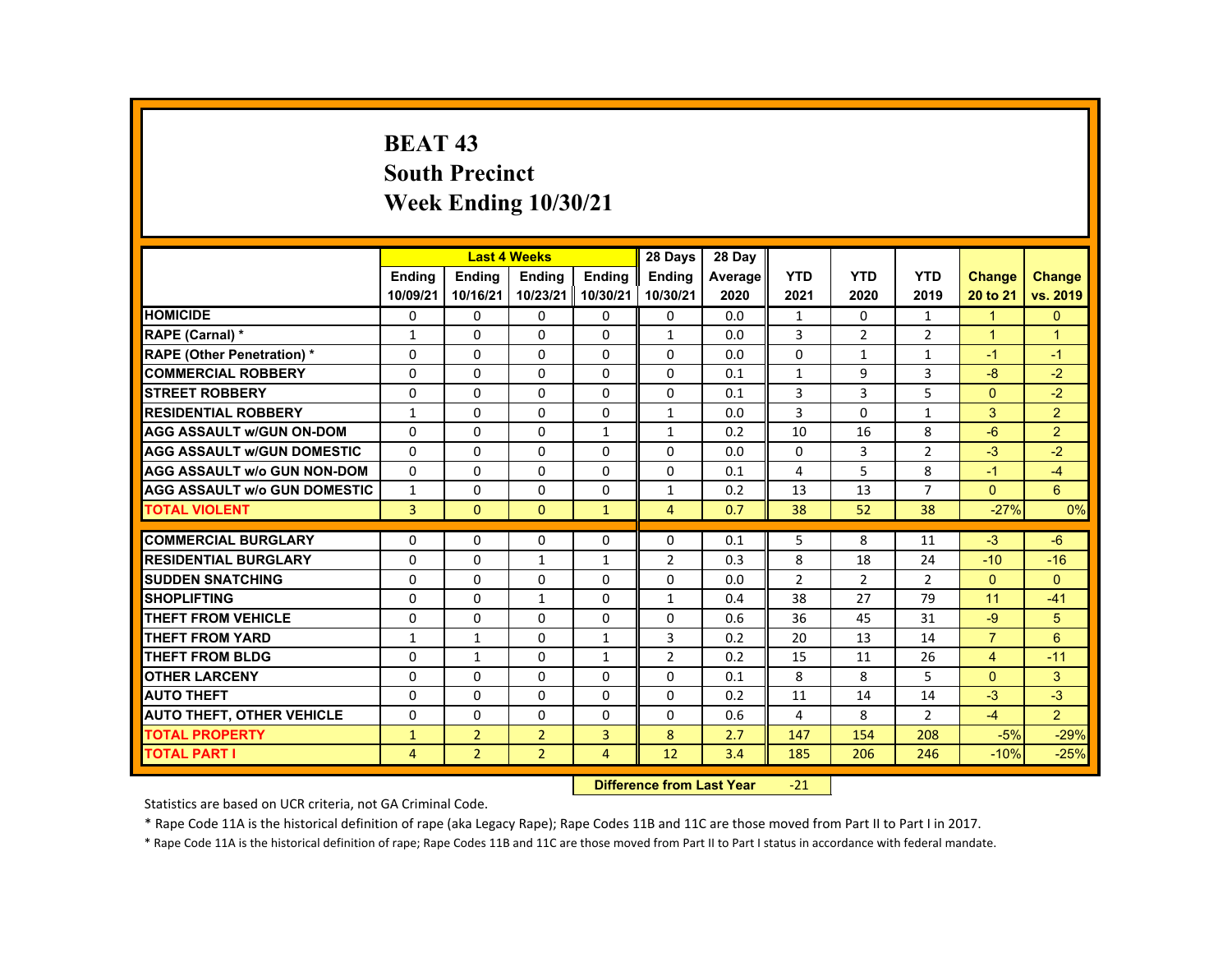# **BEAT 44 South Precinct Week Ending 10/30/21**

|                                     |                |                | <b>Last 4 Weeks</b> |                | 28 Days        | 28 Day  |                |                |                |                      |                      |
|-------------------------------------|----------------|----------------|---------------------|----------------|----------------|---------|----------------|----------------|----------------|----------------------|----------------------|
|                                     | <b>Endina</b>  | <b>Endina</b>  | <b>Endina</b>       | <b>Endina</b>  | <b>Endina</b>  | Average | <b>YTD</b>     | <b>YTD</b>     | <b>YTD</b>     | <b>Change</b>        | Change               |
|                                     | 10/09/21       | 10/16/21       | 10/23/21 10/30/21   |                | 10/30/21       | 2020    | 2021           | 2020           | 2019           | 20 to 21             | vs. 2019             |
| <b>HOMICIDE</b>                     | 0              | 0              | 0                   | 0              | 0              | 0.1     | $\overline{2}$ | $\mathbf{1}$   | $\mathbf{1}$   | $\blacktriangleleft$ | 1                    |
| <b>RAPE (Carnal) *</b>              | $\Omega$       | $\Omega$       | $\Omega$            | $\Omega$       | $\Omega$       | 0.2     | 3              | 2              | $\overline{2}$ | $\blacktriangleleft$ | 1                    |
| <b>RAPE (Other Penetration) *</b>   | $\Omega$       | $\Omega$       | $\Omega$            | $\Omega$       | $\Omega$       | 0.2     | $\Omega$       | $\overline{2}$ | $\Omega$       | $-2$                 | $\Omega$             |
| <b>COMMERCIAL ROBBERY</b>           | $\Omega$       | $\Omega$       | $\Omega$            | $\Omega$       | $\Omega$       | 0.1     | $\mathbf{1}$   | $\mathbf{1}$   | $\Omega$       | $\Omega$             | $\overline{1}$       |
| <b>STREET ROBBERY</b>               | $\mathbf{1}$   | $\Omega$       | $\Omega$            | $\Omega$       | $\mathbf{1}$   | 0.5     | $\overline{2}$ | 6              | 5              | $-4$                 | $-3$                 |
| <b>RESIDENTIAL ROBBERY</b>          | $\Omega$       | $\Omega$       | $\Omega$            | $\Omega$       | $\Omega$       | 0.2     | 5              | 2              | $\Omega$       | 3                    | 5                    |
| <b>AGG ASSAULT w/GUN NON-DOM</b>    | $\Omega$       | $\Omega$       | $\Omega$            | $\Omega$       | $\Omega$       | 0.9     | 9              | 10             | 8              | $-1$                 | $\blacktriangleleft$ |
| <b>AGG ASSAULT w/GUN DOMESTIC</b>   | $\Omega$       | $\Omega$       | $\Omega$            | 0              | 0              | 0.1     | $\Omega$       | 1              | $\overline{2}$ | $-1$                 | $-2$                 |
| <b>AGG ASSAULT w/o GUN NON-DOM</b>  | $\mathbf{1}$   | $\Omega$       | $\Omega$            | $\Omega$       | $\mathbf{1}$   | 0.5     | 5              | 5              | 5              | $\Omega$             | $\Omega$             |
| <b>AGG ASSAULT W/o GUN DOMESTIC</b> | $\Omega$       | $\Omega$       | $\Omega$            | $\Omega$       | $\Omega$       | 1.1     | 13             | 13             | 14             | $\Omega$             | $-1$                 |
| <b>TOTAL VIOLENT</b>                | 2 <sup>1</sup> | $\Omega$       | $\Omega$            | $\Omega$       | $\overline{2}$ | 3.6     | 40             | 43             | 37             | $-7%$                | 8%                   |
|                                     |                |                |                     |                |                |         |                |                |                |                      |                      |
| <b>COMMERCIAL BURGLARY</b>          | $\Omega$       | $\Omega$       | $\Omega$            | $\Omega$       | $\Omega$       | 0.2     | 5              | $\overline{2}$ | 10             | 3                    | $-5$                 |
| <b>RESIDENTIAL BURGLARY</b>         | $\mathbf{1}$   | $\Omega$       | $\Omega$            | $\Omega$       | 1              | 2.1     | 6              | 25             | 18             | $-19$                | $-12$                |
| <b>SUDDEN SNATCHING</b>             | $\Omega$       | $\Omega$       | $\Omega$            | $\Omega$       | $\Omega$       | 0.0     | $\Omega$       | $\Omega$       | 3              | $\Omega$             | $-3$                 |
| <b>SHOPLIFTING</b>                  | $\mathbf{1}$   | $\Omega$       | $\mathbf{1}$        | $\overline{2}$ | 4              | 1.8     | 26             | 18             | 30             | 8                    | $-4$                 |
| <b>THEFT FROM VEHICLE</b>           | $\mathbf{1}$   | $\overline{2}$ | 1                   | 0              | 4              | 3.8     | 48             | 42             | 75             | 6                    | $-27$                |
| <b>THEFT FROM YARD</b>              | $\Omega$       | $\mathbf{1}$   | $\Omega$            | 1              | 2              | 1.0     | 18             | 11             | 8              | $\overline{7}$       | 10                   |
| <b>THEFT FROM BLDG</b>              | $\Omega$       | $\Omega$       | $\mathbf{1}$        | $\mathbf{1}$   | $\overline{2}$ | 2.1     | 28             | 18             | 18             | 10                   | 10                   |
| <b>OTHER LARCENY</b>                | $\mathbf{1}$   | 0              | $\mathbf{1}$        | $\mathbf{1}$   | 3              | 0.7     | 17             | $\overline{7}$ | 9              | 10                   | 8                    |
| <b>AUTO THEFT</b>                   | $\Omega$       | $\Omega$       | $\Omega$            | $\Omega$       | $\Omega$       | 1.1     | 13             | 12             | 22             | $\blacktriangleleft$ | $-9$                 |
| <b>AUTO THEFT, OTHER VEHICLE</b>    | $\Omega$       | $\Omega$       | $\mathbf{1}$        | $\Omega$       | $\mathbf{1}$   | 0.6     | 5              | 6              | 3              | $-1$                 | $\overline{2}$       |
| <b>TOTAL PROPERTY</b>               | 4              | 3              | 5                   | 5              | 17             | 13.2    | 166            | 141            | 196            | 18%                  | $-15%$               |
| <b>TOTAL PART I</b>                 | 6              | $\overline{3}$ | 5 <sub>1</sub>      | 5              | 19             | 16.8    | 206            | 184            | 233            | 12%                  | $-12%$               |

#### **Difference from Last Year**22

Statistics are based on UCR criteria, not GA Criminal Code.

\* Rape Code 11A is the historical definition of rape (aka Legacy Rape); Rape Codes 11B and 11C are those moved from Part II to Part I in 2017.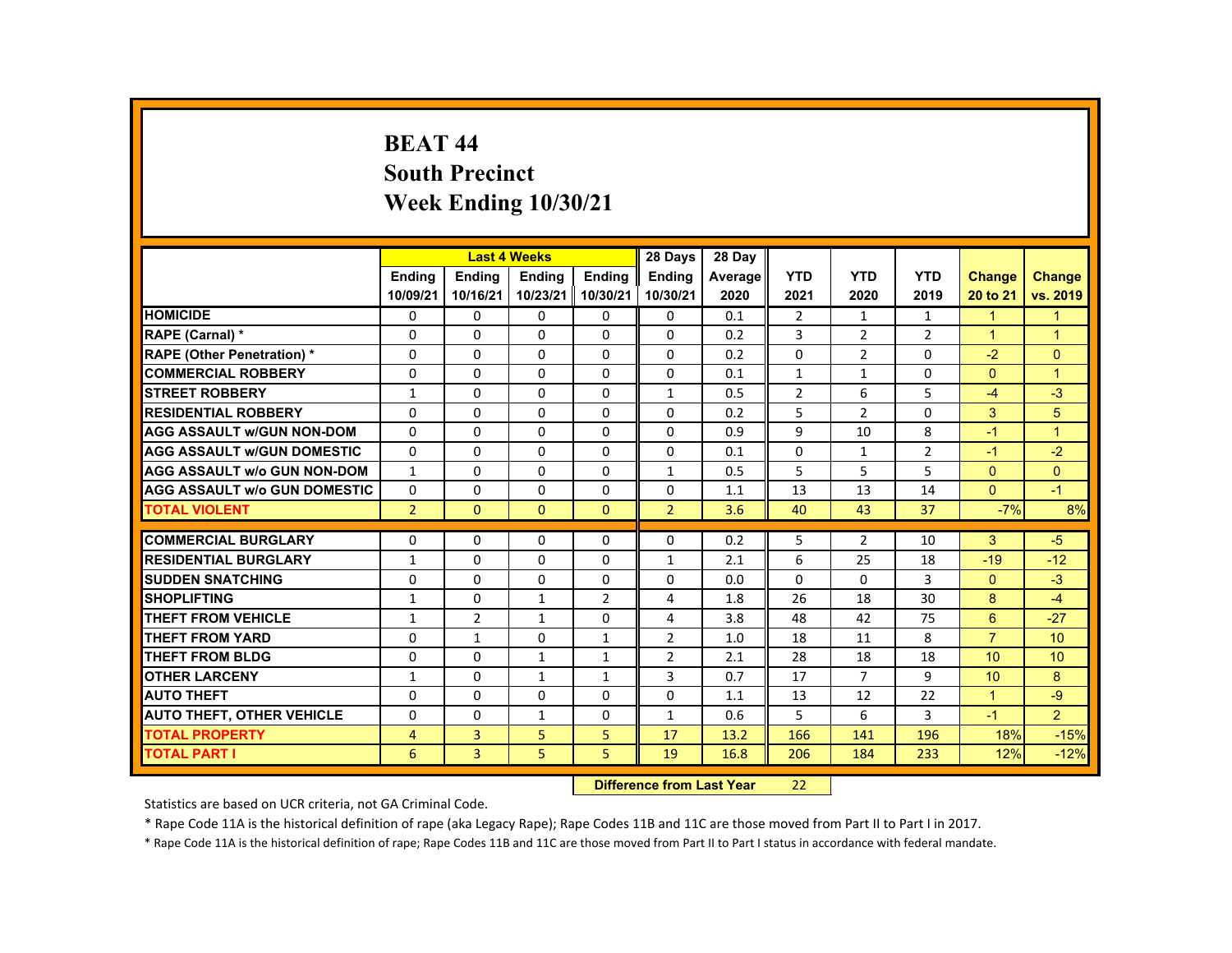# **BEAT 45 South Precinct Week Ending 10/30/21**

|                                     |                |               | <b>Last 4 Weeks</b> |                | 28 Days       | 28 Day  |                |                |                |                      |                      |
|-------------------------------------|----------------|---------------|---------------------|----------------|---------------|---------|----------------|----------------|----------------|----------------------|----------------------|
|                                     | <b>Endina</b>  | <b>Endina</b> | <b>Endina</b>       | <b>Endina</b>  | <b>Endina</b> | Average | <b>YTD</b>     | <b>YTD</b>     | <b>YTD</b>     | <b>Change</b>        | <b>Change</b>        |
|                                     | 10/09/21       | 10/16/21      | 10/23/21            | 10/30/21       | 10/30/21      | 2020    | 2021           | 2020           | 2019           | 20 to 21             | vs. 2019             |
| <b>HOMICIDE</b>                     | 0              | $\mathbf{0}$  | 0                   | 0              | $\Omega$      | 0.1     | 1              | $\mathbf{1}$   | 0              | $\mathbf{0}$         | 1                    |
| RAPE (Carnal) *                     | $\Omega$       | $\Omega$      | $\Omega$            | $\Omega$       | $\Omega$      | 0.2     | 4              | 3              | $\Omega$       | $\overline{1}$       | 4                    |
| <b>RAPE (Other Penetration) *</b>   | $\Omega$       | $\Omega$      | $\Omega$            | $\Omega$       | $\Omega$      | 0.1     | $\Omega$       | $\mathbf{1}$   | $\Omega$       | $-1$                 | $\Omega$             |
| <b>COMMERCIAL ROBBERY</b>           | 0              | $\mathbf{0}$  | 0                   | $\mathbf{0}$   | $\mathbf{0}$  | 0.3     | $\mathbf{0}$   | 3              | $\overline{2}$ | $-3$                 | $-2$                 |
| <b>STREET ROBBERY</b>               | $\Omega$       | $\Omega$      | $\Omega$            | $\Omega$       | $\Omega$      | 0.2     | 4              | 3              | $\overline{3}$ | $\blacktriangleleft$ | $\blacktriangleleft$ |
| <b>RESIDENTIAL ROBBERY</b>          | $\Omega$       | $\Omega$      | $\Omega$            | $\Omega$       | $\Omega$      | 0.1     | $\mathbf{1}$   | $\Omega$       | $\mathbf{1}$   | $\blacktriangleleft$ | $\Omega$             |
| <b>AGG ASSAULT w/GUN NON-DOM</b>    | $\Omega$       | $\mathbf{0}$  | $\Omega$            | 0              | $\Omega$      | 0.6     | $\Omega$       | $\overline{7}$ | 4              | $-7$                 | $-4$                 |
| <b>AGG ASSAULT W/GUN DOMESTIC</b>   | $\Omega$       | $\Omega$      | $\Omega$            | $\Omega$       | $\Omega$      | 0.2     | $\overline{2}$ | $\overline{2}$ | $\mathbf{1}$   | $\Omega$             | $\overline{1}$       |
| <b>AGG ASSAULT w/o GUN NON-DOM</b>  | $\Omega$       | $\Omega$      | $\Omega$            | $\Omega$       | $\Omega$      | 0.6     | 8              | 4              | $\mathbf{1}$   | $\overline{4}$       | $\overline{7}$       |
| <b>AGG ASSAULT W/o GUN DOMESTIC</b> | $\Omega$       | $\Omega$      | $\Omega$            | $\Omega$       | $\Omega$      | 0.5     | 18             | 6              | 4              | 12                   | 14                   |
| <b>TOTAL VIOLENT</b>                | $\mathbf{0}$   | $\mathbf{0}$  | $\Omega$            | $\mathbf{0}$   | $\Omega$      | 2.9     | 38             | 30             | 16             | 27%                  | 138%                 |
|                                     |                |               |                     |                |               |         |                |                |                |                      |                      |
| <b>COMMERCIAL BURGLARY</b>          | $\Omega$       | $\Omega$      | $\Omega$            | $\Omega$       | $\Omega$      | 0.2     | $\mathbf{1}$   | $\overline{2}$ | 2              | $-1$                 | $-1$                 |
| <b>RESIDENTIAL BURGLARY</b>         | $\Omega$       | $\mathbf{0}$  | $\Omega$            | $\mathbf{1}$   | $\mathbf{1}$  | 0.8     | 13             | 10             | 12             | 3                    | $\blacktriangleleft$ |
| <b>SUDDEN SNATCHING</b>             | 0              | $\Omega$      | $\Omega$            | $\Omega$       | $\Omega$      | 0.1     | $\mathbf{1}$   | $\mathbf{1}$   | $\mathbf{1}$   | $\Omega$             | $\Omega$             |
| <b>SHOPLIFTING</b>                  | $\overline{2}$ | $\Omega$      | $\mathcal{P}$       | $\Omega$       | 4             | 2.5     | 58             | 25             | 94             | 33                   | $-36$                |
| <b>THEFT FROM VEHICLE</b>           | $\Omega$       | $\mathbf{1}$  | $\mathbf{1}$        | 1              | 3             | 3.7     | 42             | 43             | 33             | $-1$                 | 9                    |
| <b>THEFT FROM YARD</b>              | $\Omega$       | $\Omega$      | $\Omega$            | $\mathbf{1}$   | $\mathbf{1}$  | 1.2     | 8              | 15             | 15             | $-7$                 | $-7$                 |
| <b>THEFT FROM BLDG</b>              | $\Omega$       | $\Omega$      | $\Omega$            | $\Omega$       | $\Omega$      | 1.0     | 15             | 13             | 12             | $\overline{2}$       | 3                    |
| <b>OTHER LARCENY</b>                | $\Omega$       | $\mathbf{1}$  | $\Omega$            | $\Omega$       | $\mathbf{1}$  | 0.7     | 13             | $\overline{7}$ | 5              | 6                    | 8                    |
| <b>AUTO THEFT</b>                   | $\Omega$       | $\mathbf{1}$  | $\Omega$            | $\Omega$       | $\mathbf{1}$  | 1.3     | 9              | 15             | 8              | $-6$                 | $\overline{1}$       |
| <b>AUTO THEFT, OTHER VEHICLE</b>    | $\Omega$       | $\Omega$      | $\Omega$            | $\Omega$       | $\Omega$      | 0.4     | $\mathbf{1}$   | 5              | $\mathbf{1}$   | $-4$                 | $\Omega$             |
| <b>TOTAL PROPERTY</b>               | $\overline{2}$ | 3             | $\overline{3}$      | $\overline{3}$ | 11            | 11.9    | 161            | 136            | 183            | 18%                  | $-12%$               |
| <b>TOTAL PART I</b>                 | $\overline{2}$ | 3             | $\overline{3}$      | $\overline{3}$ | 11            | 14.8    | 199            | 166            | 199            | 20%                  | 0%                   |
|                                     |                |               |                     |                |               |         |                |                |                |                      |                      |

#### **Difference from Last Year**r 33

Statistics are based on UCR criteria, not GA Criminal Code.

\* Rape Code 11A is the historical definition of rape (aka Legacy Rape); Rape Codes 11B and 11C are those moved from Part II to Part I in 2017.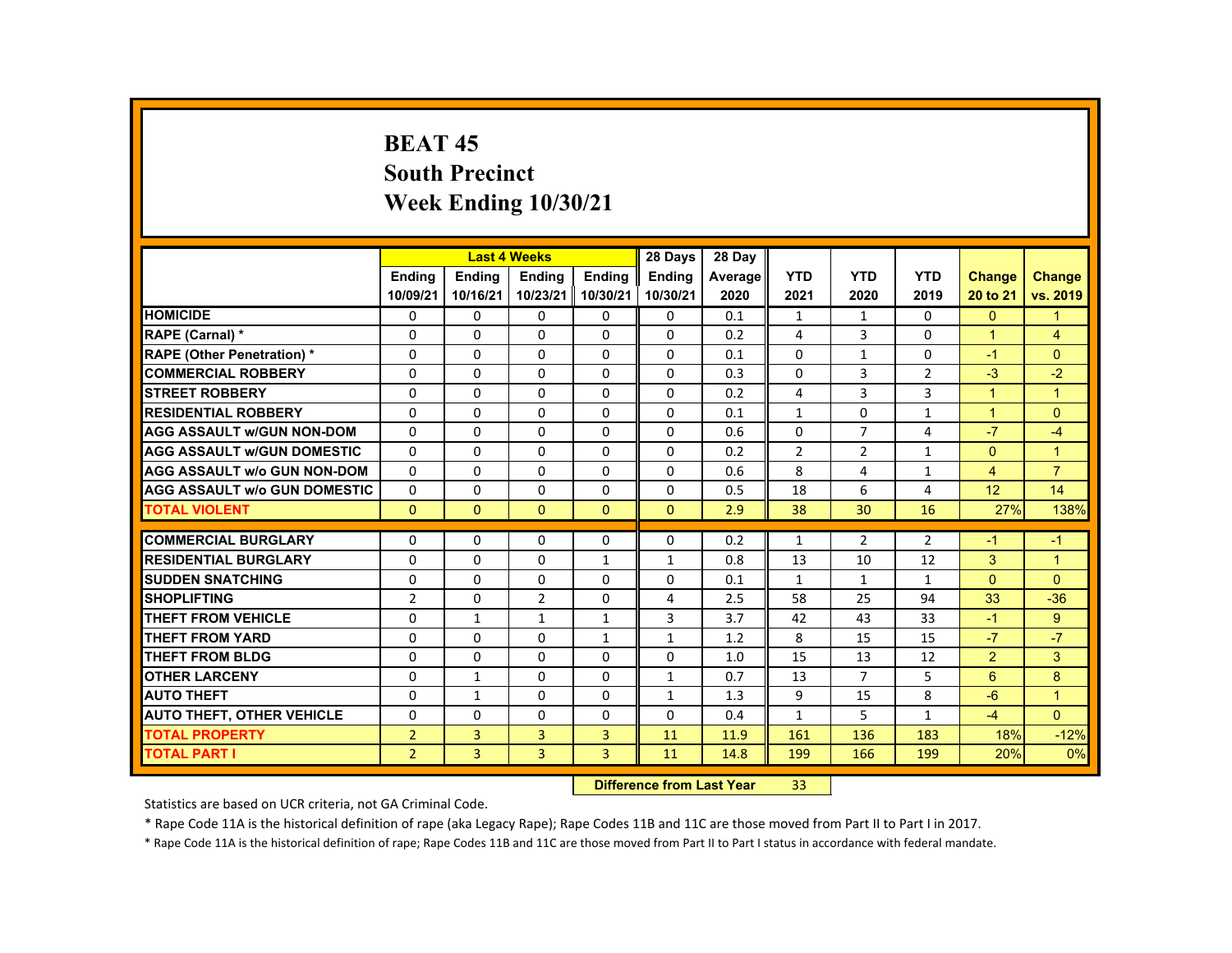# **BEAT 46 South Precinct Week Ending 10/30/21**

|                                     |                |               | <b>Last 4 Weeks</b> |                | 28 Days        | 28 Day  |                |                |                |                      |                |
|-------------------------------------|----------------|---------------|---------------------|----------------|----------------|---------|----------------|----------------|----------------|----------------------|----------------|
|                                     | <b>Endina</b>  | <b>Endina</b> | <b>Endina</b>       | <b>Endina</b>  | <b>Endina</b>  | Average | <b>YTD</b>     | <b>YTD</b>     | <b>YTD</b>     | <b>Change</b>        | <b>Change</b>  |
|                                     | 10/09/21       | 10/16/21      | 10/23/21            | 10/30/21       | 10/30/21       | 2020    | 2021           | 2020           | 2019           | 20 to 21             | vs. 2020       |
| <b>HOMICIDE</b>                     | 1              | $\mathbf{0}$  | 0                   | 0              | $\mathbf{1}$   | 0.0     | $\overline{2}$ | 0              | $\overline{2}$ | $\overline{2}$       | $\mathbf{0}$   |
| <b>RAPE (Carnal) *</b>              | $\Omega$       | $\Omega$      | $\Omega$            | $\Omega$       | $\Omega$       | 0.4     | $\mathbf{1}$   | 4              | $\overline{2}$ | $-3$                 | $-1$           |
| <b>RAPE (Other Penetration) *</b>   | $\Omega$       | $\Omega$      | $\Omega$            | $\Omega$       | $\Omega$       | 0.1     | $\mathbf{1}$   | $\Omega$       | $\Omega$       | $\mathbf{1}$         | $\overline{1}$ |
| <b>COMMERCIAL ROBBERY</b>           | 0              | $\mathbf{0}$  | 0                   | 0              | 0              | 0.1     | $\mathbf{1}$   | $\mathbf{1}$   | $\overline{2}$ | $\Omega$             | $-1$           |
| <b>STREET ROBBERY</b>               | 0              | $\Omega$      | $\Omega$            | $\Omega$       | $\Omega$       | 0.5     | $\overline{2}$ | 4              | $\overline{2}$ | $-2$                 | $\Omega$       |
| <b>RESIDENTIAL ROBBERY</b>          | $\Omega$       | $\Omega$      | $\Omega$            | $\Omega$       | $\Omega$       | 0.0     | $\mathbf{1}$   | $\Omega$       | $\Omega$       | $\mathbf{1}$         | $\overline{1}$ |
| <b>AGG ASSAULT w/GUN NON-DOM</b>    | $\Omega$       | $\mathbf{0}$  | 0                   | $\mathbf{1}$   | $\mathbf{1}$   | 0.8     | 6              | 9              | 4              | $-3$                 | $\overline{2}$ |
| <b>AGG ASSAULT WGUN DOMESTIC</b>    | $\Omega$       | $\Omega$      | $\Omega$            | 0              | 0              | 0.2     | $\overline{2}$ | $\mathbf{1}$   | 3              | $\blacktriangleleft$ | $-1$           |
| <b>AGG ASSAULT W/o GUN NON-DOM</b>  | $\Omega$       | $\mathbf{0}$  | 0                   | $\Omega$       | $\Omega$       | 0.5     | 5              | 8              | 5              | $-3$                 | $\mathbf{0}$   |
| <b>AGG ASSAULT W/o GUN DOMESTIC</b> | $\mathbf{1}$   | $\mathbf{0}$  | $\Omega$            | $\Omega$       | $\mathbf{1}$   | 0.7     | 16             | 5              | 9              | 11                   | $\overline{7}$ |
| <b>TOTAL VIOLENT</b>                | $\overline{2}$ | $\Omega$      | $\Omega$            | $\mathbf{1}$   | $\overline{3}$ | 3.1     | 37             | 32             | 29             | 16%                  | 28%            |
|                                     |                |               |                     |                |                |         |                |                |                |                      |                |
| <b>COMMERCIAL BURGLARY</b>          | $\Omega$       | $\Omega$      | $\Omega$            | $\Omega$       | $\Omega$       | 0.3     | 8              | 4              | 8              | $\overline{4}$       | $\Omega$       |
| <b>RESIDENTIAL BURGLARY</b>         | 0              | $\mathbf{0}$  | 0                   | 0              | 0              | 1.6     | 5              | 13             | 24             | $-8$                 | $-19$          |
| <b>SUDDEN SNATCHING</b>             | $\Omega$       | $\Omega$      | $\Omega$            | $\Omega$       | $\Omega$       | 0.2     | $\Omega$       | $\overline{2}$ | 4              | $-2$                 | $-4$           |
| <b>SHOPLIFTING</b>                  | $\overline{7}$ | 4             | 5                   | 6              | 22             | 5.6     | 103            | 51             | 107            | 52                   | $-4$           |
| THEFT FROM VEHICLE                  | 0              | $\mathbf{1}$  | 0                   | 0              | 1              | 2.5     | 45             | 30             | 45             | 15                   | $\Omega$       |
| <b>THEFT FROM YARD</b>              | $\mathbf{1}$   | $\Omega$      | 2                   | $\mathbf{1}$   | 4              | 0.9     | 14             | 12             | $\overline{7}$ | 2                    | $\overline{7}$ |
| THEFT FROM BLDG                     | $\Omega$       | $\Omega$      | $\Omega$            | $\Omega$       | $\Omega$       | 1.5     | 9              | 17             | 18             | $-8$                 | $-9$           |
| <b>OTHER LARCENY</b>                | 0              | $\mathbf{0}$  | 0                   | 0              | 0              | 0.4     | 10             | 4              | 7              | 6                    | 3              |
| <b>AUTO THEFT</b>                   | $\mathbf{1}$   | $\Omega$      | $\mathbf{1}$        | $\Omega$       | $\overline{2}$ | 0.5     | 20             | 4              | 19             | 16                   | $\overline{1}$ |
| <b>AUTO THEFT, OTHER VEHICLE</b>    | $\Omega$       | $\Omega$      | $\Omega$            | $\Omega$       | $\Omega$       | 0.2     | 8              | 3              | $\overline{2}$ | 5                    | 6              |
| <b>TOTAL PROPERTY</b>               | $\overline{9}$ | 5             | 8                   | $\overline{7}$ | 29             | 13.7    | 222            | 140            | 241            | 59%                  | $-8%$          |
| <b>TOTAL PART I</b>                 | 11             | 5             | 8                   | 8              | 32             | 16.8    | 259            | 172            | 270            | 51%                  | $-4%$          |

#### **Difference from Last Year**r 87

Statistics are based on UCR criteria, not GA Criminal Code.

\* Rape Code 11A is the historical definition of rape (aka Legacy Rape); Rape Codes 11B and 11C are those moved from Part II to Part I in 2017.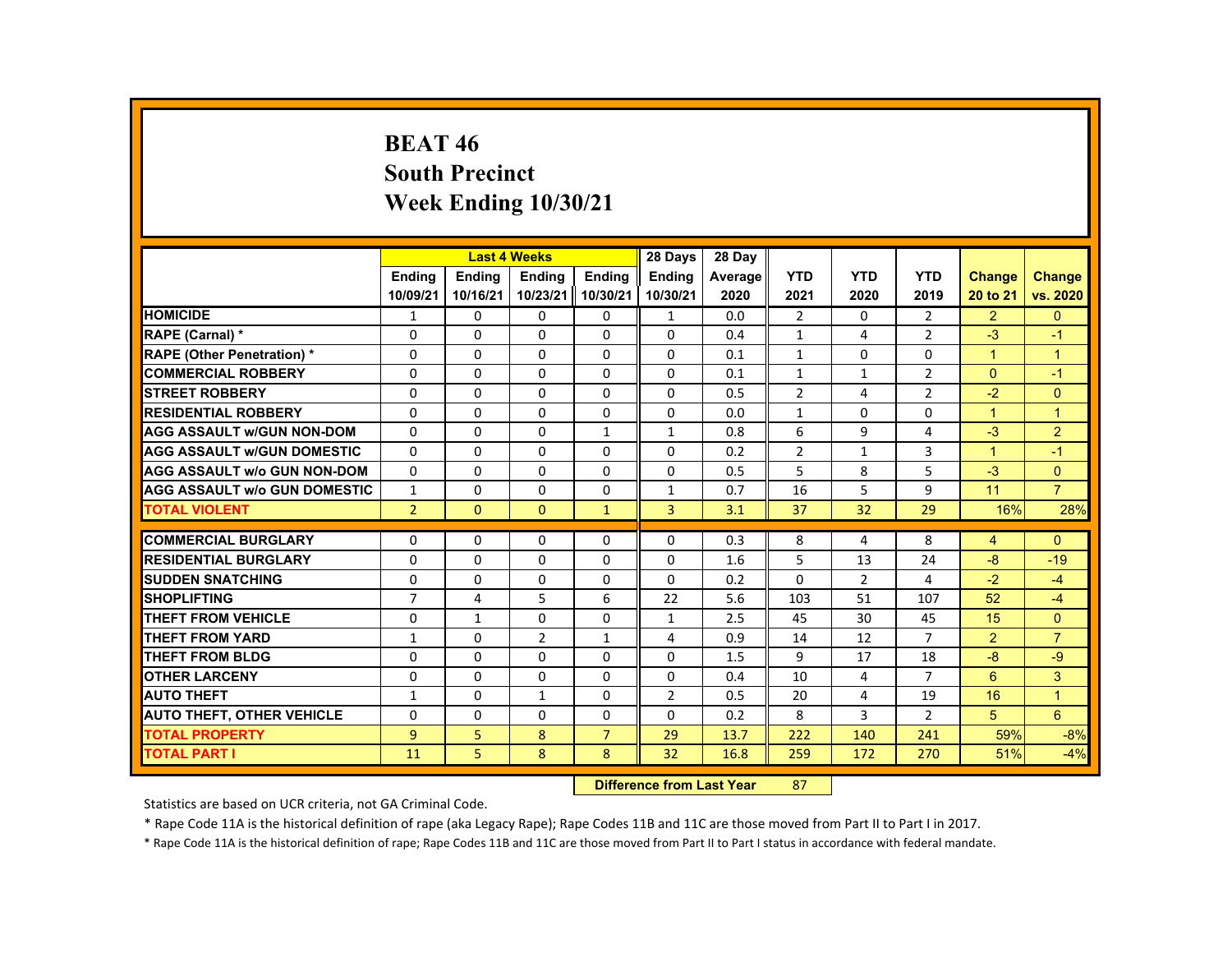# **BEAT 47 South Precinct Week Ending 10/30/21**

|                                     |                |               | <b>Last 4 Weeks</b> |                | 28 Days       | 28 Day  |                |                |                |                |                |
|-------------------------------------|----------------|---------------|---------------------|----------------|---------------|---------|----------------|----------------|----------------|----------------|----------------|
|                                     | <b>Endina</b>  | <b>Endina</b> | <b>Ending</b>       | <b>Endina</b>  | <b>Endina</b> | Average | <b>YTD</b>     | <b>YTD</b>     | <b>YTD</b>     | <b>Change</b>  | <b>Change</b>  |
|                                     | 10/09/21       | 10/16/21      | 10/23/21            | 10/30/21       | 10/30/21      | 2020    | 2021           | 2020           | 2019           | 20 to 21       | vs. 2019       |
| <b>HOMICIDE</b>                     | 0              | 0             | $\mathbf{0}$        | 0              | 0             | 0.1     | 0              | $\mathbf{1}$   | $\Omega$       | $-1$           | $\mathbf{0}$   |
| <b>RAPE (Carnal) *</b>              | $\Omega$       | $\Omega$      | $\Omega$            | $\Omega$       | $\Omega$      | 0.0     | $\Omega$       | $\Omega$       | $\Omega$       | $\Omega$       | $\Omega$       |
| <b>RAPE (Other Penetration) *</b>   | $\Omega$       | $\Omega$      | $\Omega$            | $\Omega$       | $\Omega$      | 0.0     | $\Omega$       | $\Omega$       | $\Omega$       | $\Omega$       | $\Omega$       |
| <b>COMMERCIAL ROBBERY</b>           | $\Omega$       | $\Omega$      | $\Omega$            | $\Omega$       | $\Omega$      | 0.0     | $\Omega$       | 0              | $\Omega$       | $\Omega$       | $\Omega$       |
| <b>STREET ROBBERY</b>               | $\Omega$       | $\Omega$      | $\Omega$            | $\Omega$       | $\Omega$      | 0.0     | $\Omega$       | $\Omega$       | $\mathbf{1}$   | $\Omega$       | $-1$           |
| <b>RESIDENTIAL ROBBERY</b>          | $\Omega$       | $\Omega$      | $\Omega$            | $\Omega$       | $\Omega$      | 0.1     | $\Omega$       | $\mathbf{1}$   | 0              | $-1$           | $\mathbf{0}$   |
| <b>AGG ASSAULT w/GUN NON-GUN</b>    | $\Omega$       | $\Omega$      | $\Omega$            | $\Omega$       | $\Omega$      | 0.1     | $\Omega$       | $\mathbf{1}$   | $\overline{2}$ | $-1$           | $-2$           |
| <b>AGG ASSAULT WGUN DOMESTIC</b>    | $\Omega$       | $\Omega$      | $\Omega$            | $\Omega$       | $\Omega$      | 0.0     | $\overline{2}$ | 0              | $\mathbf{1}$   | $\overline{2}$ | $\overline{1}$ |
| <b>AGG ASSAULT W/o GUN NON-DOM</b>  | $\Omega$       | $\Omega$      | $\Omega$            | $\Omega$       | $\Omega$      | 0.0     | $\Omega$       | $\Omega$       | 3              | $\Omega$       | $-3$           |
| <b>AGG ASSAULT w/o GUN DOMESTIC</b> | $\Omega$       | $\Omega$      | $\Omega$            | $\Omega$       | $\Omega$      | 0.2     | 3              | $\mathbf{1}$   | 3              | $\overline{2}$ | $\Omega$       |
| <b>TOTAL VIOLENT</b>                | $\Omega$       | $\mathbf{0}$  | $\Omega$            | $\Omega$       | $\Omega$      | 0.4     | 5              | $\overline{4}$ | 10             | 25%            | $-50%$         |
|                                     |                |               |                     |                |               |         |                |                |                |                |                |
| <b>COMMERCIAL BURGLARY</b>          | $\Omega$       | $\Omega$      | $\Omega$            | $\Omega$       | $\Omega$      | 0.0     | $\Omega$       | $\Omega$       | $\mathbf{1}$   | $\Omega$       | $-1$           |
| <b>RESIDENTIAL BURGLARY</b>         | $\mathbf{1}$   | $\Omega$      | $\Omega$            | $\Omega$       | $\mathbf{1}$  | 0.5     | 6              | 3              | $\overline{2}$ | 3              | $\overline{4}$ |
| <b>SUDDEN SNATCHING</b>             | 0              | $\Omega$      | $\Omega$            | $\Omega$       | $\Omega$      | 0.0     | $\Omega$       | $\Omega$       | $\Omega$       | $\Omega$       | $\Omega$       |
| <b>SHOPLIFTING</b>                  | $\mathbf{1}$   | $\Omega$      | $\Omega$            | $\Omega$       | $\mathbf{1}$  | 0.0     | $\overline{2}$ | $\Omega$       | $\mathbf{1}$   | $\overline{2}$ | $\overline{1}$ |
| <b>THEFT FROM VEHICLE</b>           | $\mathbf{1}$   | $\Omega$      | $\mathbf{1}$        | $\overline{2}$ | 4             | 1.0     | 11             | 11             | 14             | $\Omega$       | $-3$           |
| <b>THEFT FROM YARD</b>              | 0              | 0             | 0                   | 0              | 0             | 0.5     | 6              | 6              | 8              | $\Omega$       | $-2$           |
| THEFT FROM BLDG                     | 0              | $\Omega$      | $\Omega$            | 0              | 0             | 0.2     | 6              | $\overline{2}$ | $\overline{7}$ | $\overline{4}$ | $-1$           |
| <b>OTHER LARCENY</b>                | $\Omega$       | $\mathbf{1}$  | $\Omega$            | $\mathbf{1}$   | 2             | 0.2     | 5              | $\mathbf{1}$   | 9              | $\overline{4}$ | $-4$           |
| <b>AUTO THEFT</b>                   | 0              | 0             | 0                   | 0              | 0             | 0.5     | 3              | 6              | 5              | $-3$           | $-2$           |
| <b>AUTO THEFT, OTHER VEHICLE</b>    | $\Omega$       | $\Omega$      | $\Omega$            | 0              | 0             | 0.2     | $\Omega$       | $\overline{2}$ | 0              | $-2$           | $\Omega$       |
| <b>TOTAL PROPERTY</b>               | $\overline{3}$ | $\mathbf{1}$  | $\mathbf{1}$        | 3              | 8             | 3.1     | 39             | 31             | 47             | 26%            | $-17%$         |
| <b>TOTAL PART I</b>                 | $\overline{3}$ | $\mathbf{1}$  | $\mathbf{1}$        | $\overline{3}$ | 8             | 3.5     | 44             | 35             | 57             | 26%            | $-23%$         |

#### **19 Difference from Last Year** 9  $9 -$

Statistics are based on UCR criteria, not GA Criminal Code.

\* Rape Code 11A is the historical definition of rape (aka Legacy Rape); Rape Codes 11B and 11C are those moved from Part II to Part I in 2017.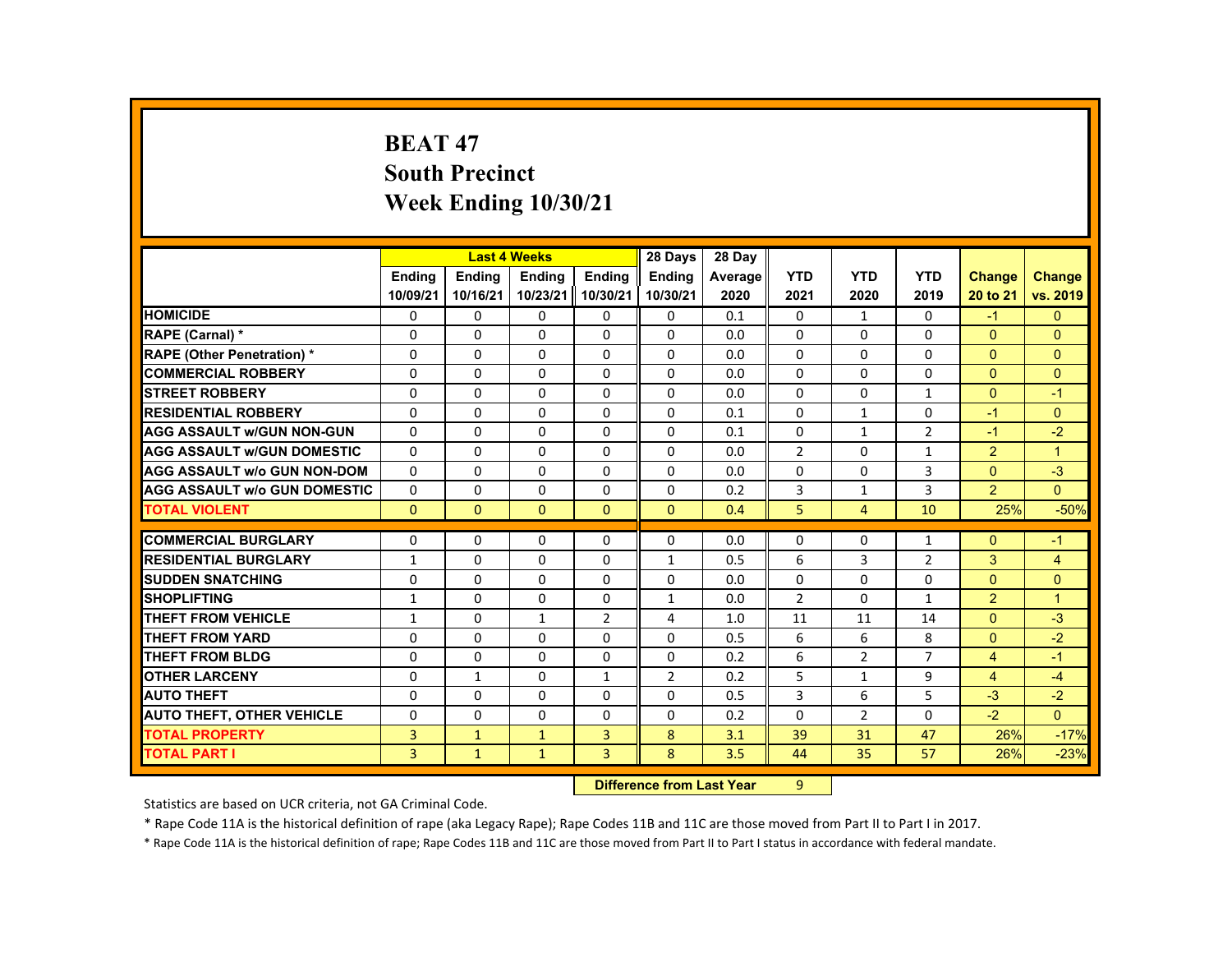# **BEAT 51 East Precinct Week Ending 10/30/21**

|                                     |                |                | <b>Last 4 Weeks</b> |                | 28 Days                          | 28 Day  |                |                |                |                      |                      |
|-------------------------------------|----------------|----------------|---------------------|----------------|----------------------------------|---------|----------------|----------------|----------------|----------------------|----------------------|
|                                     | <b>Ending</b>  | <b>Ending</b>  | <b>Ending</b>       | <b>Endina</b>  | <b>Endina</b>                    | Average | <b>YTD</b>     | <b>YTD</b>     | <b>YTD</b>     | <b>Change</b>        | Change               |
|                                     | 10/09/21       | 10/16/21       | 10/23/21            | 10/30/21       | 10/30/21                         | 2020    | 2021           | 2020           | 2019           | 20 to 21             | vs. 2019             |
| <b>HOMICIDE</b>                     | 0              | 0              | 0                   | 0              | 0                                | 0.2     | 4              | $\overline{2}$ | $\overline{2}$ | $\overline{2}$       | $\overline{2}$       |
| RAPE (Carnal) *                     | $\Omega$       | $\mathbf{1}$   | $\Omega$            | $\Omega$       | $\mathbf{1}$                     | 0.1     | 5              | $\mathbf{1}$   | $\mathbf{1}$   | $\overline{4}$       | $\overline{4}$       |
| <b>RAPE (Other Penetration) *</b>   | $\Omega$       | $\Omega$       | $\Omega$            | $\Omega$       | $\Omega$                         | 0.1     | $\overline{2}$ | $\mathbf{1}$   | $\mathbf{1}$   | $\blacktriangleleft$ | $\mathbf{1}$         |
| <b>COMMERCIAL ROBBERY</b>           | $\Omega$       | $\Omega$       | $\Omega$            | $\Omega$       | $\Omega$                         | 0.0     | $\mathbf{1}$   | $\Omega$       | $\Omega$       | $\blacktriangleleft$ | $\blacktriangleleft$ |
| <b>STREET ROBBERY</b>               | $\Omega$       | $\Omega$       | $\Omega$            | $\Omega$       | $\Omega$                         | 0.3     | 8              | $\overline{3}$ | 13             | 5                    | $-5$                 |
| <b>RESIDENTIAL ROBBERY</b>          | 0              | $\Omega$       | $\mathbf{1}$        | $\Omega$       | $\mathbf{1}$                     | 0.1     | 6              | $\mathbf{1}$   | $\overline{2}$ | 5                    | $\overline{4}$       |
| <b>AGG ASSAULT w/GUN NON-DOM</b>    | $\Omega$       | $\Omega$       | $\Omega$            | $\mathbf{1}$   | $\mathbf{1}$                     | 2.1     | 10             | 26             | 17             | $-16$                | $-7$                 |
| <b>AGG ASSAULT w/GUN DOMESTIC</b>   | $\Omega$       | $\Omega$       | $\Omega$            | $\Omega$       | $\Omega$                         | 0.2     | $\overline{2}$ | $\overline{2}$ | 5              | $\Omega$             | $-3$                 |
| <b>AGG ASSAULT w/o GUN NON-DOM</b>  | $\Omega$       | $\mathbf{1}$   | $\mathbf{1}$        | 0              | $\overline{2}$                   | 1.5     | 16             | 14             | 17             | $\overline{2}$       | $-1$                 |
| <b>AGG ASSAULT W/o GUN DOMESTIC</b> | $\Omega$       | $\Omega$       | $\Omega$            | $\Omega$       | $\Omega$                         | 1.5     | 9              | 15             | 10             | $-6$                 | $-1$                 |
| <b>TOTAL VIOLENT</b>                | $\Omega$       | $\overline{2}$ | $\overline{2}$      | $\mathbf{1}$   | 5                                | 6.0     | 63             | 65             | 68             | $-3%$                | $-7%$                |
| <b>COMMERCIAL BURGLARY</b>          | $\Omega$       | $\Omega$       | $\Omega$            | $\Omega$       | $\Omega$                         | 0.3     | $\overline{2}$ | 3              | $\overline{2}$ | $-1$                 | $\Omega$             |
| <b>RESIDENTIAL BURGLARY</b>         | $\Omega$       | $\Omega$       | $\Omega$            | $\mathbf{1}$   | $\mathbf{1}$                     | 1.5     | 19             | 18             | 31             | $\blacktriangleleft$ | $-12$                |
| <b>SUDDEN SNATCHING</b>             | $\Omega$       | $\Omega$       | $\Omega$            | $\Omega$       | $\Omega$                         | 0.1     | $\mathbf{1}$   | $\mathbf{1}$   | $\Omega$       | $\Omega$             | $\blacktriangleleft$ |
| <b>SHOPLIFTING</b>                  | $\Omega$       | $\Omega$       | $\Omega$            | $\mathbf{1}$   | $\mathbf{1}$                     | 1.2     | 13             | 16             | 23             | $-3$                 | $-10$                |
| <b>THEFT FROM VEHICLE</b>           | 0              | 0              | $\mathbf{1}$        | 0              | $\mathbf{1}$                     | 2.2     | 39             | 23             | 24             | 16                   | 15                   |
| <b>THEFT FROM YARD</b>              | $\mathbf{1}$   | $\Omega$       | $\Omega$            | $\Omega$       | 1                                | 1.2     | 13             | 15             | 15             | $-2$                 | $-2$                 |
| <b>THEFT FROM BLDG</b>              | $\mathbf{1}$   | $\mathbf{1}$   | $\Omega$            | $\Omega$       | $\overline{2}$                   | 1.8     | 18             | 21             | 16             | $-3$                 | $\mathcal{P}$        |
| <b>OTHER LARCENY</b>                | 0              | 0              | 0                   | 0              | 0                                | 0.6     | 9              | 8              | 17             | $\blacktriangleleft$ | $-8$                 |
| <b>AUTO THEFT</b>                   | $\Omega$       | $\Omega$       | $\Omega$            | $\mathbf{1}$   | 1                                | 1.3     | 11             | 13             | 21             | $-2$                 | $-10$                |
| <b>AUTO THEFT, OTHER VEHICLE</b>    | $\Omega$       | $\Omega$       | $\Omega$            | $\mathbf{1}$   | $\mathbf{1}$                     | 0.2     | 4              | $\overline{2}$ | 3              | $\overline{2}$       | $\mathbf{1}$         |
| <b>TOTAL PROPERTY</b>               | $\overline{2}$ | $\mathbf{1}$   | $\mathbf{1}$        | $\overline{4}$ | 8                                | 10.4    | 129            | 120            | 152            | 8%                   | $-15%$               |
| <b>TOTAL PART I</b>                 | $\overline{2}$ | $\overline{3}$ | $\overline{3}$      | 5              | 13                               | 16.3    | 192            | 185            | 220            | 4%                   | $-13%$               |
|                                     |                |                |                     |                | <b>Difference from Last Year</b> |         | 7              |                |                |                      |                      |

### **Difference from Last Year**

Statistics are based on UCR criteria, not GA Criminal Code.

\* Rape Code 11A is the historical definition of rape (aka Legacy Rape); Rape Codes 11B and 11C are those moved from Part II to Part I in 2017.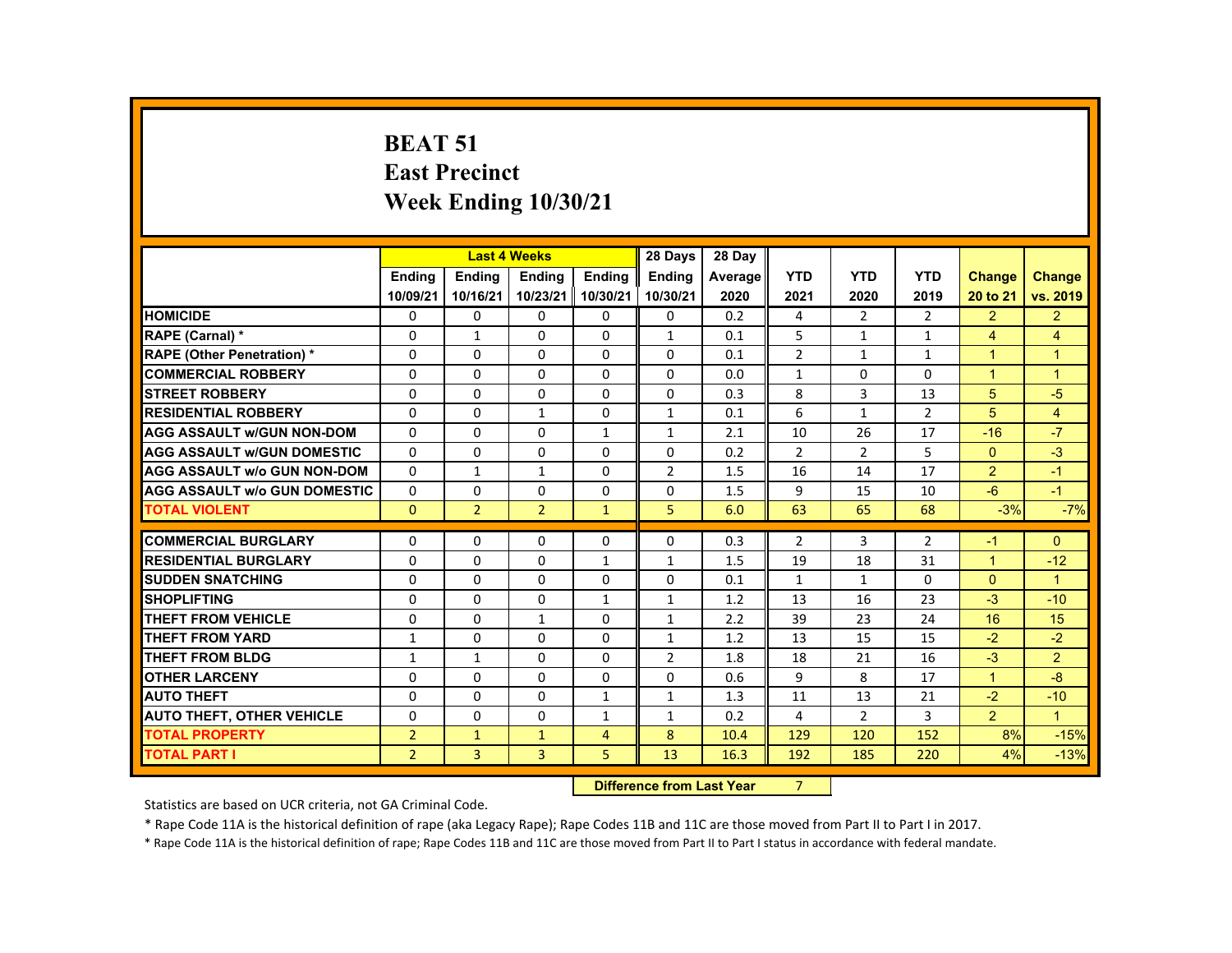# **BEAT 52 East Precinct Week Ending 10/30/21**

|                                     |                |               | <b>Last 4 Weeks</b> |                | 28 Days        | 28 Dav  |              |                |                |                      |                |
|-------------------------------------|----------------|---------------|---------------------|----------------|----------------|---------|--------------|----------------|----------------|----------------------|----------------|
|                                     | <b>Endina</b>  | <b>Endina</b> | <b>Endina</b>       | <b>Endina</b>  | <b>Endina</b>  | Average | <b>YTD</b>   | <b>YTD</b>     | <b>YTD</b>     | <b>Change</b>        | <b>Change</b>  |
|                                     | 10/09/21       | 10/16/21      | 10/23/21            | 10/30/21       | 10/30/21       | 2020    | 2021         | 2020           | 2019           | 20 to 21             | vs. 2019       |
| <b>HOMICIDE</b>                     | 0              | 0             | 0                   | 0              | 0              | 0.0     | 0            | 0              | $\mathbf{1}$   | $\mathbf{0}$         | $-1$           |
| <b>RAPE (Carnal) *</b>              | $\Omega$       | $\Omega$      | $\Omega$            | $\Omega$       | $\Omega$       | 0.0     | $\mathbf{1}$ | $\mathbf{1}$   | 4              | $\Omega$             | $-3$           |
| <b>RAPE (Other Penetration) *</b>   | $\Omega$       | $\Omega$      | $\Omega$            | $\Omega$       | $\Omega$       | 0.0     | $\Omega$     | $\Omega$       | $\Omega$       | $\Omega$             | $\Omega$       |
| <b>COMMERCIAL ROBBERY</b>           | 0              | 0             | 0                   | 0              | 0              | 0.0     | 0            | $\overline{2}$ | $\mathbf{1}$   | $-2$                 | $-1$           |
| <b>STREET ROBBERY</b>               | $\Omega$       | $\Omega$      | $\Omega$            | $\mathbf{1}$   | $\mathbf{1}$   | 0.1     | 5            | 4              | 10             | $\blacktriangleleft$ | $-5$           |
| <b>RESIDENTIAL ROBBERY</b>          | $\Omega$       | $\Omega$      | $\Omega$            | $\Omega$       | $\Omega$       | 0.0     | $\mathbf{1}$ | $\mathbf{1}$   | $\overline{2}$ | $\Omega$             | $-1$           |
| <b>AGG ASSAULT W/GUN NON-DOM</b>    | $\Omega$       | 0             | $\Omega$            | 0              | 0              | 0.1     | 10           | 10             | 12             | $\Omega$             | $-2$           |
| <b>AGG ASSAULT w/GUN DOMESTIC</b>   | $\Omega$       | $\Omega$      | $\Omega$            | $\Omega$       | $\Omega$       | 0.0     | 3            | 4              | $\overline{2}$ | $-1$                 | $\overline{1}$ |
| <b>AGG ASSAULT w/o GUN NON-DOM</b>  | $\Omega$       | $\Omega$      | $\Omega$            | $\Omega$       | $\Omega$       | 0.1     | 3            | 11             | 8              | $-8$                 | $-5$           |
| <b>AGG ASSAULT W/o GUN DOMESTIC</b> | $\mathbf{1}$   | 0             | $\Omega$            | 0              | $\mathbf{1}$   | 0.2     | 9            | 12             | 9              | $-3$                 | $\Omega$       |
| <b>TOTAL VIOLENT</b>                | $\mathbf{1}$   | $\mathbf{0}$  | $\mathbf{0}$        | $\mathbf{1}$   | $\overline{2}$ | 0.6     | 32           | 45             | 49             | $-29%$               | $-35%$         |
|                                     |                |               |                     |                |                |         |              |                |                |                      |                |
| <b>COMMERCIAL BURGLARY</b>          | 0              | 0             | 0                   | 0              | 0              | 0.0     | $\mathbf{1}$ | 3              | $\mathbf{1}$   | $-2$                 | $\mathbf{0}$   |
| <b>RESIDENTIAL BURGLARY</b>         | $\Omega$       | $\Omega$      | $\Omega$            | $\Omega$       | $\Omega$       | 0.4     | 25           | 26             | 52             | $-1$                 | $-27$          |
| <b>SUDDEN SNATCHING</b>             | $\Omega$       | $\Omega$      | $\Omega$            | $\Omega$       | $\Omega$       | 0.0     | $\mathbf{1}$ | 2              | $\overline{2}$ | $-1$                 | $-1$           |
| <b>SHOPLIFTING</b>                  | $\Omega$       | $\Omega$      | $\Omega$            | $\Omega$       | $\Omega$       | 0.1     | 4            | 8              | 5              | $-4$                 | $-1$           |
| THEFT FROM VEHICLE                  | $\Omega$       | $\mathbf{1}$  | 2                   | $\Omega$       | 3              | 0.7     | 33           | 51             | 56             | $-18$                | $-23$          |
| <b>THEFT FROM YARD</b>              | $\mathbf{1}$   | $\Omega$      | $\Omega$            | $\Omega$       | $\mathbf{1}$   | 0.3     | 20           | 23             | 32             | $-3$                 | $-12$          |
| <b>THEFT FROM BLDG</b>              | $\Omega$       | $\Omega$      | $\Omega$            | $\Omega$       | $\Omega$       | 0.2     | 11           | 19             | 32             | $-8$                 | $-21$          |
| <b>OTHER LARCENY</b>                | 0              | 0             | 0                   | 0              | 0              | 0.3     | 16           | 15             | 8              | $\blacktriangleleft$ | 8              |
| <b>AUTO THEFT</b>                   | $\Omega$       | $\Omega$      | $\Omega$            | $\mathbf{1}$   | $\mathbf{1}$   | 0.2     | 13           | 17             | 18             | $-4$                 | $-5$           |
| <b>AUTO THEFT, OTHER VEHICLE</b>    | $\Omega$       | $\Omega$      | $\Omega$            | $\Omega$       | $\Omega$       | 0.2     | 3            | $\overline{2}$ | 4              | $\blacktriangleleft$ | $-1$           |
| <b>TOTAL PROPERTY</b>               | $\mathbf{1}$   | $\mathbf{1}$  | $\overline{2}$      | $\mathbf{1}$   | 5              | 2.4     | 127          | 166            | 210            | $-23%$               | $-40%$         |
| <b>TOTAL PART I</b>                 | $\overline{2}$ | $\mathbf{1}$  | $\overline{2}$      | $\overline{2}$ | $\overline{7}$ | 3.0     | 159          | 211            | 259            | $-25%$               | $-39%$         |
|                                     |                |               |                     |                |                |         |              |                |                |                      |                |

#### **Difference from Last Year**‐52

Statistics are based on UCR criteria, not GA Criminal Code.

\* Rape Code 11A is the historical definition of rape (aka Legacy Rape); Rape Codes 11B and 11C are those moved from Part II to Part I in 2017.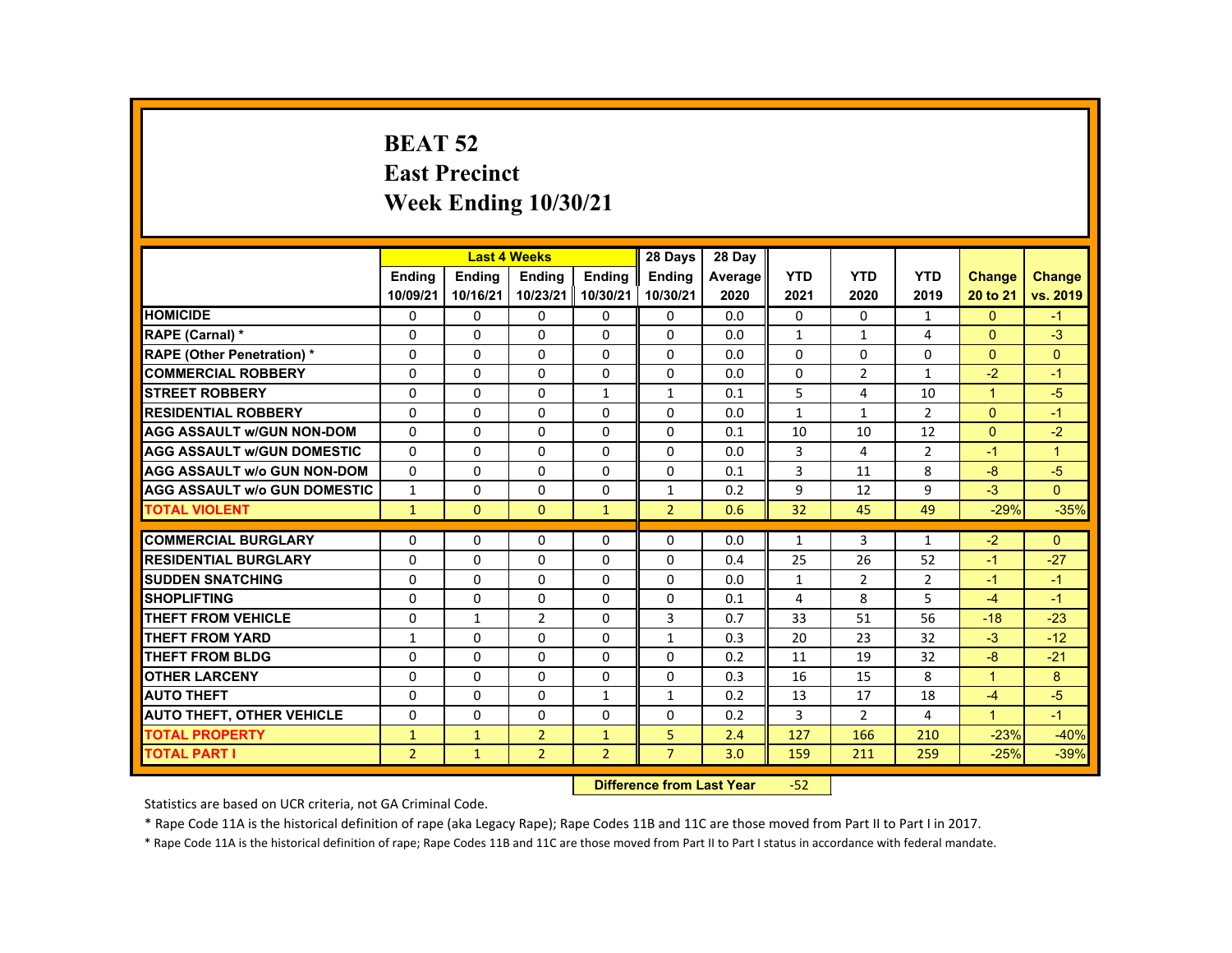# **BEAT 53 East Precinct Week Ending 10/30/21**

|                                     |                |                | <b>Last 4 Weeks</b> |                | 28 Days        | 28 Day  |                |                |                |                |                |
|-------------------------------------|----------------|----------------|---------------------|----------------|----------------|---------|----------------|----------------|----------------|----------------|----------------|
|                                     | <b>Endina</b>  | <b>Endina</b>  | <b>Endina</b>       | <b>Endina</b>  | <b>Endina</b>  | Average | <b>YTD</b>     | <b>YTD</b>     | <b>YTD</b>     | <b>Change</b>  | Change         |
|                                     | 10/09/21       | 10/16/21       | 10/23/21            | 10/30/21       | 10/30/21       | 2020    | 2021           | 2020           | 2019           | 20 to 21       | vs. 2019       |
| <b>HOMICIDE</b>                     | 0              | 0              | 0                   | 0              | 0              | 0.1     | 1              | 1              | 0              | $\mathbf{0}$   | $\mathbf{1}$   |
| RAPE (Carnal) *                     | $\Omega$       | $\Omega$       | $\Omega$            | $\Omega$       | $\Omega$       | 0.0     | 3              | $\Omega$       | $\Omega$       | 3              | 3              |
| <b>RAPE (Other Penetration) *</b>   | $\Omega$       | $\Omega$       | $\Omega$            | $\Omega$       | $\Omega$       | 0.2     | $\Omega$       | $\overline{2}$ | $\mathbf{1}$   | $-2$           | $-1$           |
| <b>COMMERCIAL ROBBERY</b>           | 0              | $\Omega$       | $\mathbf{0}$        | 0              | 0              | 0.0     | 0              | 0              | 0              | $\Omega$       | $\Omega$       |
| <b>STREET ROBBERY</b>               | $\Omega$       | $\Omega$       | $\Omega$            | $\Omega$       | $\Omega$       | 0.6     | 5              | 8              | 8              | $-3$           | $-3$           |
| <b>RESIDENTIAL ROBBERY</b>          | $\Omega$       | $\Omega$       | $\Omega$            | $\Omega$       | $\Omega$       | 0.1     | $\Omega$       | $\mathbf{1}$   | $\Omega$       | $-1$           | $\Omega$       |
| <b>AGG ASSAULT W/GUN NON-DOM</b>    | 0              | $\Omega$       | $\Omega$            | $\mathbf{1}$   | $\mathbf{1}$   | 1.2     | 9              | 14             | 13             | $-5$           | $-4$           |
| <b>AGG ASSAULT W/GUN DOMESTIC</b>   | $\Omega$       | $\Omega$       | $\Omega$            | $\Omega$       | $\Omega$       | 0.4     | $\mathbf{1}$   | 5              | $\overline{2}$ | $-4$           | $-1$           |
| <b>AGG ASSAULT w/o GUN NON-DOM</b>  | $\Omega$       | $\Omega$       | $\Omega$            | $\mathbf{1}$   | $\mathbf{1}$   | 1.2     | 8              | 12             | 6              | $-4$           | $\overline{2}$ |
| <b>AGG ASSAULT w/o GUN DOMESTIC</b> | $\Omega$       | $\overline{2}$ | $\Omega$            | $\Omega$       | $\overline{2}$ | 1.5     | 18             | 18             | 18             | $\Omega$       | $\Omega$       |
| <b>TOTAL VIOLENT</b>                | $\mathbf{0}$   | $\overline{2}$ | $\Omega$            | $\overline{2}$ | $\overline{4}$ | 5.2     | 45             | 61             | 48             | $-26%$         | $-6%$          |
|                                     |                |                |                     |                |                |         |                |                |                |                |                |
| <b>COMMERCIAL BURGLARY</b>          | $\Omega$       | $\Omega$       | $\Omega$            | $\Omega$       | $\Omega$       | 0.2     | $\mathbf{1}$   | $\overline{2}$ | $\overline{2}$ | $-1$           | $-1$           |
| <b>RESIDENTIAL BURGLARY</b>         | $\Omega$       | $\Omega$       | $\mathbf{1}$        | $\Omega$       | $\mathbf{1}$   | 3.0     | 34             | 31             | 45             | 3              | $-11$          |
| <b>SUDDEN SNATCHING</b>             | $\Omega$       | $\mathbf{0}$   | $\mathbf{0}$        | 0              | 0              | 0.0     | $\Omega$       | $\Omega$       | 3              | $\Omega$       | $-3$           |
| <b>SHOPLIFTING</b>                  | $\Omega$       | $\Omega$       | $\Omega$            | $\Omega$       | $\Omega$       | 0.2     | $\overline{2}$ | $\overline{2}$ | 4              | $\Omega$       | $-2$           |
| <b>THEFT FROM VEHICLE</b>           | $\overline{2}$ | $\overline{2}$ | $\mathbf{1}$        | $\Omega$       | 5              | 3.6     | 44             | 37             | 46             | $\overline{7}$ | $-2$           |
| <b>THEFT FROM YARD</b>              | $\Omega$       | $\mathbf{1}$   | $\Omega$            | $\Omega$       | $\mathbf{1}$   | 1.0     | 10             | 12             | 15             | $-2$           | $-5$           |
| <b>THEFT FROM BLDG</b>              | 4              | $\Omega$       | $\Omega$            | $\mathbf{1}$   | 5              | 2.4     | 18             | 27             | 30             | $-9$           | $-12$          |
| <b>OTHER LARCENY</b>                | 0              | $\mathbf{1}$   | $\mathbf{0}$        | 0              | $\mathbf{1}$   | 0.5     | 3              | 5              | 12             | $-2$           | $-9$           |
| <b>AUTO THEFT</b>                   | $\mathbf{1}$   | $\Omega$       | $\mathbf{1}$        | $\mathbf{1}$   | 3              | 1.5     | 16             | 15             | 12             | $\overline{1}$ | $\overline{4}$ |
| <b>AUTO THEFT, OTHER VEHICLE</b>    | $\Omega$       | $\Omega$       | $\Omega$            | $\Omega$       | $\Omega$       | 0.2     | 8              | $\mathbf{1}$   | 3              | $\overline{7}$ | 5              |
| <b>TOTAL PROPERTY</b>               | $\overline{7}$ | $\overline{4}$ | 3                   | $\overline{2}$ | 16             | 12.4    | 136            | 132            | 172            | 3%             | $-21%$         |
| <b>TOTAL PART I</b>                 | $\overline{7}$ | 6              | $\overline{3}$      | $\overline{4}$ | 20             | 17.6    | 181            | 193            | 220            | $-6%$          | $-18%$         |
|                                     |                |                |                     |                |                |         |                |                |                |                |                |

#### **Difference from Last Year**r -12

Statistics are based on UCR criteria, not GA Criminal Code.

\* Rape Code 11A is the historical definition of rape (aka Legacy Rape); Rape Codes 11B and 11C are those moved from Part II to Part I in 2017.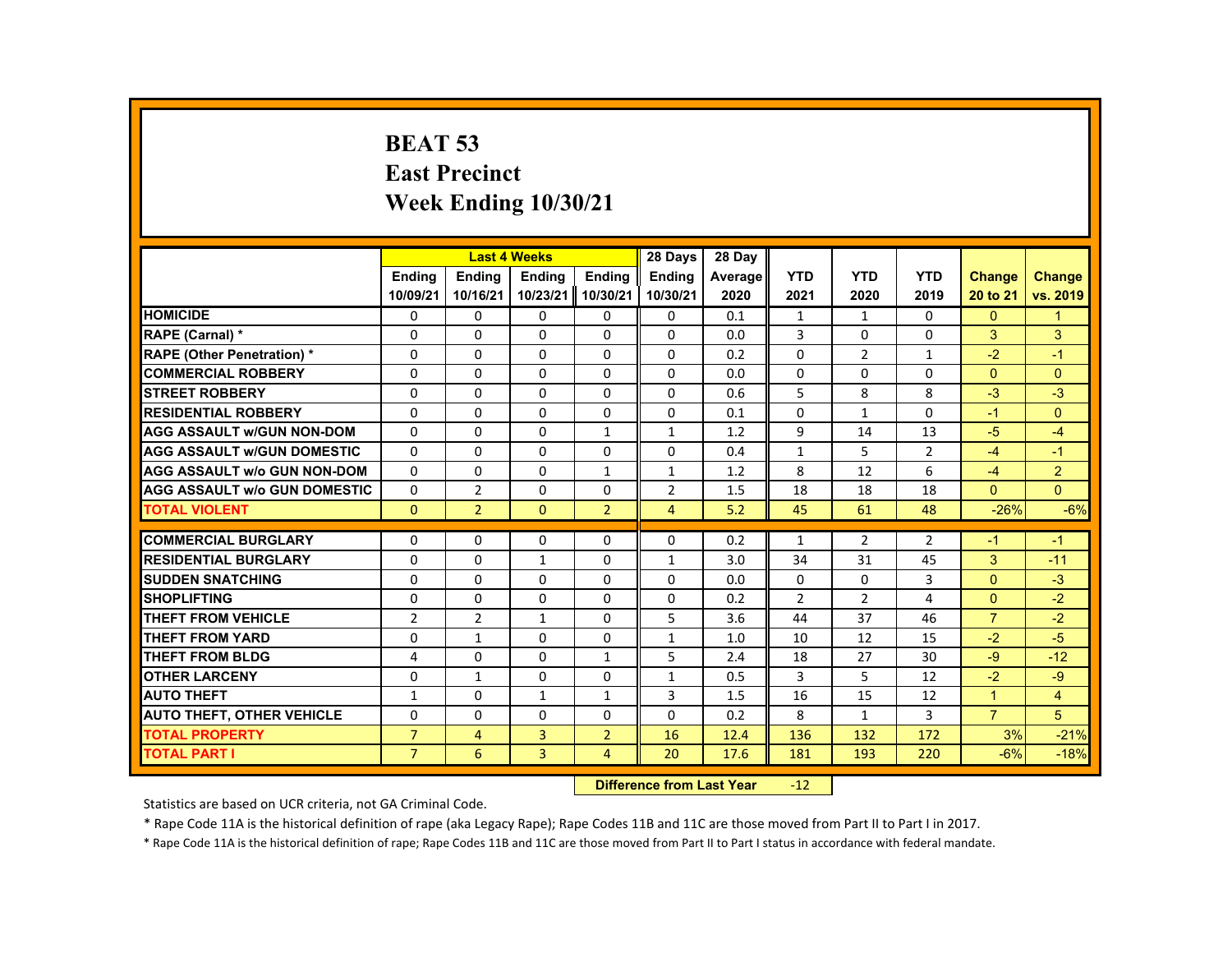# **BEAT 54 East Precinct Week Ending 10/30/21**

|                                     |                |                | <b>Last 4 Weeks</b> |                | 28 Days        | 28 Day  |                |                |                |                      |                |
|-------------------------------------|----------------|----------------|---------------------|----------------|----------------|---------|----------------|----------------|----------------|----------------------|----------------|
|                                     | <b>Endina</b>  | <b>Endina</b>  | <b>Endina</b>       | <b>Endina</b>  | <b>Endina</b>  | Average | <b>YTD</b>     | <b>YTD</b>     | <b>YTD</b>     | <b>Change</b>        | <b>Change</b>  |
|                                     | 10/09/21       | 10/16/21       | 10/23/21            | 10/30/21       | 10/30/21       | 2020    | 2021           | 2020           | 2019           | 20 to 21             | vs. 2019       |
| <b>HOMICIDE</b>                     | 0              | $\Omega$       | $\Omega$            | $\Omega$       | 0              | 0.0     | 0              | $\Omega$       | 0              | $\Omega$             | $\mathbf{0}$   |
| RAPE (Carnal) *                     | $\Omega$       | $\Omega$       | $\Omega$            | $\Omega$       | $\Omega$       | 0.0     | $\overline{2}$ | 0              | $\overline{2}$ | $\overline{2}$       | $\Omega$       |
| <b>RAPE (Other Penetration) *</b>   | $\Omega$       | $\Omega$       | $\Omega$            | $\Omega$       | $\Omega$       | 0.2     | $\Omega$       | $\overline{2}$ | $\mathbf{1}$   | $-2$                 | $-1$           |
| <b>COMMERCIAL ROBBERY</b>           | $\Omega$       | $\Omega$       | $\Omega$            | 0              | $\Omega$       | 0.5     | 3              | $\overline{7}$ | $\overline{2}$ | $-4$                 | $\mathbf{1}$   |
| <b>STREET ROBBERY</b>               | $\Omega$       | $\Omega$       | $\mathbf{1}$        | $\Omega$       | $\mathbf{1}$   | 0.5     | 5              | 4              | 6              | $\blacktriangleleft$ | $-1$           |
| <b>RESIDENTIAL ROBBERY</b>          | $\Omega$       | $\Omega$       | $\Omega$            | $\Omega$       | $\Omega$       | 0.0     | $\overline{2}$ | $\Omega$       | $\mathbf{1}$   | 2                    | $\overline{1}$ |
| <b>AGG ASSAULT W/GUN NON-DOM</b>    | $\Omega$       | $\Omega$       | $\Omega$            | $\Omega$       | $\Omega$       | 1.5     | 13             | 12             | 17             | $\mathbf{1}$         | $-4$           |
| <b>AGG ASSAULT W/GUN DOMESTIC</b>   | $\Omega$       | $\Omega$       | $\Omega$            | $\Omega$       | $\Omega$       | 0.2     | $\Omega$       | $\mathbf{1}$   | $\mathbf{1}$   | $-1$                 | $-1$           |
| <b>AGG ASSAULT w/o GUN NON-DOM</b>  | $\Omega$       | $\Omega$       | $\Omega$            | $\Omega$       | $\Omega$       | 0.8     | 5              | 10             | 10             | $-5$                 | $-5$           |
| <b>AGG ASSAULT W/o GUN DOMESTIC</b> | $\Omega$       | $\mathbf{1}$   | $\Omega$            | $\Omega$       | $\mathbf{1}$   | 0.2     | 10             | 8              | 10             | $\overline{2}$       | $\Omega$       |
| <b>TOTAL VIOLENT</b>                | $\Omega$       | $\mathbf 1$    | $\mathbf{1}$        | $\Omega$       | $\overline{2}$ | 3.8     | 40             | 44             | 50             | $-9%$                | $-20%$         |
|                                     |                |                |                     |                |                |         |                |                |                |                      |                |
| <b>COMMERCIAL BURGLARY</b>          | $\Omega$       | $\Omega$       | $\Omega$            | $\Omega$       | $\Omega$       | 0.1     | $\overline{2}$ | $\mathbf{1}$   | 4              | $\mathbf{1}$         | $-2$           |
| <b>RESIDENTIAL BURGLARY</b>         | $\Omega$       | $\Omega$       | $\Omega$            | $\mathbf{1}$   | $\mathbf{1}$   | 2.5     | 13             | 22             | 33             | -9                   | $-20$          |
| <b>SUDDEN SNATCHING</b>             | $\Omega$       | $\Omega$       | $\Omega$            | $\Omega$       | $\Omega$       | 0.2     | $\overline{2}$ | $\overline{2}$ | 3              | $\Omega$             | $-1$           |
| <b>SHOPLIFTING</b>                  | $\overline{2}$ | $\Omega$       | $\mathbf{1}$        | $\mathbf{1}$   | 4              | 4.1     | 41             | 44             | 33             | $-3$                 | 8              |
| THEFT FROM VEHICLE                  | $\Omega$       | $\Omega$       | $\mathbf{1}$        | $\Omega$       | $\mathbf{1}$   | 3.5     | 25             | 33             | 62             | -8                   | $-37$          |
| <b>THEFT FROM YARD</b>              | 0              | $\Omega$       | $\Omega$            | $\mathbf{1}$   | $\mathbf{1}$   | 2.0     | 20             | 25             | 20             | $-5$                 | $\Omega$       |
| <b>THEFT FROM BLDG</b>              | $\Omega$       | $\Omega$       | $\Omega$            | $\Omega$       | $\Omega$       | 1.6     | 16             | 15             | 23             | $\mathbf{1}$         | $-7$           |
| <b>OTHER LARCENY</b>                | $\Omega$       | $\mathbf{1}$   | $\mathbf{1}$        | $\Omega$       | $\overline{2}$ | 1.1     | 9              | 9              | 4              | $\Omega$             | 5              |
| <b>AUTO THEFT</b>                   | $\mathbf{1}$   | $\Omega$       | $\mathbf{1}$        | $\Omega$       | $\overline{2}$ | 1.3     | 17             | 15             | 20             | 2                    | $-3$           |
| <b>AUTO THEFT, OTHER VEHICLE</b>    | $\Omega$       | $\Omega$       | $\Omega$            | $\Omega$       | $\Omega$       | 0.4     | 10             | $\overline{4}$ | 3              | 6                    | $\overline{7}$ |
| <b>TOTAL PROPERTY</b>               | 3              | $\mathbf{1}$   | $\overline{4}$      | $\overline{3}$ | 11             | 16.6    | 155            | 170            | 205            | $-9%$                | $-24%$         |
| <b>TOTAL PART I</b>                 | 3              | $\overline{2}$ | 5                   | $\overline{3}$ | 13             | 20.5    | 195            | 214            | 255            | $-9%$                | $-24%$         |
|                                     |                |                |                     |                |                |         |                |                |                |                      |                |

#### **Difference from Last Year**r -19

Statistics are based on UCR criteria, not GA Criminal Code.

\* Rape Code 11A is the historical definition of rape (aka Legacy Rape); Rape Codes 11B and 11C are those moved from Part II to Part I in 2017.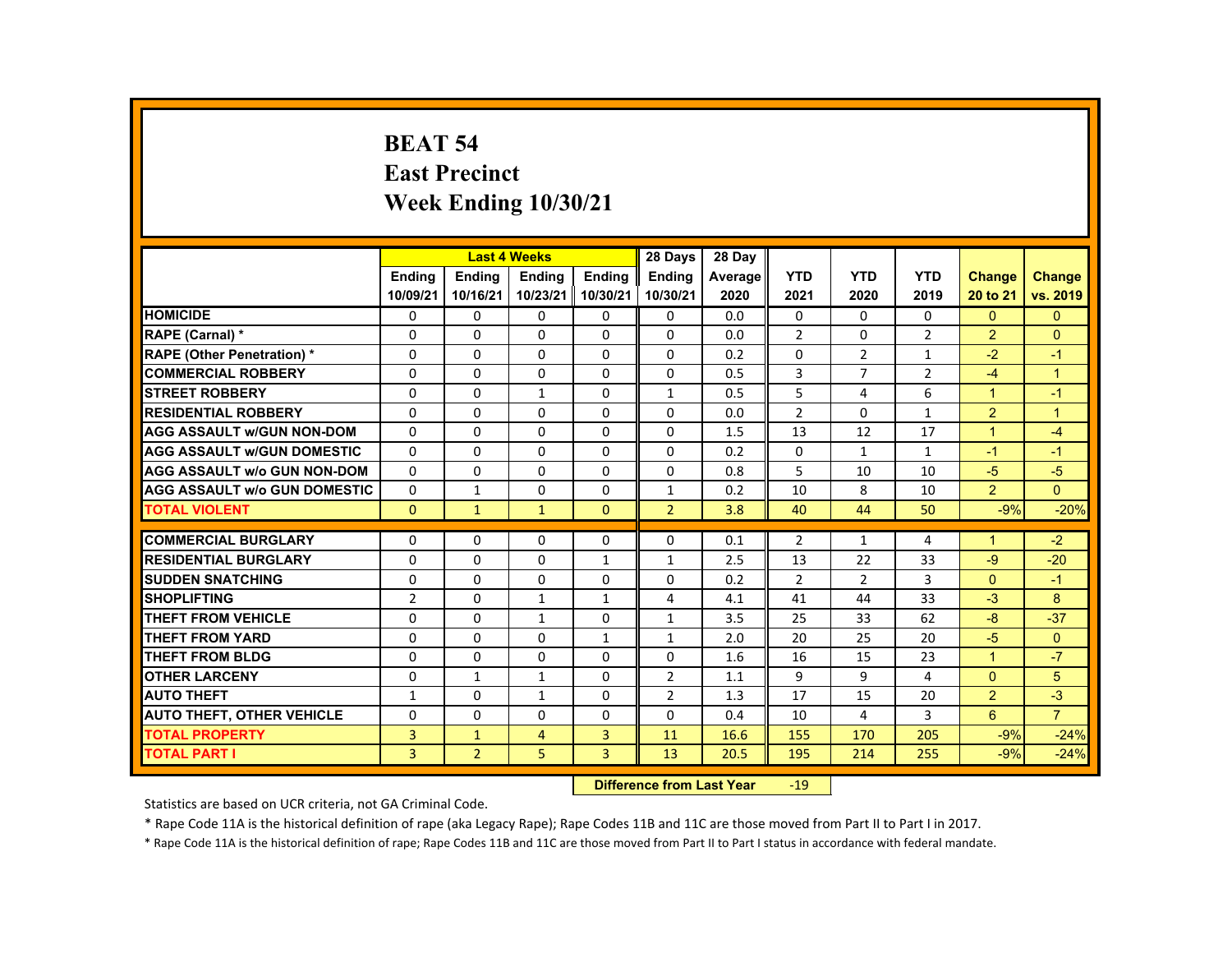# **BEAT 55 East Precinct Week Ending 10/30/21**

|                                     |                |                | <b>Last 4 Weeks</b> |                | 28 Days        | 28 Day  |                |                |                |                      |                |
|-------------------------------------|----------------|----------------|---------------------|----------------|----------------|---------|----------------|----------------|----------------|----------------------|----------------|
|                                     | <b>Endina</b>  | <b>Endina</b>  | <b>Endina</b>       | <b>Endina</b>  | <b>Endina</b>  | Average | <b>YTD</b>     | <b>YTD</b>     | <b>YTD</b>     | <b>Change</b>        | <b>Change</b>  |
|                                     | 10/09/21       | 10/16/21       | 10/23/21            | 10/30/21       | 10/30/21       | 2020    | 2021           | 2020           | 2019           | 20 to 21             | vs. 2019       |
| <b>HOMICIDE</b>                     | 0              | 0              | 0                   | 0              | 0              | 0.2     | $\mathbf{1}$   | 2              | $\Omega$       | $-1$                 | 1              |
| RAPE (Carnal) *                     | $\Omega$       | $\mathbf{0}$   | $\Omega$            | $\Omega$       | $\Omega$       | 0.0     | $\mathbf{0}$   | 0              | 4              | $\mathbf{0}$         | -4             |
| <b>RAPE (Other Penetration) *</b>   | $\Omega$       | $\Omega$       | $\Omega$            | $\Omega$       | $\Omega$       | 0.0     | $\Omega$       | $\mathbf{1}$   | $\Omega$       | $-1$                 | $\Omega$       |
| <b>COMMERCIAL ROBBERY</b>           | $\Omega$       | $\mathbf{0}$   | $\Omega$            | $\Omega$       | $\Omega$       | 0.2     | 3              | $\overline{2}$ | $\Omega$       | $\mathbf{1}$         | 3              |
| <b>STREET ROBBERY</b>               | $\Omega$       | $\Omega$       | $\Omega$            | $\Omega$       | $\Omega$       | 0.2     | $\Omega$       | 4              | 6              | $-4$                 | $-6$           |
| <b>RESIDENTIAL ROBBERY</b>          | $\Omega$       | $\Omega$       | $\Omega$            | $\Omega$       | $\Omega$       | 0.1     | $\mathbf{1}$   | $\mathbf{1}$   | $\mathbf{1}$   | $\Omega$             | $\Omega$       |
| <b>AGG ASSAULT w/GUN NON- DOM</b>   | $\Omega$       | $\mathbf{1}$   | $\Omega$            | $\Omega$       | $\mathbf{1}$   | 0.5     | 5              | 3              | 3              | $\overline{2}$       | $\overline{2}$ |
| <b>AGG ASSAULT W/GUN DOMESTIC</b>   | $\Omega$       | $\Omega$       | $\Omega$            | $\mathbf{1}$   | $\mathbf{1}$   | 0.1     | $\Omega$       | $\Omega$       | $\overline{4}$ | $\Omega$             | $-4$           |
| <b>AGG ASSAULT w/o GUN NON-DOM</b>  | $\Omega$       | $\Omega$       | $\mathbf{1}$        | $\mathbf{1}$   | $\overline{2}$ | 0.2     | 4              | $\overline{2}$ | 5              | $\overline{2}$       | $-1$           |
| <b>AGG ASSAULT W/o GUN DOMESTIC</b> | $\mathbf{1}$   | $\Omega$       | $\Omega$            | $\Omega$       | $\mathbf{1}$   | 0.5     | $\overline{7}$ | 6              | 4              | $\blacktriangleleft$ | 3              |
| <b>TOTAL VIOLENT</b>                | $\mathbf{1}$   | $\mathbf{1}$   | $\mathbf{1}$        | $\overline{2}$ | 5              | 2.0     | 21             | 21             | 27             | 0%                   | $-22%$         |
|                                     |                |                |                     |                |                |         |                |                |                |                      |                |
| <b>COMMERCIAL BURGLARY</b>          | $\Omega$       | $\Omega$       | $\Omega$            | $\Omega$       | $\Omega$       | 0.2     | 4              | 3              | $\overline{7}$ | $\mathbf{1}$         | $-3$           |
| <b>RESIDENTIAL BURGLARY</b>         | $\Omega$       | $\Omega$       | $\Omega$            | $\mathbf{1}$   | $\mathbf{1}$   | 0.6     | 14             | 11             | 21             | 3                    | $-7$           |
| <b>SUDDEN SNATCHING</b>             | $\Omega$       | $\Omega$       | $\Omega$            | $\Omega$       | $\Omega$       | 0.0     | $\Omega$       | $\Omega$       | 3              | $\Omega$             | $-3$           |
| <b>SHOPLIFTING</b>                  | 6              | 4              | $\mathbf{1}$        | $\mathbf{1}$   | 12             | 9.7     | 186            | 107            | 184            | 79                   | $\overline{2}$ |
| <b>THEFT FROM VEHICLE</b>           | $\Omega$       | $\overline{2}$ | $\mathbf{1}$        | $\mathbf{1}$   | 4              | 2.5     | 60             | 32             | 61             | 28                   | $-1$           |
| <b>THEFT FROM YARD</b>              | $\Omega$       | $\mathbf{0}$   | $\Omega$            | $\mathbf{1}$   | $\mathbf{1}$   | 1.1     | 12             | 12             | 20             | $\Omega$             | $-8$           |
| <b>THEFT FROM BLDG</b>              | $\mathbf{1}$   | $\mathbf{1}$   | $\mathbf{1}$        | $\Omega$       | 3              | 1.1     | 9              | 17             | 19             | $-8$                 | $-10$          |
| <b>OTHER LARCENY</b>                | $\mathbf{1}$   | $\Omega$       | $\Omega$            | $\Omega$       | $\mathbf{1}$   | 0.2     | 6              | 6              | 4              | $\Omega$             | $\overline{2}$ |
| <b>AUTO THEFT</b>                   | $\mathbf{1}$   | $\Omega$       | $\mathbf{1}$        | $\mathbf{1}$   | 3              | 1.2     | 17             | 13             | 10             | 4                    | $\overline{7}$ |
| <b>AUTO THEFT, OTHER VEHICLE</b>    | $\Omega$       | $\Omega$       | $\Omega$            | $\Omega$       | $\Omega$       | 0.2     | 9              | $\mathbf{1}$   | $\mathbf{1}$   | 8                    | 8              |
| <b>TOTAL PROPERTY</b>               | $\overline{9}$ | $\overline{7}$ | $\overline{4}$      | 5              | 25             | 16.7    | 317            | 202            | 330            | 57%                  | $-4%$          |
| <b>TOTAL PART I</b>                 | 10             | 8              | 5                   | $\overline{7}$ | 30             | 18.7    | 338            | 223            | 357            | 52%                  | $-5%$          |
|                                     |                |                |                     |                |                |         |                |                |                |                      |                |

#### **Difference from Last Yearr** 115

Statistics are based on UCR criteria, not GA Criminal Code.

\* Rape Code 11A is the historical definition of rape (aka Legacy Rape); Rape Codes 11B and 11C are those moved from Part II to Part I in 2017.